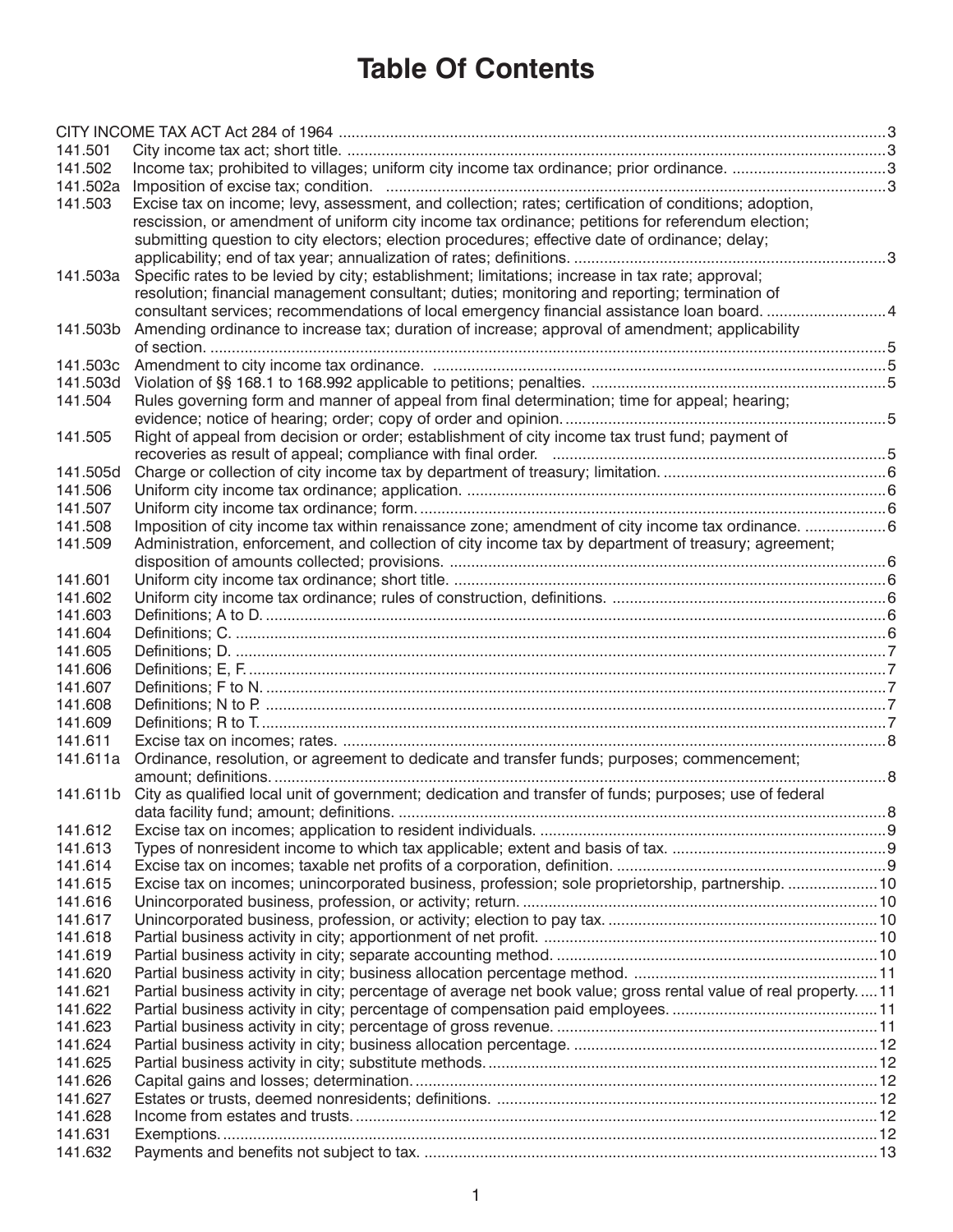| 141.633  |                                                                                                          |  |
|----------|----------------------------------------------------------------------------------------------------------|--|
| 141.634  | Deductible expenses; alimony, separate maintenance payments and principal sums payable in                |  |
|          |                                                                                                          |  |
| 141.635  | Qualified taxpayer within renaissance zone; determination of deductions claimed 14                       |  |
| 141.641  |                                                                                                          |  |
| 141.642  |                                                                                                          |  |
| 141.643  | Payment of tax; refund; interest; allocation of payment; notice; nonobligated spouse; form; filing;      |  |
|          |                                                                                                          |  |
| 141.644  |                                                                                                          |  |
| 141.645  |                                                                                                          |  |
| 141.646  |                                                                                                          |  |
| 141.651  | Withholding of tax by employer; employer as trustee; failure or refusal to deduct and withhold tax;      |  |
|          |                                                                                                          |  |
| 141.652  |                                                                                                          |  |
| 141.653  |                                                                                                          |  |
| 141.654  | Tax withheld; exemptions claimed; percentage of work done at predominant place of employment;            |  |
|          |                                                                                                          |  |
| 141.655  | Tax withheld; revised form; time for filing; qualified taxpayer within renaissance zone18                |  |
| 141.656  | Refusal by employee to furnish withholding certificate; withholding by employer; report. 18              |  |
| 141.657  |                                                                                                          |  |
| 141.658  |                                                                                                          |  |
| 141.659  |                                                                                                          |  |
| 141.660  |                                                                                                          |  |
| 141.661  | Tax withheld; employer's reconciliation of quarterly returns; deficiency; refund; information return;    |  |
|          |                                                                                                          |  |
| 141.662  |                                                                                                          |  |
| 141.663  |                                                                                                          |  |
| 141.664  |                                                                                                          |  |
| 141.664a | Sale of business or stock of goods or quitting business; liability for tax; escrow by purchaser;         |  |
|          | release to purchaser of known tax liability; failure to comply with escrow requirements; liability of    |  |
|          |                                                                                                          |  |
| 141.665  |                                                                                                          |  |
| 141.666  |                                                                                                          |  |
| 141.671  |                                                                                                          |  |
| 141.672  |                                                                                                          |  |
| 141.673  | Examination of books and records; witnesses; additional provisions relating to dispute resolution;       |  |
|          |                                                                                                          |  |
| 141.674  |                                                                                                          |  |
| 141.681  |                                                                                                          |  |
| 141.682  | Payment of tax; interest; "adjusted prime rate" defined; penalty for delay; waiver of penalty for        |  |
|          |                                                                                                          |  |
| 141.683  |                                                                                                          |  |
| 141.684  |                                                                                                          |  |
| 141.685  |                                                                                                          |  |
| 141.686  |                                                                                                          |  |
|          |                                                                                                          |  |
| 141.687  |                                                                                                          |  |
| 141.688  |                                                                                                          |  |
| 141.689  |                                                                                                          |  |
| 141.691  | Income tax board of review; appointment of city residents; selection of officers; adoption, filing,      |  |
|          | inspection, and copies of rules of procedure; quorum; conflict of interests; record of transactions      |  |
|          | and proceedings; availability of record and other writings to public; conducting business at public      |  |
|          |                                                                                                          |  |
| 141.692  | Income tax board of review; notice of appeal; transcript; hearing; confidential tax data; payment        |  |
|          |                                                                                                          |  |
| 141.693  |                                                                                                          |  |
| 141.694  |                                                                                                          |  |
| 141.695  |                                                                                                          |  |
| 141.699  |                                                                                                          |  |
| 141.701  |                                                                                                          |  |
| 141.760  |                                                                                                          |  |
| 141.761  | Tax withheld; reconciliation of quarterly returns; deficiencies; refunds; information returns; cessation |  |
|          |                                                                                                          |  |
| 141.787  |                                                                                                          |  |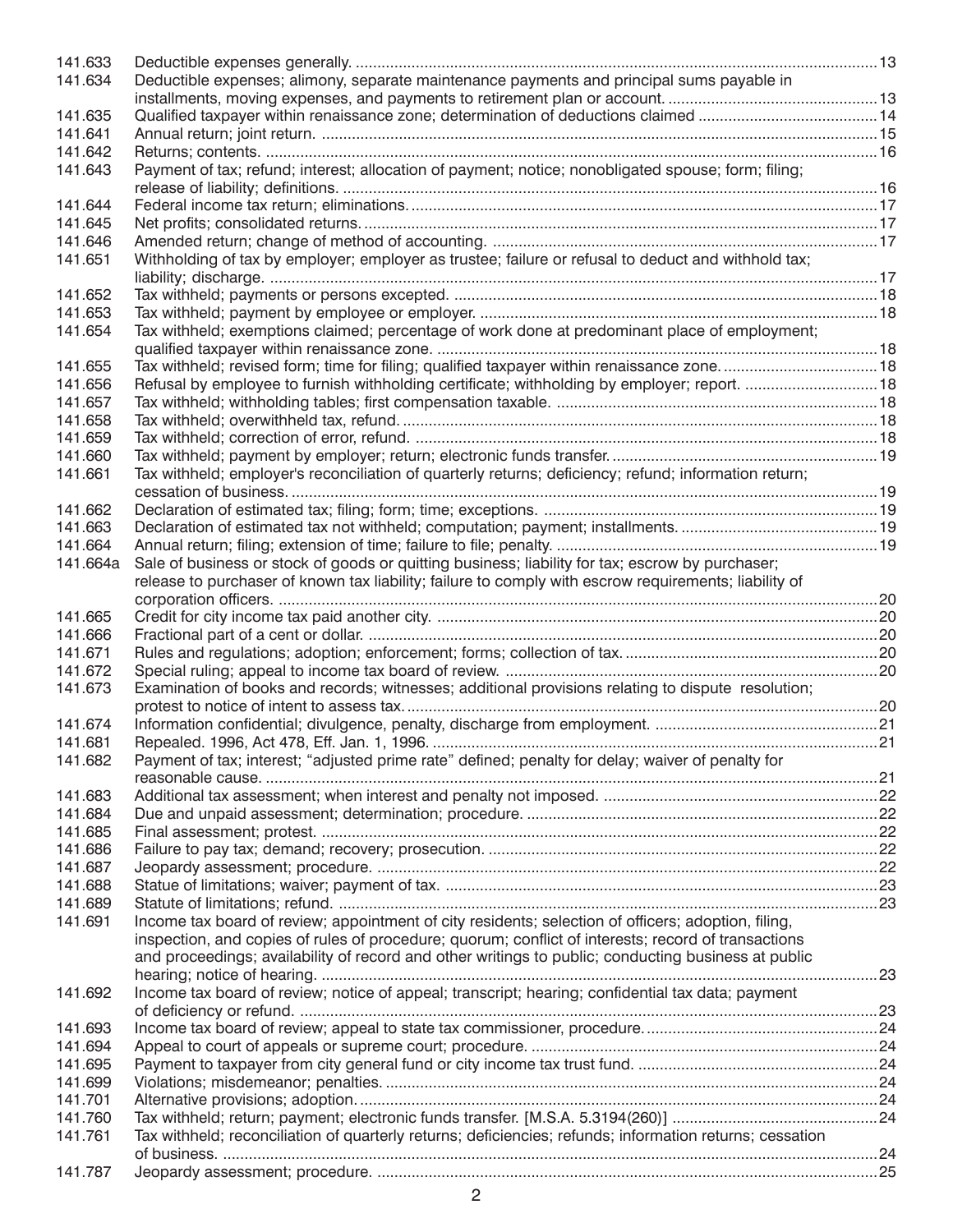# <span id="page-2-0"></span>**Battle Creek, Michigan Income Tax Ordinance and Uniform Rules and Regulations**

# **CITY INCOME TAX ACT Act 284 of 1964**

AN ACT to permit the imposition and collection by cities of an excise tax levied on or measured by income; to permit the collection and administration of the tax by the state; to provide the procedure including referendums for, and to require the adoption of a prescribed uniform city income tax ordinance by cities desiring to impose and collect such a tax; to limit the imposition and collection by cities and villages of excise taxes levied on or measured by income; to prescribe the powers and duties of certain state and municipal agencies, departments, and officials; to establish the city income tax trust fund; to provide for appeals; and to prescribe penalties and provide remedies.

History: 1964, Act 284, Imd. Eff. June 12, 1964;--Am. 1998, Act 156, Eff. Mar. 23, 1999 .

*The People of the State of Michigan enact:*

# **CHAPTER 1 GENERAL PROVISIONS**

# **141.501 City income tax act; short title. [M.S.A. 5.3194(1)]**

Sec. 1. This act shall be known and may be cited as the "city income tax act".

History: 1964, Act 284, Imd. Eff. June 12, 1964 .

# **141.502 Income tax; prohibited to villages; uniform city income tax ordinance; prior ordinance. [M.S.A. 5.3194(2)]**

Sec. 2. No village shall impose and collect any excise tax levied on or measured by income after January 1, 1964. Except as otherwise provided in this section, no city shall impose an excise tax levied on or measured by income until the lawful adoption by the city of the entire uniform city income tax ordinance as hereinafter set forth. No city shall impose and collect such an excise tax prior to January 1, 1965, except that a city which on January 1, 1964 had in effect a valid ordinance levying and imposing such an excise tax may continue to levy and impose the tax under such ordinance until the uniform city income tax ordinance becomes effective in such city, but in no case shall such ordinance or any other income tax ordinance, in effect in such city prior to the effective date of the uniform city income tax ordinance, continue in effect later than December 31, 1964. The enforcement, collection and refund provisions with respect to liabilities incurred under such prior income tax ordinance shall continue in effect for the period provided for in such prior ordinance.

History: 1964, Act 284, Imd. Eff. June 12, 1964 .

# **141.502a Imposition of excise tax; condition. [M.S.A. 5.3194(2a)]**

Sec. 2a. Beginning January 1, 1995, a city shall not impose an excise tax on income under this act unless at least 1 of the following applies:

- (a) The city had in effect on January 1, 1995 an excise tax on income under this act.
- (b) The imposition of an excise tax on income under this act is approved by the qualified and registered electors of the city.

History: Add. 1995, Act 234, Imd. Eff. Dec. 19, 1995 .

**141.503 Excise tax on income; levy, assessment, and collection; rates; certification of conditions; adoption, rescission, or amendment of uniform city income tax ordinance; petitions for referendum election; submitting question to city electors; election procedures; effective date of ordinance; delay; applicability; end of tax year; annualization of rates; definitions. [M.S.A. 5.3194(3)]**

Sec. 3. (1) The governing body of a city, by a lawfully adopted ordinance that incorporates by reference the uniform city income tax ordinance set forth in chapter 2, may levy, assess, and collect an excise tax on income as provided in the ordinance. The ordinance shall state the rate of the tax which shall be the rate authorized by 1 of the following:

- (a) The uniform city income tax ordinance under section 11 of chapter 2.
- (b) Subsection (2).
- (c) Section 3a, 3b, or 3c of this chapter.

(2) Except as otherwise provided in subsections (3), (4), and (5), in a city with a population of more than 750,000, the governing body may levy and collect a tax at a rate to be determined from time to time, that rate to be not more than 2% on corporations and the following maximum tax rates on resident individuals and nonresident individuals for the following years:

- (a) Before July 1, 1999, 3.00% on resident individuals and 1.50% on nonresident individuals.
- Beginning July 1, 1999 and each July 1 after 1999, the maximum tax rate under this subsection on resident individuals shall be reduced by 0.1 until the rate on resident individuals is 2.0%. The tax rate imposed on nonresident individuals shall be 50% of the tax rate imposed on resident individuals each year.

(3) If any 3 of the following conditions exist in a city with a population of 750,000 or more, the city may apply to the state administrative board for certification that those conditions exist and the maximum tax rate under subsection (2)(b) shall not be further reduced as provided in subsections (4) and (5):

- (a) Funds have been withdrawn from the city's budget stabilization fund for 2 or more consecutive city fiscal years or there is a balance of zero in the city's budget stabilization fund.
- (b) The city's income tax revenue growth rate is 0.95 or less.
- (c) The local tax base growth rate is 80% or less of the statewide tax base growth rate.
- (d) The city's unemployment rate is 10% or higher according to the most recent statistics available from the Michigan jobs commission.

(4) If the state administrative board certifies within 60 days of application that any 3 of the conditions set forth under subsection (3) are met, the maximum tax rate under subsection (2) shall not be further reduced from the date of the state administrative board's certification until the July 1 following the expiration of 1 year after the state administrative board's certification unless the city applies for certification that the conditions continue to exist. Before the expiration of the certification, the city may apply to the state administrative board to certify that the conditions continue to exist and if the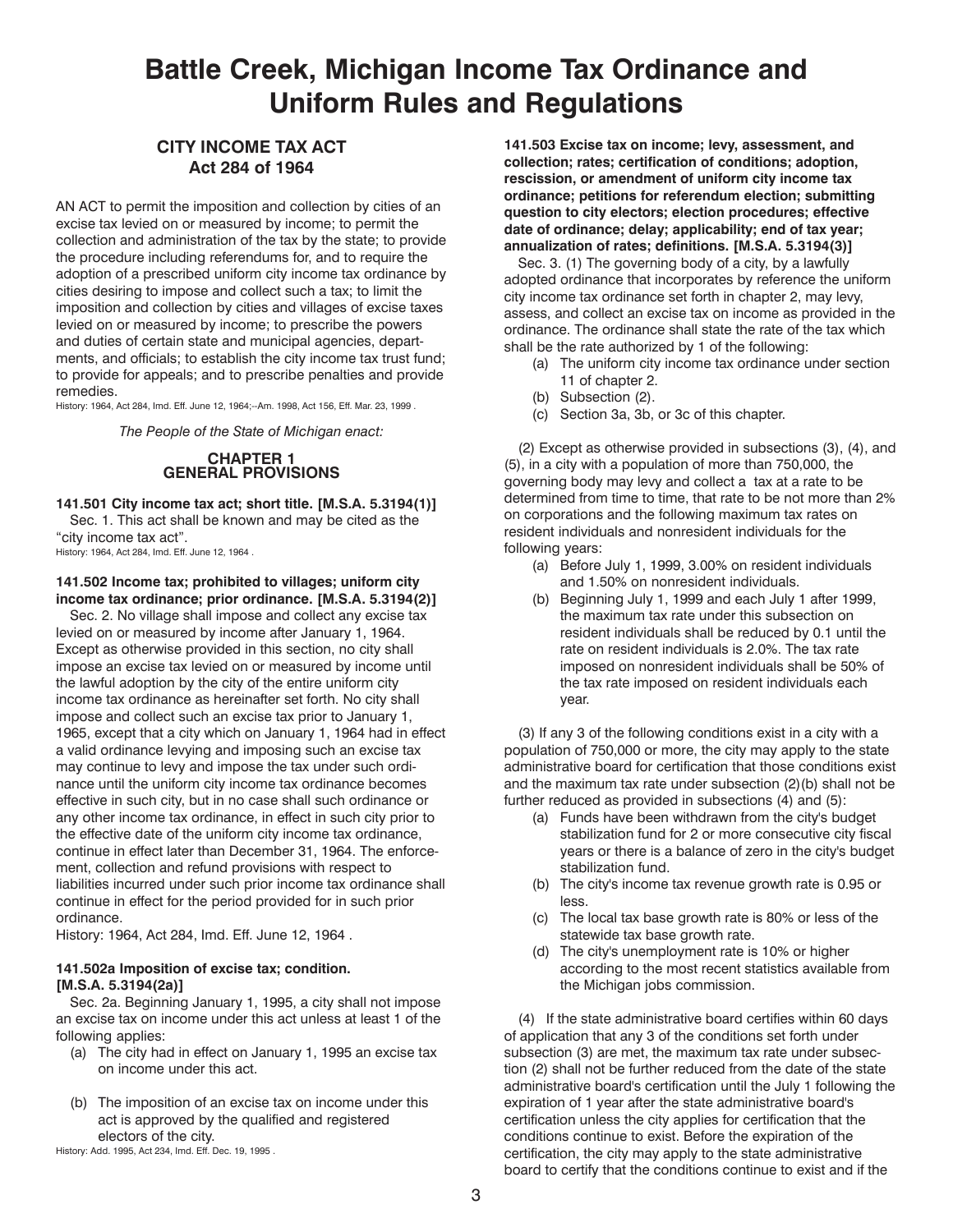<span id="page-3-0"></span>state administrative board so certifies, the certification may continue until the July 1 following the expiration of 1 year after the state administrative board's certification that the conditions continue to exist. The city may continue to apply for certification until the conditions under subsection (3) no longer exist.

(5) Notwithstanding any other provision of this section, if on July 1 the maximum tax rate on resident individuals is reduced under subsection (2) after a year or years in which the maximum tax rate was not reduced because of subsections (3) and (4), the maximum tax rate on resident individuals shall be the maximum tax rate in effect on June 30 of that year reduced by 0.1 and the rate on nonresident individuals shall be 50% of the rate imposed on resident individuals. On each subsequent July 1, subsection (2) applies to the maximum tax rates, subject to subsections (3) and (4).

(6) The governing body of a city may adopt the uniform city income tax ordinance with the alternative sections as set forth in chapter 3 instead of the similarly numbered sections as set forth in chapter 2. The uniform city income tax ordinance may be lawfully adopted or rescinded by the governing body at any time. The adoption of an ordinance is effective on and after January 1 or July 1 following adoption of the ordinance, as specified in the ordinance, but an ordinance shall not become effective earlier than 45 days after adoption or until approved by the electors if a referendum petition is filed as authorized in this act or a referendum is otherwise required. The rescission of an ordinance shall become effective on the following December 31. The ordinance may be rescinded at any time by the governing body in the same manner in which it was adopted and with appropriate enforcement, collection, and refund provisions with respect to liabilities incurred prior to the effective date of the rescission of the ordinance. The ordinance shall not be amended except as provided by the legislature. A city may amend the ordinance to change the tax rate to a rate authorized by this act.

(7) Petitions for a referendum election on the question of adopting an ordinance adopted by the governing body may be filed with the city clerk not later than the sixth Monday following the adoption of the ordinance. The petitions shall be signed by a number of registered electors of the city equal to at least 10%, but not more than 20%, of the registered electors of the city voting in the last general municipal election prior to the adoption of the ordinance by the governing body. If proper petitions are filed, the question of adopting the ordinance shall be submitted by the governing body to the city electors at the next primary or general election or at a special election called for the purpose, in any case held not less than 45 days nor more than 90 days after the clerk has reported the filing of the referendum petition to the city's governing body. The checking of names on the petitions, the counting, canvassing, and return of the votes on the question, and other procedures for the election shall be as provided by law or charter. Upon a favorable vote of the city electors, the ordinance shall be effective as specified in the ordinance which may be amended by the governing body of the city following the election to specify July 1 or January 1 as the effective date of the ordinance, if the effective date originally specified in the ordinance is considered impractical or inconvenient for any reason. The provisions in this section for a referendum election, and for delaying the effective date of the ordinance if petitions for a referendum are filed, are not applicable to a city that on January 1, 1964 had in effect a valid ordinance levying and imposing an excise tax levied on or measured by income. Notwithstanding any other provision of this act, if an ordinance becomes effective on any date other than January 1,

each tax year shall end on December 31, and the provisions of the ordinance based on a full tax year are modified accordingly to be applicable to the partial tax year.

(8) The city shall annualize the rates under this section as necessary.

- (9) As used in this section:
	- (a) "Consumer price index" means the Detroit consumer price index for all urban consumers as defined and reported by the United States department of labor, bureau of labor statistics, and as certified by the state treasurer.
	- (b) "Income tax revenue growth rate" means a number the numerator of which is the income tax collections of the city for the city fiscal year immediately preceding the city's application under subsection (3) and the denominator of which is the product of the income tax collections of the city for the city fiscal year immediately preceding the city fiscal year used to determine the numerator multiplied by 1 plus the corresponding percentage change in the average consumer price index for the calendar year ending in the city fiscal year used to determine the numerator.
	- (c) "Local tax base growth rate" means the total taxable value of real property and personal property in the city for the most recent year for which data is available divided by the total taxable value of real property and personal property in the city for the second year immediately preceding the most recent year for which the data is available.
	- (d) "Statewide tax base growth rate" means the total taxable value of real property and personal property in the state for the most recent year for which the data is available divided by the total taxable value of real property and personal property in the state for the second year immediately preceding the most recent year for which the data is available.

History: 1964, Act 284, Imd. Eff. June 12, 1964 ;--Am. 1967, Act 260, Eff. Nov. 2, 1967 ;--Am. 1968, Act 307, Imd. Eff. July 1, 1968 ;--Am. 1969, Act 42, Imd. Eff. July 17, 1969 ;--Am. 1970, Act 149, Imd. Eff. Aug. 1, 1970 ;--Am. 1981, Act 60, Imd. Eff. June 5, 1981 ;--Am. 1987, Act 223, Imd. Eff. Dec. 28, 1987 ;--Am. 1988, Act 520, Eff. Mar. 30, 1989 ;--Am. 1998, Act 500, Eff. Jan. 12, 1999

# **141.503a Specific rates to be levied by city; establishment; limitations; increase in tax rate; approval; resolution; financial management consultant; duties; monitoring and reporting; termination of consultant services; recommendations of local emergency financial assistance loan board. [M.S.A. 5.3194(3a)]**

Sec. 3a. (1) The specific rates to be levied by a city on corporations, resident individuals, and nonresident individuals shall be established within the applicable limitations allowed under this section and section 3 of this chapter in the ordinance which otherwise incorporates by reference the uniform city income tax ordinance set forth in chapter 2.

(2) The governing body of a city with a population of ess than 1,000,000 persons may levy, assess, and collect an excise tax on income earned and received at a rate of not more than 2% on corporations, not more than 2% on resident individuals, and not more than 50% of the rate imposed on resident individuals on nonresident individuals if approved by a majority of the qualified electors of the city voting thereon before November 15, 1988, and if all of the following occurred in the calendar year immediately preceding the calendar year in which the increased rates allowed by this subsection initially would apply:

(a) The city levied more than 22 mills for city purposes and for payment of judgments ordered by a court of competent jurisdiction.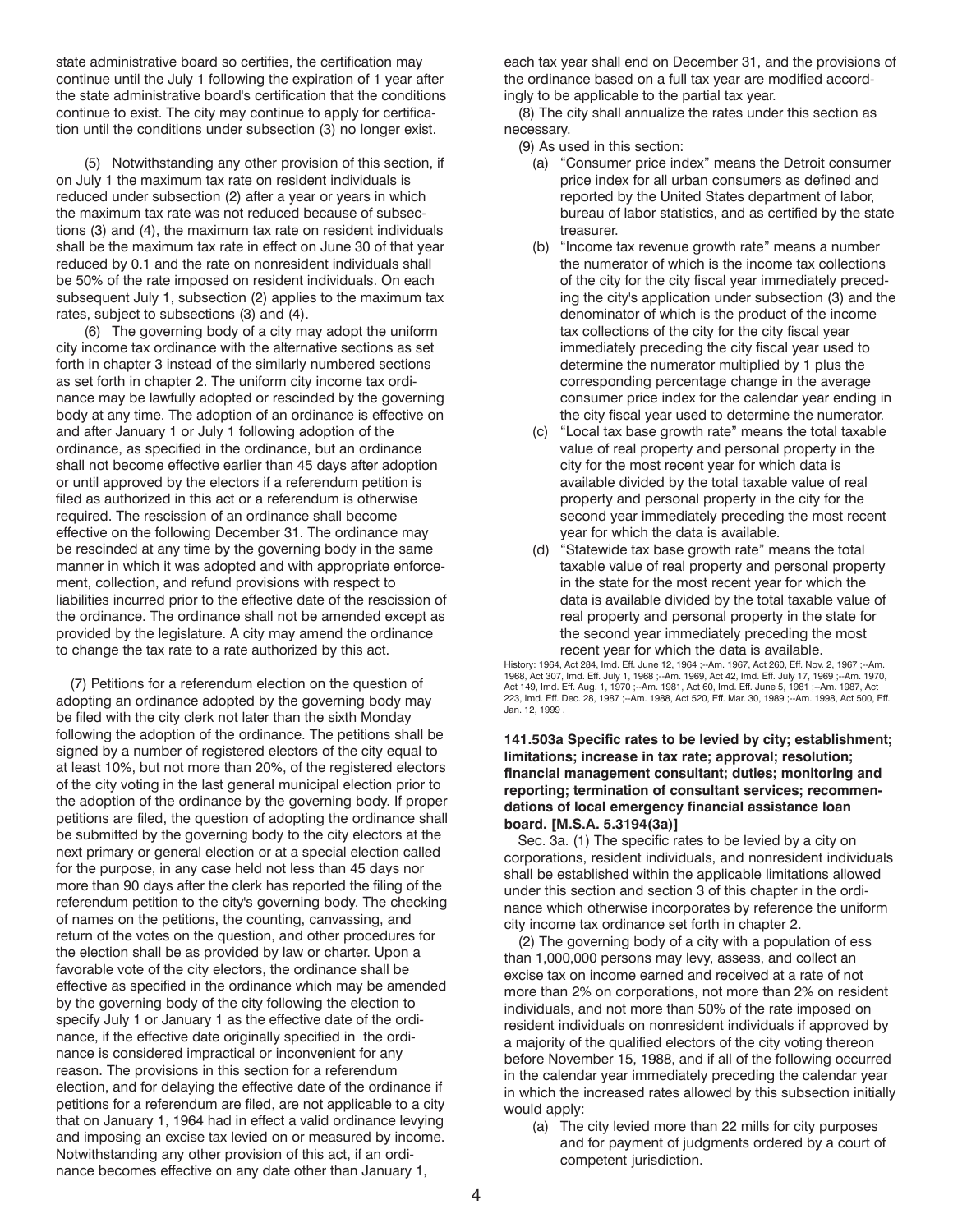- <span id="page-4-0"></span>(b) More than 65 mills were levied in the city for all purposes.
- (c) The city levied a tax pursuant to this act.

(3) Any increase in the tax rate permitted by this section shall not become effective until the governing body of the city, by resolution, provides for securing the services of a financial management consultant. The financial management consultant shall be selected by the mayor with the approval of the local emergency financial assistance loan board created under Act No. 243 of the Public Acts of 1980, as amended, being sections 141.931 to 141.942 of the Michigan Compiled Laws. The resolution shall further provide that the financial management consultant shall be paid from city funds. The duties of the financial management consultant shall be to monitor the fiscal condition of the city, to report the findings of this monitoring to the local governing body, the mayor, and the local emergency financial assistance loan board, and to provide financial management technical assistance to the city. The local emergency financial assistance loan board shall determine the form of monitoring and the frequency of reporting. The financial management consultant shall have full access to all fiscal and other records of the city. The services of a financial management consultant may be terminated subject to the approval of the local emergency financial assistance loan board at such time as improvement in the financial condition of the city warrants this action. The local emergency financial assistance loan board may make recommendations to the legislature that will assist in the attainment of further fiscal improvement for the city. History: Add. 1982, Act 124, Imd. Eff. Apr. 19, 1982 ;--Am. 1984, Act 137, Imd. Eff. June 1, 1984 ;--Am. 1987, Act 223, Imd. Eff. Dec. 28, 1987 .

# **141.503b Amending ordinance to increase tax; duration of increase; approval of amendment; applicability of section. [M.S.A. 5.3194(3b)]**

Sec. 3b. A city that levied the tax authorized by this act before the effective date of this section may amend the ordinance to increase the rate to an annual tax of not more than 1.4% on corporations and resident individuals and not more than 0.7% on nonresident individuals. The increase in the tax authorized by this section shall be levied for not longer than 13 years as provided in the ballot proposal submitted to the electors. An amendment to the city income tax ordinance under this section is not effective unless the amendment is approved before July 1, 1988 by a majority vote of the registered and qualified electors of that city voting on the proposition. This section applies only to a city that has a population of more than 50,000 and that, within 6 years before the approval of the amendment authorized by this section, annexes to the city an area containing more than 20 square miles.

History: Add. 1987, Act 223, Imd. Eff. Dec. 28, 1987 .

# **141.503c Amendment to city income tax ordinance. [M.S.A. 5.3194(3c)]**

Sec. 3c. A city that levied the tax authorized by this act before March 30, 1989 may amend the ordinance to increase the rate to an annual tax of not more than 1-1/2% on corporations and resident individuals and not more than 3/4% on nonresident individuals, but not more than 1/2 of the tax rate imposed on resident individuals. An amendment to the city income tax ordinance under this section is not effective unless the amendment is approved by a majority of the qualified electors voting on the question. Before November 10, 1989, an amendment under this section shall not be placed before the voters for approval more than once in any 12-month period. This section applies only to a city with a population of more than 140,000 and less than 750,000 or a city with a

population of more than 65,000 and less than 100,000 in a county with a population less than 300,000. History: Add. 1988, Act 520, Eff. Mar. 30, 1989 ;--Am. 1998, Act 500, Eff. Jan. 12, 1999 .

# **141.503d Violation of §§ 168.1 to 168.992 applicable to petitions; penalties.**

Sec. 3d. A petition under section 3, including the circulation and signing of the petition, is subject to section 488 of the Michigan election law, 1954 PA 116, MCL 168.488. A person who violates a provision of the Michigan election law, 1954 PA 116, MCL 168.1 to 168.992, applicable to a petition described in this section is subject to the penalties prescribed for that violation in the Michigan election law, 1954 PA 116, MCL 168.1 to 168.992.

History: Add. 1998, Act 156, Eff. Mar. 23, 1999 .

# **141.504 Rules governing form and manner of appeal from final determination; time for appeal; hearing; evidence; notice of hearing; order; copy of order and opinion. [M.S.A. 5.3194(4)]**

Sec. 4. The state commissioner of revenue shall promulgate uniform rules pursuant to Act No. 306 of the Public Acts of 1969, as amended, being sections 24.201 to 24.315 of the Michigan Compiled Laws, governing the form and manner of appeal from a final determination by a city affecting a taxpayer, employee, or other person and purporting to be made under or in administration of the uniform city income tax ordinance. The rules shall provide at least 30 days after notice of a final assessment, denial of claim for refund, special ruling, or rule of the city, in which the appeal may be filed. The rules shall provide to the taxpayer, employer, other person, or an authorized representative of the person and to the city an opportunity to present evidence and to examine witnesses relating to the matter under appeal. The hearing shall be held in compliance with Act No. 267 of the Public Acts of 1976, being sections 15.261 to 15.275 of the Michigan Compiled Laws. Public notice of the time, date, and place of the hearing shall be given in the manner required by Act No. 267 of the Public Acts of 1976. Promptly after completion of the hearing, the commissioner shall affirm, reverse, or modify by written order the action of the city which is the subject matter of the appeal, and shall furnish a copy of the order and opinion to the appellant and to the authorized official of the city. History: 1964, Act 284, Imd. Eff. June 12, 1964 ;--Am. 1977, Act 175, Imd. Eff. Nov. 17, 1977 .

# **141.505 Right of appeal from decision or order; establishment of city income tax trust fund; payment of recoveries as result of appeal; compliance with final order. [M.S.A. 5.3194(5)]**

Sec. 5. (1) A person liable for the tax imposed by the ordinance set forth in and adopted pursuant to this act, a city that imposes a tax pursuant to the ordinance set forth in and adopted pursuant to this act or the department has the right of appeal from a decision or order made under this act as set forth in chapter 2.

(2) The city income tax trust fund is established in the department of treasury and all of the following apply to the fund:

- (a) The state is prohibited from borrowing from the fund.
- (b) The interest earned on the money in the fund shall remain in the fund.
- (c) After an agreement entered into pursuant to section 9 is terminated, any liabilities that relate to that agreement shall be paid from the fund and if there are i insufficient funds to pay those liabilities, the city that entered into the agreement shall be responsible for paying those liabilities.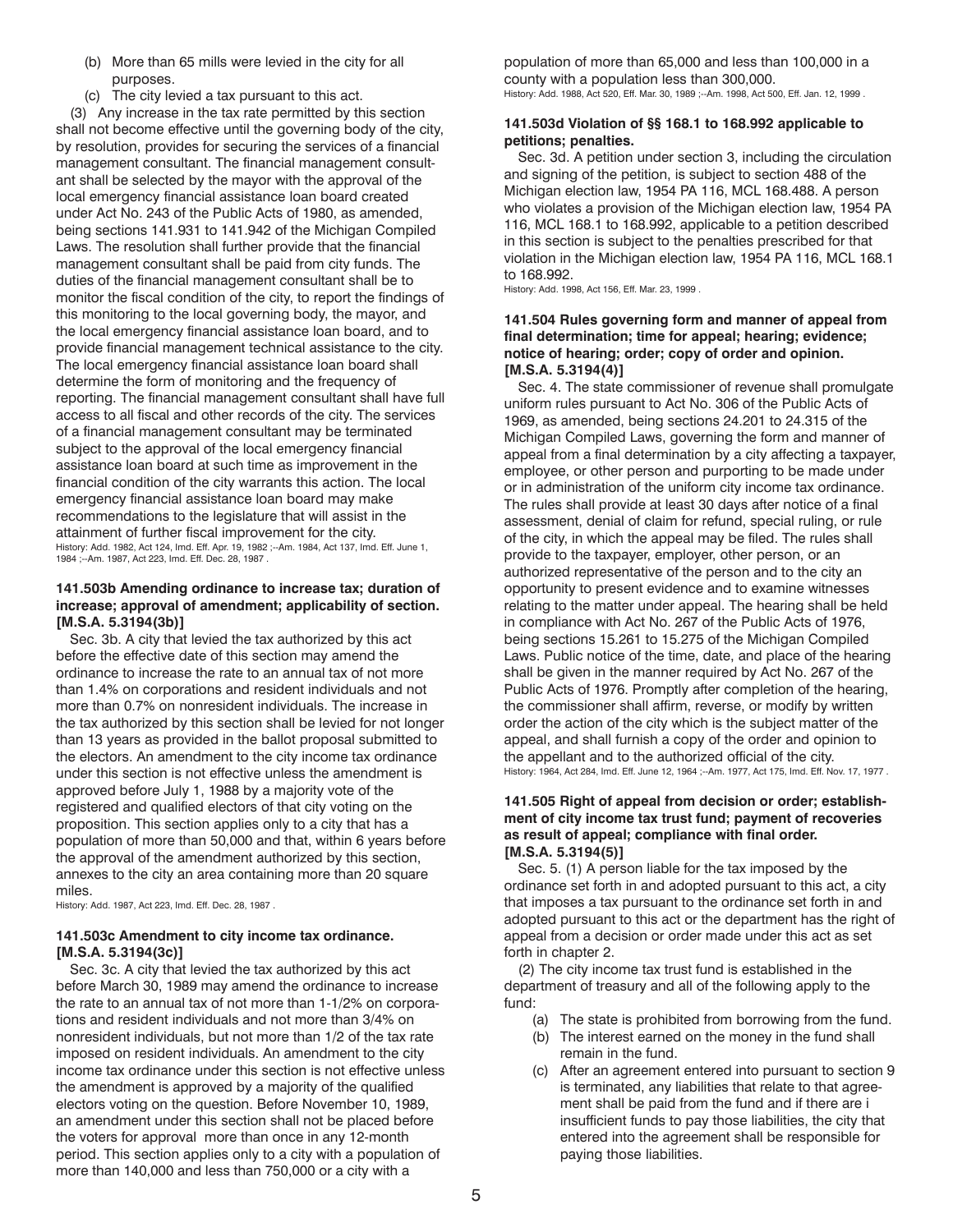<span id="page-5-0"></span>(3) If a taxpayer or employer, as the result of an appeal under this act, is found entitled to recover any sum paid, the taxpayer or employer shall be paid from the general fund of the city except that if the city has entered into an agreement pursuant to section 9, the amount to be paid shall be paid by the state from the city income tax trust fund established in subsection (2). Only recoveries based on taxes payable for a tax year for which a city has entered into an agreement under section 9 shall be paid by the state from the city income tax trust fund. The city or the department shall promptly and uniformly comply with a final order upon appeal. History: 1964, Act 284, Imd. Eff. June 12, 1964 ;--Am. 1996, Act 478, Eff. Jan. 1, 1997 .

#### **141.505d Charge or collection of city income tax by department of treasury; limitation.**

Sec. 5d. The department of treasury shall not charge to or collect from a taxpayer any amount not otherwise authorized by law in conjunction with the collection of city income tax imposed under this act.

History: Add. 1996, Act 478, Eff. Jan. 1, 1997 .

# **141.506 Uniform city income tax ordinance; application. [M.S.A. 5.3194(6)]**

Sec. 6. The uniform city income tax ordinance does not apply to a person or corporation as to whom or which it is beyond the power of the city to impose the tax therein provided for.

History: 1964, Act 284, Imd. Eff. June 12, 1964 .

# **141.507 Uniform city income tax ordinance; form. [M.S.A. 5.3194(7)]**

Sec. 7. The uniform city income tax ordinance is as set forth in chapter 2.

History: 1964, Act 284, Imd. Eff. June 12, 1964 .

# **141.508 Imposition of city income tax within renaissance zone; amendment of city income tax ordinance.**

[M.S.A. 5.3194(8)]

Sec. 8. If a city or any part of a city that imposes a city income tax pursuant to this act is within the boundaries of a renaissance zone designated pursuant to the Michigan renaissance zone act, Act No. 376 of the Public Acts of 1996 , being sections 125.2681 to 125.2696 of the Michigan Compiled Laws, the city shall amend its city income tax ordinance to include section 35 of chapter 2. As used in this section, "renaissance zone" means that term as defined in Act No. 376 of the Public Acts of 1996.

History: Add. 1996, Act 442, Imd. Eff. Dec. 19, 1996 .

Compiler's Note: Former § 141.508, which pertained to administering and collection of city income tax, was repealed by Act 149 of 1970, Imd. Eff. Aug. 1, 1970.

#### **141.509 Administration, enforcement, and collection of city income tax by department of treasury; agreement; disposition of amounts collected; provisions. [M.S.A. 5.3194(9)]**

Sec. 9. (1) For the 1996 tax year and each year after 1996, a city that imposes a city income tax pursuant to this act may enter into an agreement with the department of treasury under which the department of treasury shall administer, enforce, and collect the city income tax on behalf of the city.

(2) City income taxes, interest, penalties, and collection fees collected under an agreement entered into pursuant to subsection (1) shall be kept in the city income tax trust fund and shall be paid to the city, except that an amount of the taxes collected as determined in the agreement may be retained by the department of treasury to cover the cost of collection and administration and that amount shall be deposited into the state general fund. The department of treasury shall not charge to or collect from a taxpayer any amount not otherwise authorized by law in conjunction with the collection of city income tax pursuant to an agreement

entered into pursuant to this section.

(3) If the city enters into an agreement under subsection (1), the agreement shall include provisions that relate to all of the following:

- (a) The development of and distribution of forms required by the agreement and the ordinance under chapter 2.
- (b) The processing of all payments.
- (c) Enforcement procedures.
- (d) Administrative and legal costs.
- (e) Data exchange.
- (f) Transfer and payment of funds.
- (g) Termination of the agreement by either party.
- (h) Any additional provisions as appropriate.

History: Add. 1996, Act 478, Eff. Jan. 1, 1996 .

# **CHAPTER 2 UNIFORM CITY INCOME TAX ORDINANCE**

#### **141.601 Uniform city income tax ordinance; short title. [M.S.A. 5.3194(11)]**

Sec. 1. This ordinance shall be known and may be cited as the "uniform city income tax ordinance". History: 1964, Act 284, Imd. Eff. June 12, 1964 .

#### **141.602 Uniform city income tax ordinance; rules of construction, definitions. [M.S.A. 5.3194(12)]**

Sec. 2. For the purposes of this ordinance, the words, terms and phrases set forth in sections 3 to 9 and their derivations have the meaning given therein. When not inconsistent with the context, words used in the present tense include the future, words in the plural number include the singular number, and in the singular number include the plural. "Shall" is always mandatory and not merely directory. "May" is always directory.

History: 1964, Act 284, Imd. Eff. June 12, 1964 .

#### **141.603 Definitions; A to D. [M.S.A. 5.3194(3)]**

Sec. 3. (1) "Administrator" means the official designated by the city to administer this ordinance or the duly authorized agent or representative of that official but does not mean the department of treasury.

(2) "Business" means an enterprise, activity, profession, or undertaking of any nature conducted or ordinarily conducted for profit or gain by any person, including the operation of an unrelated business by a charitable, religious, or educational organization.

(3) "Capital gains" and "capital losses" mean those terms as defined for federal income tax purposes.

**Reg. 3.1.** "Capital gains" shall also mean gains from the sale or exchange of non-capital property where such gains are taxed as capital gains under Sec. 1231 of the federal internal revenue code.

(4) "Department" means the department of treasury for tax years after the 1996 tax year for which a city has entered into an agreement with the department of treasury pursuant to section 9 of chapter 1. Department includes a duly authorized agent or representative of the department. History: 1964, Act 284, Imd. Eff. June 12, 1964 ;--Am. 1996, Act 478, Eff. Jan. 1, 1997 .

#### **141.604 Definitions; C. [M.S.A. 5.3194(14)]**

Sec. 4. (1) "City" means the city adopting the ordinance. (2) "Compensation" means salary, pay or emolument given as compensation or wages for work done or services rendered, in cash or in kind, and includes but is not limited to the following: salaries, wages, bonuses, commissions, fees, tips, incentive payments, severance pay, vacation pay and sick pay.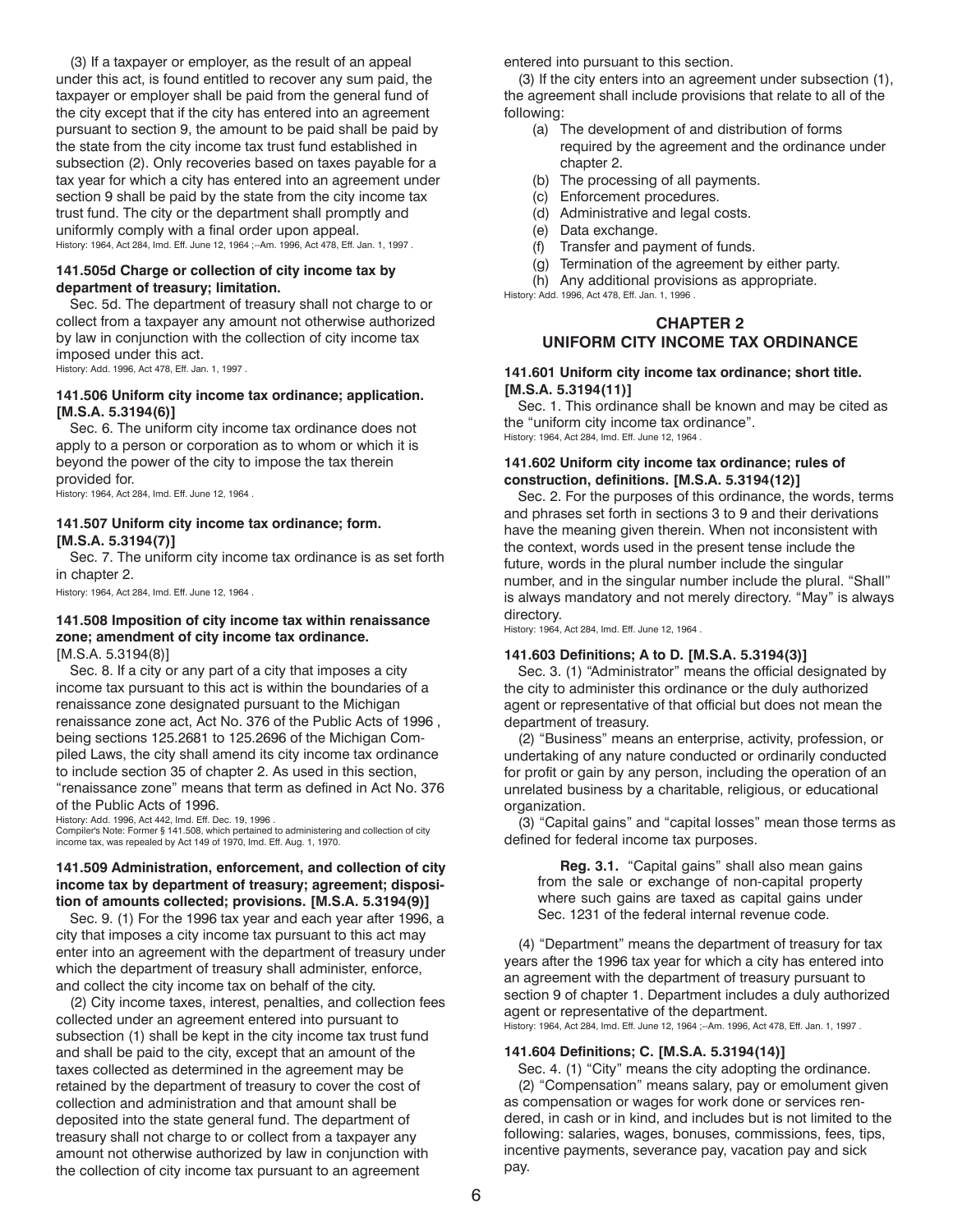<span id="page-6-0"></span>(3) "Corporation" means a corporation or a joint stock association organized under the laws of the United States, this state, or any other state, territory, or foreign country or dependency.

History: 1964, Act 284, Imd. Eff. June 12, 1964.

#### **141.605 Definitions; D. [M.S.A. 5.3194(15)]**

Sec. 5. "Doing business" means the conduct of any activity with the object of gain or benefit, except that it does not include:

- (a) The solicitation of orders by a person or his representative in the city for sales of tangible personal property, which orders are sent outside the city for approval or rejection and, if approved, are filled by shipment or delivery from a point outside the city.
- (b) The solicitation of orders by a person or his representative in the city in the name of or for the benefit of a prospective customer of a person, if orders by the customer to such person to enable the customer to fill orders resulting from the solicitation are orders described in paragraph (a).

(c) The mere storage of personal property in the city in a warehouse neither owned nor leased by the taxpayer.

**Reg. 5.1.** A person shall not be considered to be doing business in the city, in the absence of maintaining an establishment in the city or engaging in other activity in the city, merely by engaging in one or more of the following acts:

a. maintenance, by a corporation, of a resident agent in the city;

b. installing, servicing, or instructing in the use of equipment or other goods sold when performed by an employee-salesman of such person and where such activities are incidental to the employeesalesman's primary selling activities;

c. occasional credit investigations or collections by an employee-salesman of such person where such activities are incidental to the employee-salesman's primary selling activities;

d. exhibiting goods for a short time, in leased space, at a convention, exhibition or trade show;

e. mere ownership of real or tangible personal property in the city which is not used in or related to business activity in the city and which does not produce gross income in the city.

History: 1964, Act 284, Imd. Eff. June 12, 1964 .

#### **141.606 Definitions; E, F. [M.S.A. 5.3194(16) ]**

Sec. 6. (1) "Employee" means a person from whom an employer is required to withhold for either federal income or federal social security taxes.

(2) "Employer" means an individual, partnership, association, corporation, nonprofit organization, governmental body or unit or agency including the state, or any other entity whether or not taxable under this ordinance, that employs 1 or more persons on a salary, bonus, wage, commission or other basis, whether or not the employer is in a business.

(3) "Federal internal revenue code" means the internal revenue code of the United States in effect on the last day of the taxpayer's tax year.

(4) "Financial institution" means a bank, industrial bank, trust company, building and loan or savings and loan association, credit union, safety and collateral deposit company, regulated investment company as defined in section 851 and

the following sections of the federal internal revenue code, under whatever authority organized, and any other association, joint stock company or corporation at least 90% of whose assets consist of intangible personal property and at least 90% of whose gross income consists of dividends or interest or other charges resulting from the use of money or credit. History: 1964, Act 284, Imd. Eff. June 12, 1964 ;--Am. 1971, Act 169, Imd. Eff. Dec. 2, 1971 .

## **141.607 Definitions; F to N. [M.S.A. 5.3194(17)]**

Sec. 7. (1) "Fiscal year" means an accounting period of 12 months ending on any day other than December 31. Only fiscal years accepted by the internal revenue service for federal income tax purposes may be used for city tax purposes.

(2) "Net profits" means the net gain from the operation of a business, profession or enterprise, after provision for all costs and expenses incurred in the conduct thereof, determined on either a cash or accrual method, on the same basis as provided for in the federal internal revenue code for federal income tax purposes, excluding items exempted under this ordinance, but without deduction of federal and city taxes based on income and without deduction of net operating loss carry-over or capital loss carry-over sustained prior to the effective date of this tax, except that net operating losses and capital losses sustained after the effective date of this tax may be carried over to the same extent and on the same basis as under the federal internal revenue code but shall not be carried back to prior years.

**Reg. 7.1.** "City taxes based on imcome" as used in Section 7.(2) of the ordinance shall mean the City of Battle Creek income tax imposed by this ordinance.

**Reg. 7.2.** Depreciation shall be computed in the same manner as under the federal internal revenue code and taken to the same extent as taken on the taxpayer's federal return for the same taxable year. Depreciable assets acquired before the effective date of the city tax cannot be valued as of such effective date and depreciated on that basis. Provided, however, that a taxpayer may take depreciation on war emergency facilities to the extent still being depreciated on its official books, on which it elected to take special amortization in lieu of depreciation under the authority of Acts of Congress for federal income tax purposes.

History: 1964, Act 284, Imd. Eff. June 12, 1964 ;--Am. 1971, Act 169, Imd. Eff. Dec. 2, 1971 .

#### **141.608 Definitions; N to P. [M.S.A. 5.3194(18)]**

Sec. 8. (1) "Nonresident" means an individual domiciled outside the city.

(2) "Person" means a natural person, partnership, fiduciary, association, corporation or other entity. When used in any provision imposing a criminal penalty, "person" as applied to an association means the parties or members thereof, and as applied to a corporation, the officers thereof.

(3) "Predominant place of employment" means that city imposing a tax under a uniform city income tax ordinance other than the city of residence, in which the employee estimates he will earn the greatest percentage of his compensation from the employer, which percentage is 25% or more. History: 1964, Act 284, Imd. Eff. June 12, 1964 .

#### **141.609 Definitions; R to T. [M.S.A. 5.3194(19)]**

Sec. 9. (1) "Resident" means an individual domiciled in the city. "Domicile" means a place where a person has his true, fixed and permanent home and principal establishment, to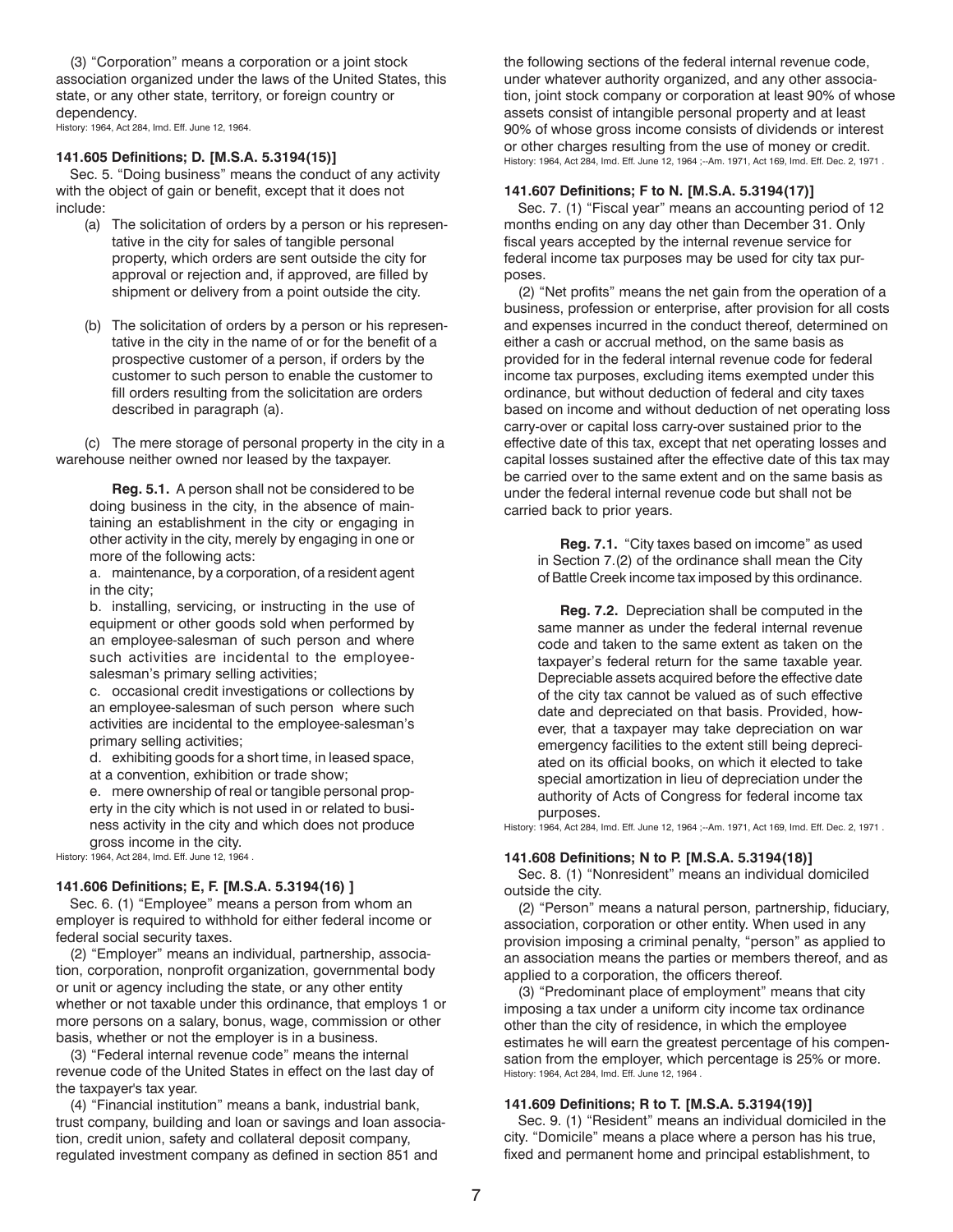<span id="page-7-0"></span>which, whenever absent therefrom, he intends to return, and domicile continues until another permanent establishment is established. If an individual, during the taxable year, being a resident becomes a nonresident or vice versa, taxable income shall be determined separately for income in each status.

(2) "Taxable year" means the calendar year, or the fiscal year, used as the basis on which net profits and other income subject to tax under this ordinance are to be computed, and in case of a return for a fractional part of a year, the period for which the return is required to be made.

(3) "Taxpayer" means a person required under this ordinance to file a return or to pay a tax

**Reg. 9.1.** Actual residence is not necessarily domicile, for domicile is the fixed place of abode which, in the intention of the individual, is permanent rather than transitory. It is the place in which an individual has voluntarily fixed his/her habitation, not for a mere special or limited purpose, but with the present intention of making a permanent home, until some unexpected event shall occur to cause him/her to adopt some other permanent home. Every individual had one and only one domicile. Once established it continues until a new one is established, coupled with the abandonment of the old. Prima facie, a married woman has the same domicile as her husband. Ordinarily, the domicile of a minor follows that of the father.

The administrator may require of individuals claiming domicile outside the City of Battle Creek, statement of information with respect to the particular case. Mailing address, place of voting, statements in license and other applications, establishment of business and social contacts, marital status, and other overt acts are evidence of domicile, but no one such item is controlling.

**Reg. 9.2.** If an individual is a resident during part of a taxable year and a nonresident during the remainder he/she shall not file two returns. If he/she is required to file under this ordinance he/she shall file a resident return only, Form BC1040, reporting thereon the period of time for each status. Income which is taxable to residents but not to nonresidents (e.g. interest and dividends) shall be reported, and be subject to tax, only for the portion of the year during which he/she was a resident.

**Reg. 9.3.** Each person shall use the same taxable year for city income tax purposes as such person uses for federal income tax purposes.

History: 1964, Act 284, Imd. Eff. June 12, 1964 .

#### **141.611 Excise tax on incomes; rates. [M.S.A. 5.3194(21)]**

Sec. 11. Subject to the exclusions, adjustments, exemptions, and deductions herein provided, an annual tax of 1% on corporations and resident individuals and of 1/2% on nonresident individuals for general revenue purposes and the purposes provided for in sections 11a and 11b is hereby imposed as an excise on income earned and received on and after the effective date of this ordinance. However, if the governing body of the city adopts a resolution to impose the tax at a lower rate, the tax is hereby imposed at that lower rate. If the tax is imposed at a lower rate, the rate on nonresident individuals shall not exceed 1/2 of the rate on corporations and resident individuals.

#### History: 1964, Act 284, Imd. Eff. June 12, 1964 ;--Am. 1992, Act 276, Imd. Eff. Dec. 18, 1992 ;-- Am. 1993, Act 125, Eff. Jan. 1, 1994 ;--Am. 1995, Act 233, Imd. Eff. Dec. 19, 1995 .

# **141.611a Ordinance, resolution, or agreement to dedicate and transfer funds; purposes; commencement; amount; definitions. [M.S.A. 5.3194(21a)]**

Sec. 11a. (1) For the 1993 tax year and each tax year after 1993, a city that is a qualified local unit of government, as defined by the federal facility development act, may adopt an ordinance or resolution, or may enter into an agreement with a qualified local unit of government other than the city, to dedicate and transfer funds in an amount determined pursuant to subsection (3) solely and to the extent necessary for the purposes authorized for use of the federal facility development fund created by the federal facility development act.

(2) When a city adopts an ordinance or resolution or enters into an agreement pursuant to subsection (1), the use or transfer of any funds dedicated or to be transferred shall commence and continue until any bonds, obligations, or other evidences of indebtedness for which the funds are pledged are fully paid.

(3) The amount dedicated or to be transferred by a city each year pursuant to subsection (1) shall equal the amount of withheld tax remitted by a qualified employer pursuant to section 60, as reconciled pursuant to section 61, for all qualified employees.

(4) As used in this section:

- (a) "Qualified employee" means a person who meets both of the following criteria:
	- (i) Is employed by a qualified employer.
- (ii) His or her principal workplace is a qualified facility.

(b) "Qualified employer" means the federal government.

(c) "Qualified facility" and "qualified local unit of government" mean those terms as defined in the federal facility development act.

History: Add. 1992, Act 276, Imd. Eff. Dec. 18, 1992 .

# **141.611b City as qualified local unit of government; dedication and transfer of funds; purposes; use of federal data facility fund; amount; definitions. [M.S.A. 5.3194(21b)]**

Sec. 11b. (1) A city that is a qualified local unit of government, as defined by the federal data facility act, may adopt an ordinance or resolution, or may enter into an agreement with a qualified local unit of government other than the city, to dedicate and transfer funds in the 1994 through 2003 tax years in an amount determined pursuant to subsection (3) solely and to the extent necessary for the purposes authorized for the use of the federal data facility fund created by the federal data facility act.

(2) If a city adopts an ordinance or resolution or enters into an agreement pursuant to subsection (1), the use or transfer of any funds dedicated or to be transferred shall commence and continue until any bonds, obligations, or other evidences of indebtedness for which the funds are pledged are fully paid or the authorized purpose is otherwise completed but not after the 2003 tax year.

(3) The amount dedicated or to be transferred by a city each year pursuant to subsection (1) shall equal the amount of withheld tax remitted by a qualified employer pursuant to section 60, as reconciled pursuant to section 61, for all qualified employees.

- (4) As used in this section:
	- (a) "Qualified employee" means a person who meets both of the following criteria:
		- (i) Is employed by a qualified employer.
	- (ii) His or her principal workplace is a qualified facility.
- (b) "Qualified employer" means the federal government.
- (c) "Qualified facility" and "qualified local unit of govern-

ment" mean those terms as defined in the federal data facility act.

History: Add. 1993, Act 125, Eff. Jan. 1, 1994 .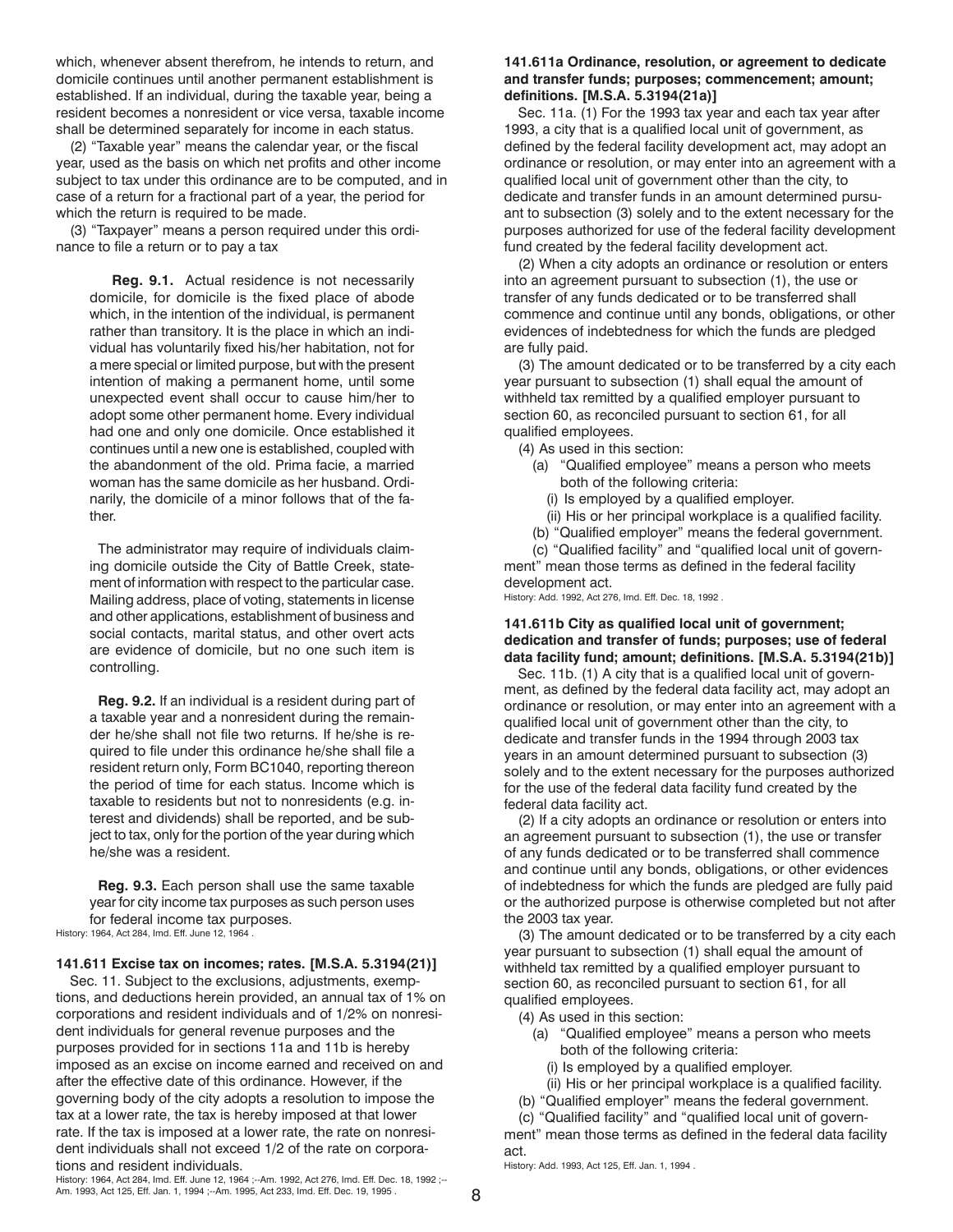#### <span id="page-8-0"></span>**141.612 Excise tax on incomes; application to resident individuals. [M.S.A. 5.3194(22)]**

Sec. 12. The tax shall apply on the following types of income of a resident individual to the same extent and on the same basis that the income is subject to taxation under the federal internal revenue code:

- (a) On a salary, bonus, wage, commission and other compensation.
- (b) On a distributive share of the net profits of a resident owner of an unincorporated business, profession, enterprise, undertaking or other activity, as a result of work done, services rendered and other business activities wherever conducted.
- (c) On dividends, interest, capital gains less capital losses, income from estates and trusts and net profits from rentals of real and tangible personal property.

(d) On other income of a resident individual. History: 1964, Act 284, Imd. Eff. June 12, 1964 .

# **141.613 Types of nonresident income to which tax applicable; extent and basis of tax. [M.S.A. 5.3194(23)]**

Sec. 13. The tax shall apply on the following types of income of a nonresident individual to the same extent and on the same basis that the income is subject to taxation under the federal internal revenue code:

- (a) On a salary, bonus, wage, commission, and other compensation for services rendered as an employee for work done or services performed in the city. Income that the nonresident taxpayer receives as the result of disability and after exhausting all vacation pay, holiday pay, and sick pay is not compensation for services rendered as an employee for work done or services performed in the city. Vacation pay, holiday pay, sick pay and a bonus paid by the employer are considered to have the same tax situs as the work assignment or work location and are taxable on the same ratio as the normal earnings of the employee for work actually done or services actually performed.
- (b) On a distributive share of the net profits of a nonresident owner of an unincorporated business, profession, enterprise, undertaking, or other activity, as a result of work done, services rendered, and other business activities conducted in the city.
- (c) On capital gains less capital losses from sales of, and on the net profits from rentals of, real and tangible personal property, if the capital gains arise from property located in the city.

**Reg. 13.1.** The amount of taxable compensation of nonresidents working in and out of the city is to be computed by dividing the total number of days worked in the city by the total number of days worked during the year, or the total number of hours worked during the year, and applying the resulting percentage to gross annual compensation including vacation, holiday, sickness and bonus pay; except that the amount of taxable compensation of a nonesident compensated on the volume of business secured or other results achieved by him/her, such as a salesman on a commission basis, shall be the amount received by him/her for business secured or other results achieved by him/her attributable to his/her efforts in the city.

**Reg. 13.2.** The mere fact that a nonresident employee is subject to call at any time does not permit the allocation of compensation on a seven day per week basis. The mere fact that a nonresident employee is compensated on a seven day per week salary basis, when he/she does not in fact perform work or render services seven days per week, does not permit the allocation of compensation on a seven day per week basis. The mere fact that a nonresident employee takes work home with him/her and performs such work at his/her home does not permit the allocation of compensation.

**Reg. 13.3.** A nonresident employee who is paid commissions and renewal commissions for selling insurance, not a general insurance agent who conducts his/her own independent insurance business, shall allocate such compensation on the following basis: for life, health and accident insurance the locus shall be the location of the purchaser of the insurance; for group insurance the locus shall be the location of the group; for fire and casualty insurance the locus shall be the location of the risk insured, except that on vehicles it shall be the location of the purchaser.

**Reg. 13.4.** Compensation paid to officers or employees of the State of Michigan is subject to the tax. Such compensation shall be taxable even though the services are performed on property owned or controlled by the State within the corporate limits of the City of Battle Creek.

**Reg. 13.5.** Compensation paid to officers or employees of the United States Government, not for service in the armed forces, is subject to the tax. Such compensation shall be taxable even though the services are performed on property owned or controlled by the United States Government within the corporate limits of the City of Battle Creek.

History: 1964, Act 284, Imd. Eff. June 12, 1964 ;--Am. 1988, Act 216, Imd. Eff. July 1, 1988 .

#### **141.614 Excise tax on incomes; taxable net profits of a corporation, definition. [M.S.A. 5.3194(24)]**

Sec. 14. The tax shall apply on the taxable net profits of a corporation doing business in the city, being levied on such part of the taxable net profits as is earned by the corporation as a result of work done, services rendered and other business activities conducted in the city, as determined in accordance with this ordinance. "Taxable net profits of a corporation" means federal taxable income as defined in section 63 of the federal internal revenue code but taking into consideration all exclusions and adjustments provided in this ordinance. No deduction shall be allowed for:

- (a) Net operating losses and net capital losses sustained prior to the effective date of the tax.
- (b) The city income tax imposed by this ordinance. A corporation may deduct income, war profits and excess profits taxes, imposed by a foreign country or possession of the United States, allocable to income included in taxable net income, any part of which would be allowable as a deduction in determining federal taxable income under the applicable provisions of the federal internal revenue code.

**Reg. 14.1.** Corporations are not permitted to file as so-called "tax option" corporations. Every corporation subject to the city tax must file a return and pay the tax, regardless of any option available to it under sections 1371-1377 of the federal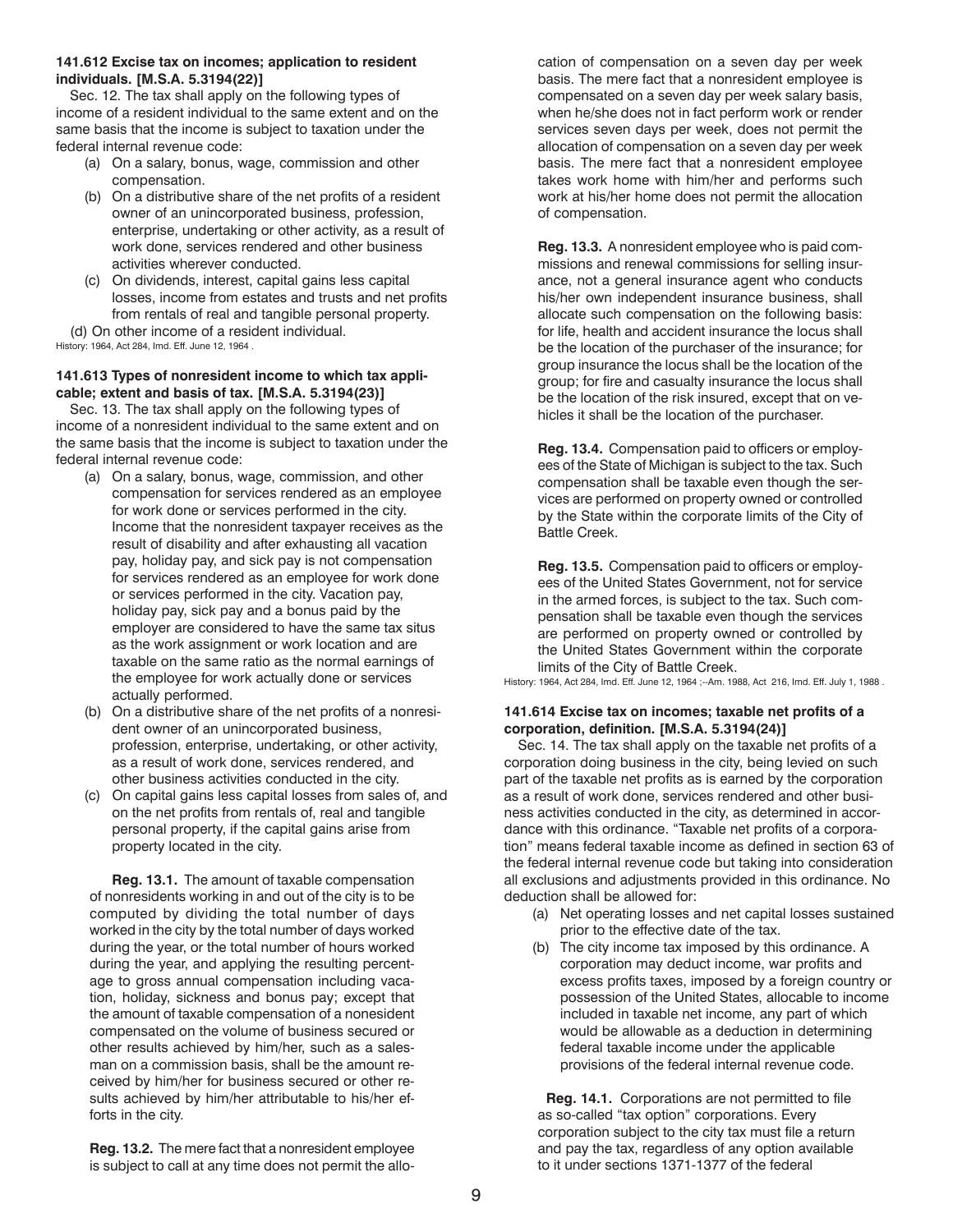<span id="page-9-0"></span>internal revenue code. The taxable income or net operating loss of a corporation shall not be prorated to the shareholders and reported on their individual returns.

History: 1964, Act 284, Imd. Eff. June 12, 1964 .

#### **141.615 Excise tax on incomes; unincorporated business, profession; sole proprietorship, partnership. [M.S.A. 5.3194(25)]**

Sec. 15. An unincorporated business, profession or other activity conducted by 1 or more persons subject to the tax as either a sole proprietorship or partnership shall not be taxable as such. The persons carrying on the unincorporated business, profession or other activity are liable for income tax only in their separate and individual capacities and on the following bases:

- (a) A resident proprietor or partner is taxable upon his entire distributive share of the net profits of the activity regardless of where the activity is conducted.
- (b) A nonresident proprietor or partner is taxable only upon his distributive share of the portion of the net profits of the activity which is attributable to the city under the allocation methods provided in this ordinance.
- (c) In the hands of a proprietor or partner of an unincorporated activity, the character of any item of income taxable under this ordinance is determined as if such item were realized by the individual proprietor or partner directly from the source from which it is realized by the unincorporated activity. In computing his taxable income for a taxable year, a person who is required to file a return shall include therein his taxable distributive share of the net profits for any partnership year ending within or with his taxable year.

**Reg. 15.1.** A nonresident owner of an unincorporated business or profession must include in income subject to tax his/her distributive share of interest, dividends, and other income from intangibles if such income is directly related to the nature of the business (as, for example, where one of the functions of the business is to lend money at interest).

History: 1964, Act 284, Imd. Eff. June 12, 1964 .

#### **141.616 Unincorporated business, profession, or activity; return. [M.S.A. 5.3194(26)]**

Sec. 16. An unincorporated business, profession or other activity owned by 2 or more persons shall file an annual information return setting forth:

- (a) The entire net profit for the period covered by the return and the taxable portion of the net profit attributable to the city.
- (b) The names and addresses of the owners of the unincorporated activity and each owner's taxable distributive share of the total net profit and each nonresident owner's share of the taxable net profit attributable to the city.

History: 1964, Act 284, Imd. Eff. June 12, 1964 .

#### **141.617 Unincorporated business, profession, or activity; election to pay tax. [M.S.A. 5.3194(27)]**

Sec. 17. At the election of an unincorporated business, profession or other activity, the entity, on behalf of the owners, may compute and pay the tax due with respect to each owner's share of the net profit of the activity after giving effect to exemptions to which each owner is entitled. This election is available to all unincorporated business entities having 2 or more owners regardless of the residence of the owners. The tax thus paid by the entity shall constitute all tax due with respect to each owner's distributive share of the net profits of the unincorporated business, profession or other activity.

If the unincorporated business, profession or other activity elects under this section to file a return and pay the tax on behalf of its owners, the election and filing are deemed to meet the requirements of this ordinance for the filing of a return for each owner who has no other income subject to the tax. However, a return is required from any such owner having taxable income other than his distributive share of the net profits of the entity. In such case the entire income subject to the tax shall be included in the return and credit taken thereon for the tax paid in his behalf by the unincorporated activity.

If the unincorporated business, profession or other activity elects to pay the tax on behalf of the owners, then the unincorporated business, profession or other activity assumes the status of a taxpayer and is liable to interest and penalty if payment is not made by the due date, in accordance with the calendar or fiscal year used by the unincorporated business, profession or other activity.

**Reg. 17.1.** If the unincorporated business, profession or other activity elects to pay the tax on behalf of its owners then such unincorporated business, profession or other activity assumes the status of a taxpayer under Sections 62, 63 and 64 of the ordinance and is required to file a declaration of estimated tax and pay the estimated tax shown thereon. History: 1964, Act 284, Imd. Eff. June 12, 1964 .

#### **141.618 Partial business activity in city; apportionment of net profit. [M.S.A. 5.3194(28)]**

Sec. 18. When the entire net profit of a business subject to the tax is not derived from business activities exclusively within the city, the portion of the entire net profit, earned as a result of work done, services rendered or other business activity conducted in the city, shall be determined under either section 19, sections 20 to 24, or section 25.

**Reg. 18.1.** The fact that a person fills orders by shipment to an out-of-city destination, when such person has no regularly maintained and established out-of-city location and engages in no out-of-city business activity, does not entitle such person to apportion part of his/her net profit as being earned as a result of work done, services rendered or other business activity conducted out of the city.

**Reg. 18.2.** The mere solicitation of orders by telephone or by catalogs or other mailed matter, from a location with the city for shipment to an out-of-city destination, does not of itself constitute out-of-city activity. The solicitation of orders for or on behalf of a person by an independent contractor does not constitute business actiity by the person.

History: 1964, Act 284, Imd. Eff. June 12, 1964 ;--Am. 1969, Act 42, Imd. Eff. July 17, 1969 .

#### **141.619 Partial business activity in city; separate accounting method. [M.S.A. 5.3194(29)]**

Sec. 19. The taxpayer may petition for and the administrator may grant approval of, or the administrator may require, the separate accounting method. If such method is petitioned for the administrator may require a statement, explaining the manner in which the apportionment will be made, in sufficient detail to determine whether the net profits attributable to the city will be apportioned with reasonable accuracy.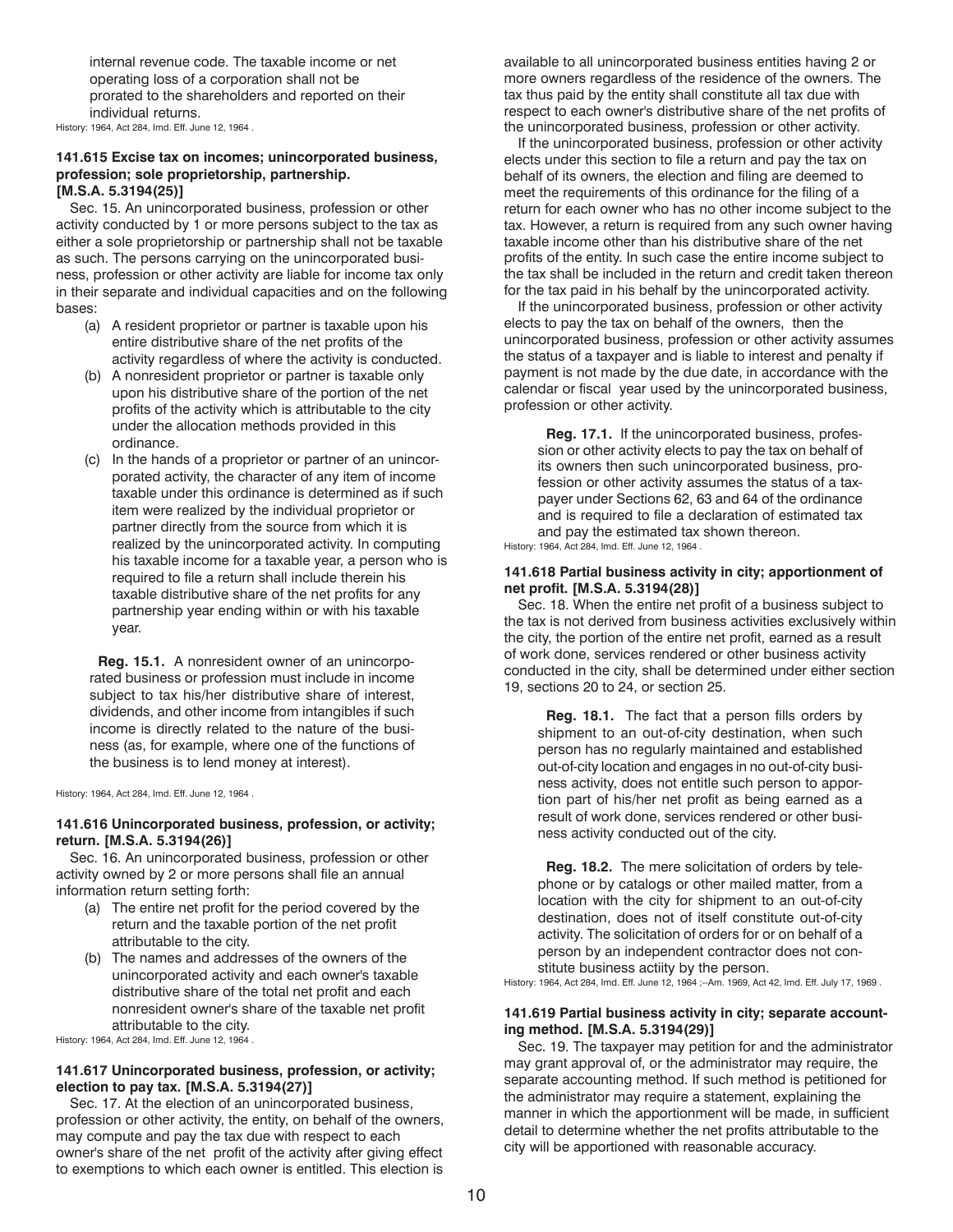<span id="page-10-0"></span>**Reg. 19.1.** In determining whether the taxpayer's books and records show with reasonable accuracy the portion of its net profits attributable to work done, services performed or rendered, and business or other activity conducted within the city the administrator shall consider whether the unit, branch or activity in the city is capable of being maintained separately as an independent profit making business.

History: 1964, Act 284, Imd. Eff. June 12, 1964 ;--Am. 1969, Act 42, Imd. Eff. July 17, 1969 .

### **141.620 Partial business activity in city; business allocation percentage method. [M.S.A. 5.3194(30)]**

Sec. 20. The business allocation percentage method shall be used if such taxpayer is not granted approval to use the separate accounting method of allocation. The entire net profits of such taxpayer earned as a result of work done, services rendered or other business activity conducted in the city shall be ascertained by determining the total "in-city" percentages of property, payroll and sales. "In-city" percentages of property, payrolls and sales, separately computed, shall be determined in accordance with sections 21 to 24. History: 1964, Act 284, Imd. Eff. June 12, 1964 ;--Am. 1969, Act 42, Imd. Eff. July 17, 1969 .

#### **141.621 Partial business activity in city; percentage of average net book value; gross rental value of real property. [M.S.A. 5.3194(31)]**

Sec. 21. First, the taxpayer shall ascertain the percentage which the average net book value, of the tangible personal property owned and the real property, including leasehold improvements, owned or used by it in the business and situated within the city during the taxable period, is of the average net book value of all of such property, including leasehold improvements, owned or used by the taxpayer in the business during the same period wherever situated. Real property shall include real property rented or leased by the taxpayer and the value of such property shall be deemed to be 8 times the annual gross rental thereon. "Gross rental of real property" means the actual sum of money or other consideration payable, directly or indirectly, by the taxpayer for the use or possession of real property and includes but is not limited to:

- (a) An amount payable for the use or possession of real property or any part thereof, whether designated as a fixed sum of money or as a percentage of sales, profits or otherwise.
- (b) An amount payable as additional rent or in lieu of rent such as interest, taxes, insurance, repairs or other amount required to be paid by the terms of a lease or other arrangement.

History: 1964, Act 284, Imd. Eff. June 12, 1964 .

## **141.622 Partial business activity in city; percentage of compensation paid employees. [M.S.A. 5.3194(32)]**

Sec. 22. Second, the taxpayer shall ascertain the percentage which the total compensation paid to employees for work done or for services performed within the city is of the total compensation paid to all the taxpayer's employees within and without the city during the period covered by the return. For allocation purposes, compensation shall be computed on the cash or accrual basis in accordance with the method used in computing the entire net income of the taxpayer.

If an employee performs services within and without the city, the following examples are not all inclusive but may serve as a guide for determining the amount to be treated as compensation for services performed within the city:

(a) In the case of an employee compensated on a time basis, the proportion of the total amount received by him which his working time within the city is of his total working time.

- (b) In the case of an employee compensated directly on the volume of business secured by him, such as a salesman on a commission basis, the amount received by him for business attributable to his efforts in the city.
- (c) In the case of an employee compensated on other results achieved, the proportion of the total compensation received which the value of his services within the city bears to the value of all his services.

History: 1964, Act 284, Imd. Eff. June 12, 1964 .

# **141.623 Partial business activity in city; percentage of gross revenue. [M.S.A. 5.3194(33)]**

Sec. 23. Third, the taxpayer shall ascertain the percentage which the gross revenue of the taxpayer derived from sales made and services rendered in the city is of the total gross revenue from sales and services wherever made or rendered during the period covered by the return.

(1) For the purposes of this section, "sales made in the city" means all sales where the goods, merchandise or property is received in the city by the purchaser, or a person or firm designated by him. In the case of delivery of goods in the city to a common or private carrier or by other means of transportation, the place at which the delivery has been completed is considered as the place at which the goods are received by the purchaser.

The following examples are not all inclusive but may serve as a guide for determining sales made in the city:

- (a) Sales to a customer in the city with shipments to a destination within the city from a location in the city or an out-of-city location are considered sales made in the city.
- (b) Sales to a customer in the city with shipments to a destination within the city directly from the taxpayer's in-city supplier or out-of-city supplier are considered sales made in the city.
- (c) Sales to a customer in the city with shipments directly to the customer at his regularly maintained and established out-of-city location are considered out-ofcity sales.
- (d) Sales to an out-of-city customer with shipments or deliveries to the customer's location within the city are considered sales made in the city.
- (e) Sales to an out-of-city customer with shipments to an out-of-city destination are considered out-of-city sales.

(2) In the case of public utilities, or businesses furnishing transportation services, "gross revenue" for the purposes of this section may be measured by such means as operating revenues, vehicle miles, revenue miles, passenger miles, ton miles, tonnage, or such other method as shall reasonably measure the proportion of gross revenue obtained in the city by such business.

(3) In case the business of the taxpayer involves substantial business activities other than sales of goods and services such other method or methods of allocation shall be employed as shall reasonably measure the proportion of gross revenue obtained in the city by such business.

**Reg. 23.1.** In determining "sales made in the city" the fact that title may pass to the purchaser on delivery to a common or private carrier or other means of transportation is immaterial. The place at which the goods are ultimately received after all transportation has been completed, shall be considered as the place at which the goods are received by the purchaser.

History: 1964, Act 284, Imd. Eff. June 12, 1964 .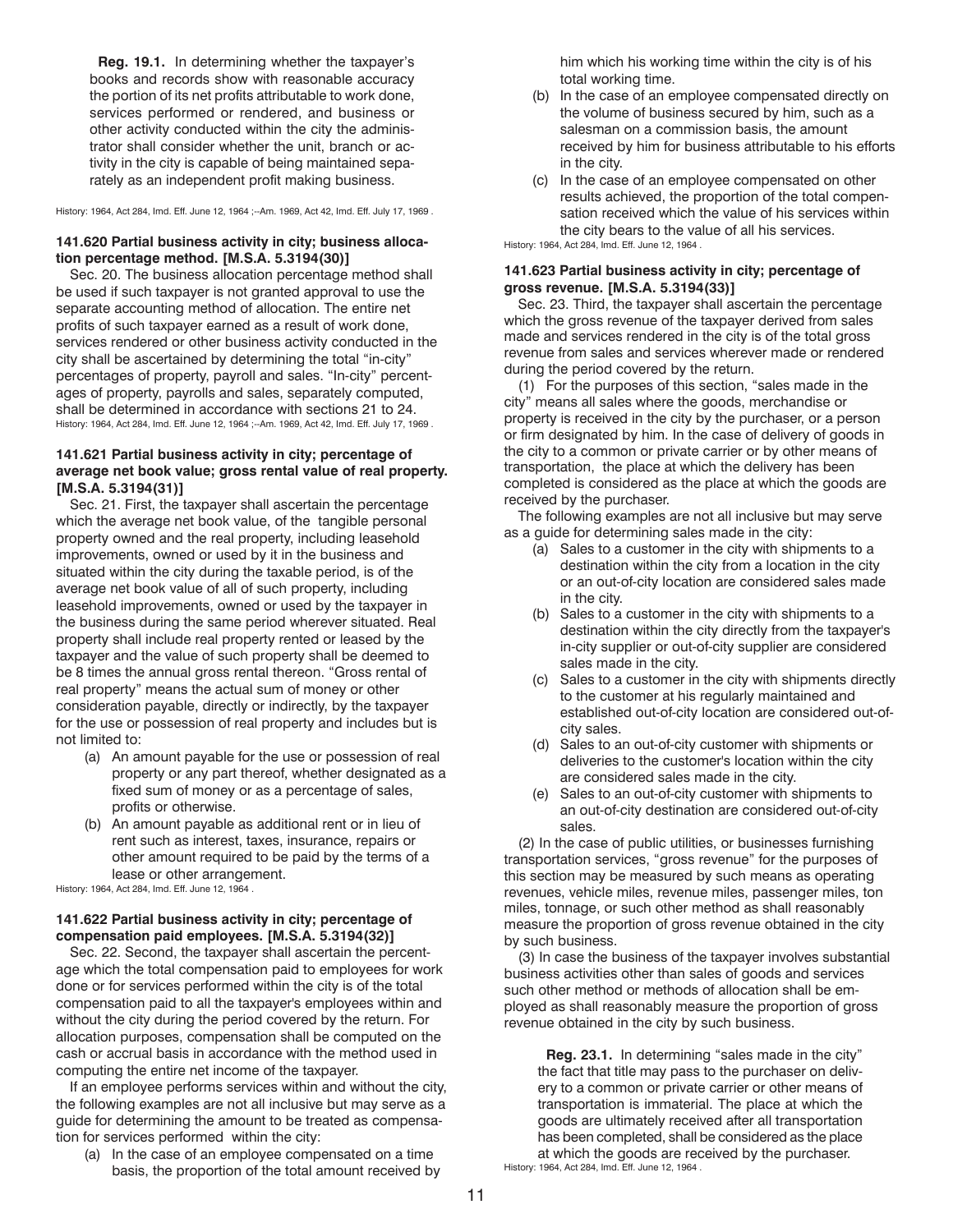#### <span id="page-11-0"></span>**141.624 Partial business activity in city; business allocation percentage. [M.S.A. 5.3194(34)]**

Sec. 24. Fourth, the taxpayer shall add the percentages determined in accordance with sections 21, 22 and 23 and divide the total by 3 and the result so obtained is the business allocation percentage. In determining this percentage, a factor shall be excluded from the computation only when the factor does not exist anywhere insofar as the taxpayer's business operation is concerned and, in such case, the total of the percentages shall be divided by the number of factors actually used. The business allocation percentage shall be applied to the entire net profits, wherever derived, of the taxpayer subject to the tax to determine the net profits allocable to the city. History: 1964, Act 284, Imd. Eff. June 12, 1964 ;--Am. 1969, Actm42, Imd. Eff. July 17, 1969 .

## **141.625 Partial business activity in city; substitute methods. [M.S.A. 5.3194(35)]**

Sec. 25. An alternative method of accounting shall be used if the taxpayer or the administrator demonstrates that the net profits of the taxpayer allocable to the city cannot be justly and equitably determined under the separate accounting method or the business allocation percentage method, or if undue expense to the taxpayer would result from complying therewith because of the taxpayer's manner of operations and methods of accounting. In such case the administrator, upon application of the taxpayer or upon his own initiative, may approve or specify factors or methods of determination as will effect a just, nondiscriminatory and reasonable result. Application to the administrator to substitute other factors in the formula or to use a different method to allocate net profits shall be made in writing and state the specific grounds on which the substitution of factors or use of a different method is requested and the relief sought. No specific form need be followed in making the application. Once a taxpayer has filed under a substitute method, he shall continue so to file until given permission by the administrator to change. History: 1964, Act 284, Imd. Eff. June 12, 1964 .

# **141.626 Capital gains and losses; determination. [M.S.A. 5.3194(36)]**

Sec. 26. (1) Capital gains and capital losses, other than gains and losses on securities issued by the government of the United States, shall be included in income only to the extent of that portion of the gains or losses which occur after the effective date of this ordinance. In determining the amount of gain or loss, the taxpayer may use net proceeds from the sale or exchange less fair market value as of the effective date of this ordinance. The fair market value of property shall be determined by an appraisal or similar reliable evidence. The fair market value of a security shall be the last quoted price on the last business day prior to the effective date. For a security traded over the counter the last quoted price shall be the last bid price on the last business day prior to the effective date. The taxpayer may determine the gain or loss on a transaction in the same manner as for federal income tax purposes taking into account only that portion thereof which occurs after the effective date. The portion of that gain or loss includible in computing taxable income will be the same proportion of the total gain or loss as the period of time the property was held after the effective date of the ordinance bears to the total time the property was held. In any city adopting this ordinance which had a valid local income tax ordinance in effect on January 1, 1964, capital gains and losses shall be included to the extent of that portion of such gains or losses which occur after the effective date of the original city income tax ordinance.

(2) If capital losses exceed capital gains in a taxable year,

the unused portion may be utilized to the same extent and on the same basis as under the federal internal revenue code. History: 1964, Act 284, Imd. Eff. June 12, 1964 .

# **141.627 Estates or trusts, deemed nonresidents; definitions. [M.S.A. 5.3194(37)]**

Sec. 27. An estate or trust is not subject to tax under this ordinance, except that it shall be treated as a nonresident individual for purposes of section 11 of this ordinance to the extent income of the estate or trust described in section 13 is not includible in the return of a resident individual as "income from estates and trusts". A resident individual shall include "income from estates and trusts" in his income subject to tax under this ordinance without regard to the situs of the estate or trust. For this purpose, an "estate" means the estate of a deceased person during the period of administration or settlement and a "trust" means an inter vivos or testamentary trust created by an individual for the benefit of 1 or more persons.

History: 1964, Act 284, Imd. Eff. June 12, 1964 ;--Am. 1965, Act 10, Imd. Eff. Apr. 18, 1965 .

### **141.628 Income from estates and trusts. [M.S.A. 5.3194(38)]**

Sec. 28. (1) "Income from estates" means "income" as defined in section 643 (b) of the federal internal revenue code, properly paid, credited or distributed but not in excess of the resident individual's share of the distributable net income of the estate decreased by the amount of depreciation or depletion allowed the resident individual as a deduction under section 642 of the federal internal revenue code. The exceptions hereinafter set forth with respect to trusts are also applicable to income from estates. "Income from trusts" means the amount of "income" as defined in section 643 (b) of the federal internal revenue code, distributed or required to be distributed under sections 652 (a) or 662 (a) (1) of the federal internal revenue code, decreased by the amount of depreciation or depletion allowed the resident individual as a deduction by section 642 of the federal internal revenue code, with the following exceptions:

- (a) Dividends on stock of state and national banks and trust companies.
- (b) Interest from obligations of the United States, the states or subordinate units of government of the states.

(2) Income received by a resident individual from a fiduciary shall retain the character it held in the hands of the fiduciary. With respect to trusts where the income is taxed to the grantor or some other person under subpart E of subchapter J of the federal internal revenue code, the grantor or other person shall include in his return all items of income and deductions allowed by this ordinance.

(3) An individual shall include "income from estates and trusts" in his return in the same year as provided in the federal internal revenue code with respect to distributions of income from estates and trusts. The amount of income included in the return for the first tax year of a resident individual, with respect to estates and trusts, shall be computed as though the tax year of the estate or trust for federal income tax purposes began on the effective date of this ordinance and ended with the end of the tax year of the estate or trust for federal income tax purposes which ends next following the effective date. History: 1964, Act 284, Imd. Eff. June 12, 1964 .

# **141.631 Exemptions. [M.S.A. 5.3194(41)]**

Sec. 31. (1) An individual taxpayer in computing his or her taxable income is allowed a deduction of SEVEN HUNDRED AND FIFTY DOLLARS (\$750) for each personal and dependency exemption under the rules for determining exemptions and dependents as provided in the federal internal revenue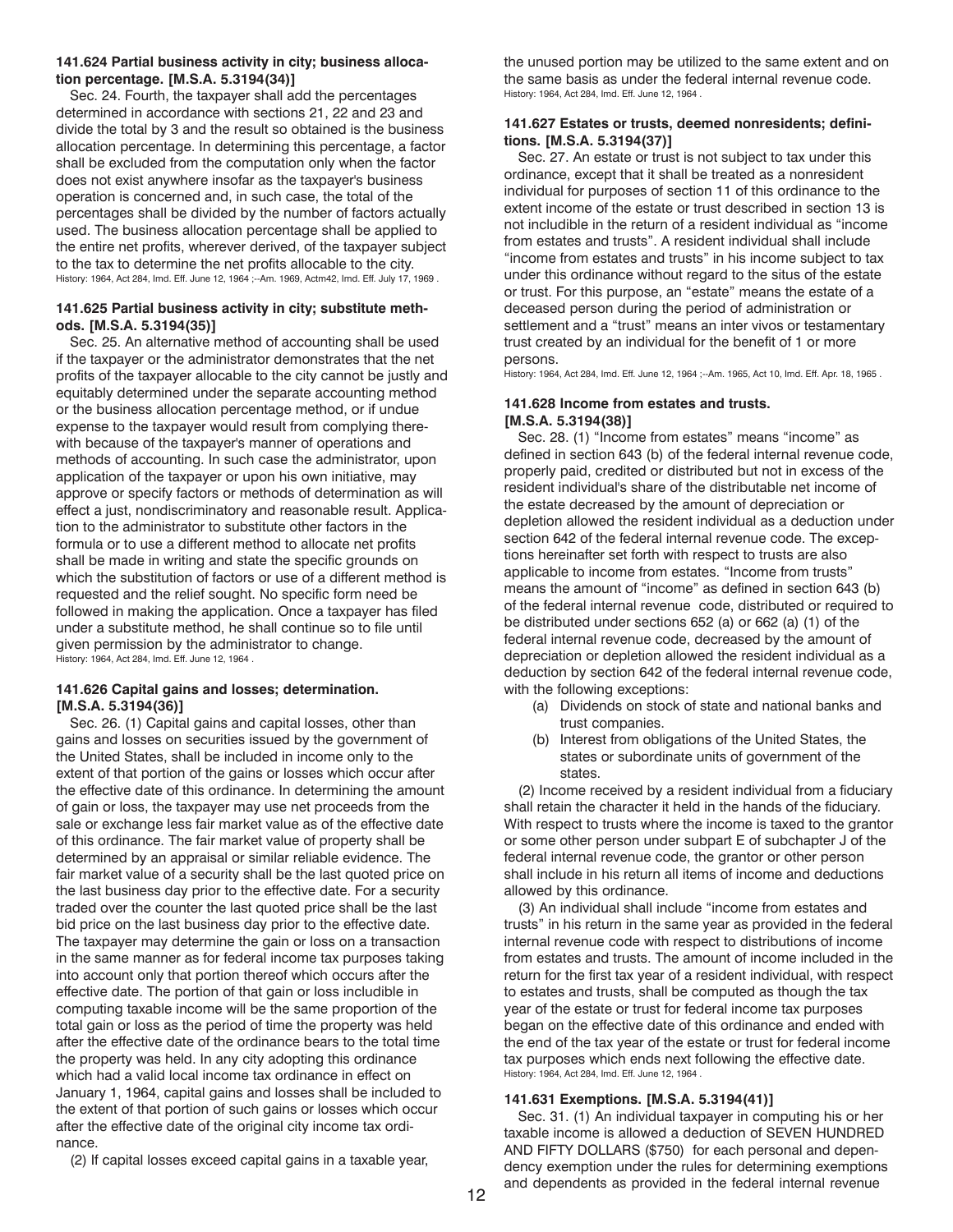code. The taxpayer may claim his or her spouse and dependents as exemptions, but if the taxpayer and the spouse are both subject to the tax imposed by this ordinance, the number of exemptions claimed by each of them when added together shall not exceed the total number of exemptions allowed under this ordinance.

(2) For tax years beginning after 1986, an additional exemption is allowed under subsection (1), upon passage of a further ordinance, for a taxpayer who is 65 years of age or older, or who is blind as defined in section 504 of the income tax act of 1967, Act No. 281 of the Public Acts of 1967, being section 206.504 of the Michigan Compiled Laws, or if the taxpayer is both 65 years of age or older and blind, 2 additional exemptions are allowed under subsection (1). For tax years beginning after 1987, upon passage of a further ordinance, an additional exemption is allowed under subsection (1) for a taxpayer who is a paraplegic, quadriplegic, hemiplegic, or totally and permanently disabled person as defined in section 216 of title II of the social security act, 42 U.S.C. 416, or a taxpayer who is a deaf person as defined in section 2 of the deaf persons' interpreters act, Act No. 204 of the Public Acts of 1982, being section 393.502 of the Michigan Compiled Laws. If the taxpayer qualifies for an additional exemption under more than 1 of the following, an additional exemption is allowed for each of the following for which the taxpayer qualifies:

- (a) A taxpayer who is a paraplegic, quadriplegic, or hemiplegic, or who is a totally or permanently disabled person as defined in section 216 of title II of the social security act, 42 U.S.C. 416.
- (b) A taxpayer who is blind as defined in section 504 of the income tax act of 1967, Act No. 281 of the Public Acts of 1967, being section 206.504 of the Michigan Compiled Laws.
- (c) A taxpayer who is a deaf person as defined insection 2 of the deaf persons' interpreters act, Act No. 204 of the Public Acts of 1982, being section 393.502 of the Michigan Compiled Laws.
- (d) A taxpayer who is 65 years of age or older.

 Sec. 31. (3) For tax years beginning after 1987, an exemption in the amount of six hundred dollars (\$600.00) for the taxable year 1992 an exemption in the amount of seven hundred dollars (\$700.00) and for tax years beginning after 1993, an exemption in the amount of eight hundred fifty dollars (\$850.00), and for the taxable years 1994 - 1997, an exemption amount of (\$1,000.00), and for the taxable years 1998 - 2003, an exemption amount of ONE THOUSAND FIVE HUNDRED DOLLARS (\$1,500.00) and for taxable years beginning in 2004 to current, SEVEN HUNDRED AND FIFTY DOLLARS (\$750) is allowed to a person with respect to whom a deduction under Section 151 of the Internal Revenue Code is allowable to another federal taxpayer during the tax year and who is therefore not considered to have federal personal exemption under subsection (1).

 History: 1964, Act 284, Imd. Eff. June 12, 1964 ;--Am. 1970, Act 149, Imd. Eff. Aug. 1, 1970 ;--Am. 1988, Act 120, Imd. Eff. May 6, 1988 .

#### **141.632 Payments and benefits not subject to tax. [M.S.A. 5.3194(42)]**

Sec. 32. The following payments and benefits received by any person are not subject to the tax:

- (a) Gifts and bequests.
- (b) Proceeds of insurance, annuities, pensions and retirement benefits. Amounts received for personal injuries, sickness or disability are excluded from taxable income only to the extent provided by the federal internal revenue code.
- (c) Welfare relief, unemployment benefits including

supplemental unemployment benefits, and workmen's compensation or similar payments from whatever source derived.

- (d) Amounts received by charitable, religious, educational and other similar nonprofit organizations which are exempt from taxation under the federal internal revenue code.
- (e) Amounts received by supplemental unemployment benefit trusts or pension, profit sharing and stock bonus trusts qualified and exempt under the federal internal revenue code.
- (f) Interest from obligations of the United States, the states or subordinate units of government of the states and gains or losses on the sales of obligations of the United States.
- (g) Net profits of financial institutions and insurance companies.
- (h) Amounts paid to an employee as reimbursement for expenses necessarily and actually incurred by him in the actual performance of his services and deductible as such by the employer.
- (i) Compensation received for service in the armed forces of the United States.

**Reg. 32.1.** Services in the armed forces of the United States shall include service in the Army, Navy, Marine Corps, Air Force and Coast Guard. It shall not include employment as a civilian by the armed forces.

**Reg. 32.2.** Payments made by an employer to an employee with respect to periods during which the employee is serving in the armed forces are not to be considered received for services in the armed forces. History: 1964, Act 284, Imd. Eff. June 12, 1964 ;--Am. 1971, Act 169, Imd. Eff. Dec. 2, 1971 .

#### **141.633 Deductible expenses generally. [M.S.A. 5.3194(43)]**

Sec. 33. Ordinary, necessary, reasonable and unreimbursed expenses paid or incurred by an individual in connection with the performance by him of services as an employee may be deducted from gross income in determining income subject to the tax to the extent the expenses are applicable to income taxable under this ordinance. The expenses are limited to the following:

- (a) Expenses of travel, meals and lodging while away from home.
- (b) Expenses as an outside salesman, away from his employer's place of business.
- (c) Expenses of transportation.
- (d) Expenses under a reimbursement or other expense allowance arrangement with his employer, where the reimbursement or allowance has been included in total compensation reported.

History: 1964, Act 284, Imd. Eff. June 12, 1964 ;--Am. 1971, Act 169, Imd. Eff. Dec. 2, 1971 .

## **141.634 Deductible expenses; alimony, separate maintenance payments and principal sums payable in installments, moving expenses, and payments to retirement plan or account. [M.S.A. 5.3194(44)]**

Sec. 34. The following expenses paid or incurred by an individual may be deducted from gross income in determining income subject to tax to the extent the expenses are applicable to income taxable under this ordinance:

(a) An individual may deduct alimony, separate maintenance payments and principal sums payable in installments, to the extent includable in the spouse's adjusted gross income under the federal internal revenue code but only to the extent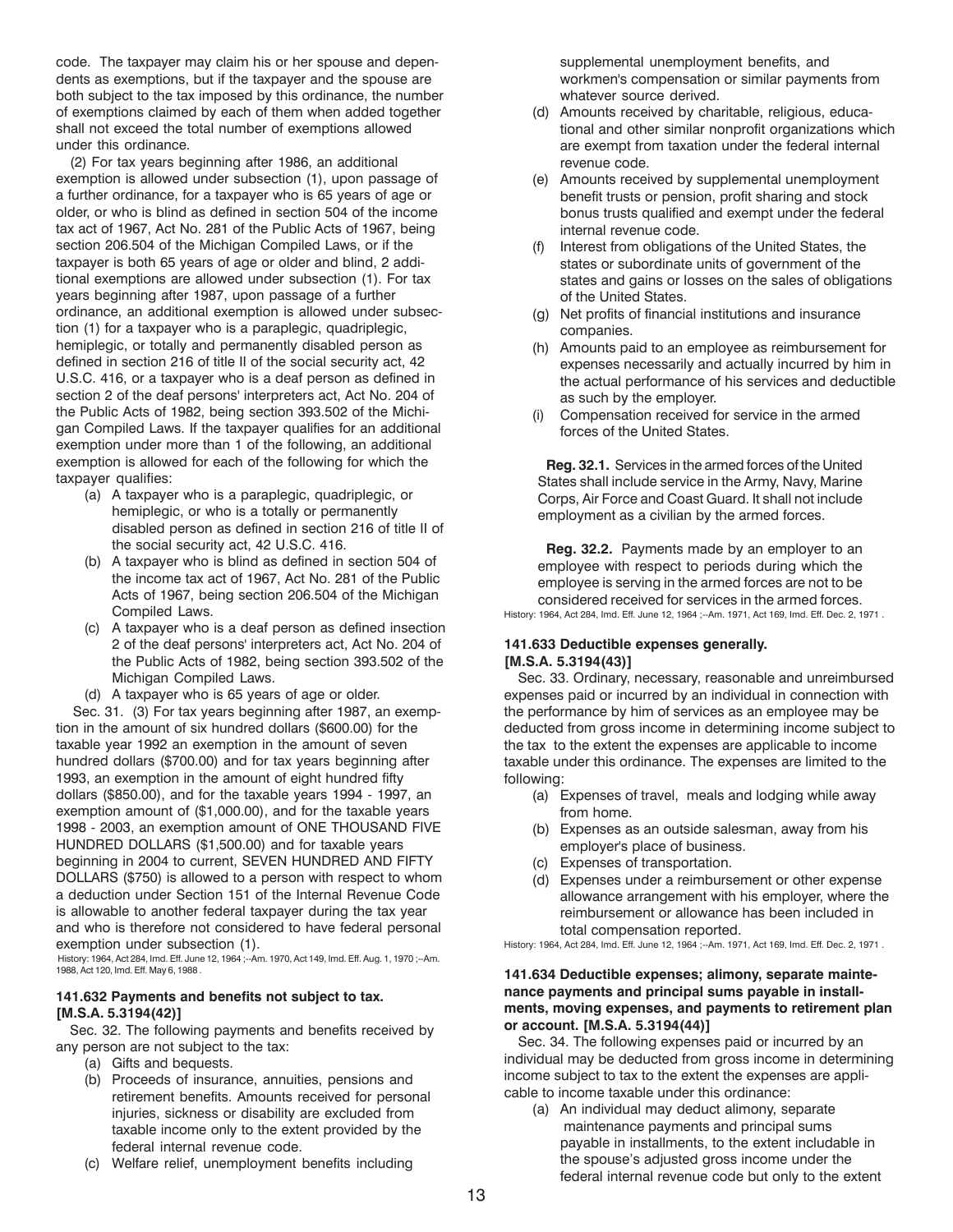<span id="page-13-0"></span>internal

deductible by the individual under the federal

revenue code. A nonresident individual may deduct only that proportion of his alimony, separate maintenance or principal sums payable in installments that his income taxable under this ordinance bears to his total federal adjusted gross income.

- (b) An employee or self-employed individual may deduct moving expenses to the extent provided in section 217 of the federal internal revenue code.
- (c) A self-employed individual may deduct payments to a qualified retirement plan to the extent provided in section 404 of the federal internal revenue code.
- (d) An individual may deduct payments to an individual retirement account established pursuant to the employee retirement income security act of 1974, 29 U.S.C. 1001 to 1381, to the extent provided in section 219 of the internal revenue code.

History: Add. 1971, Act 169, Imd. Eff. Dec. 2, 1971 ;--Am. 1978, Act 197, Imd. Eff. June 4, 1978 .

# **141.635 Qualified taxpayer within renaissance zone; determination of deductions claimed [M.S.A. 5.3194(45)]**

Sec. 35. (1) Notwithstanding any other provision of this ordinance and to the extent and for the duration provided in the Michigan renaissance zone act, Act No. 376 of the Public Acts of 1996, being sections 125.2681 to 125.2696 of the Michigan Compiled Laws, for the 1997 tax year and each tax year after 1997, a qualified taxpayer may deduct from gross income in determining income subject to tax under this ordinance, to the extent a deduction is applicable to income subject to the tax under this ordinance, an amount equal to 1 of the following for the specified types of taxpayers:

(a) For a qualified taxpayer as defined in subsection  $(12)(c)(i)$ :

(i) Except as provided in subparagraphs (ii) and (iii), income subject to the tax that is earned or received in the tax year during the period of time that the taxpayer was a qualified taxpayer.

(ii) Capital gains subject to the tax that are received during the tax year during the period of time that the taxpayer was a qualified taxpayer. The deduction allowed under this subdivision shall be prorated based on the percentage of time that the asset was held by the taxpayer while the taxpayer was a qualified taxpayer.

(iii) Income received by the qualified taxpayer from winning an on-line lottery game sponsored by this state but only if the date on which the drawing for that game was held is after the taxpayer became a qualified taxpayer of a renaissance zone and income received by the taxpayer from winning an instant lottery game sponsored by this state but only if the taxpayer was a qualified taxpayer of a renaissance zone on the validation date of the lottery ticket for that game.

(b) For a qualified taxpayer as defined in subsection (12)(c)( ii), the amount determined pursuant to section 14, 19, 20 to 24, or 25 of this ordinance multiplied by a fraction the numerator of which is the percentage that the average net book value of the tangible personal property owned and the real property, including leasehold improvements, owned or used by the qualified taxpayer in the business and situated within the renaissance zone during the taxable period, is of the average net book value of all such property, including leasehold improvements, owned or used by the taxpayer in the business during the same period situated in the city plus the percentage that the total compensation paid to employees for work done or for services performed within the renaissance zone is of the total compensation paid to all the taxpayer's employees within the city during the period covered by the return and the denominator of which is 2. For allocation purposes, compensation shall be computed on the cash or accrual basis in accordance with the method used in computing the entire net income of the taxpayer. Real property includes real property rented or leased by the qualified taxpayer and the value of that property is considered to be 8 times the annual gross rental on the property. "Gross rental on the property" means gross rental of real property as that term is defined in section 21 of this ordinance.

(c) For a qualified taxpayer as defined in subsection (12)(c)(iii), the amount determined pursuant to section 15 of this ordinance multiplied by a fraction the numerator of which is the percentage that the average net book value of the tangible personal property owned and the real property, including leasehold improvements, owned or used by the qualified taxpayer in the business and situated within the renaissance zone during the taxable period, is of the average net book value of all such property, including leasehold improvements, owned or used by the taxpayer in the business during the same period situated in the city plus the percentage that the total compensation paid to employees for work done or for services performed within the renaissance zone is of the total compensation paid to all the taxpayer's employees within the city during the period covered by the return and the denominator of which is 2. For allocation purposes, compensation shall be computed on the cash or accrual basis in accordance with the method used in computing the entire net income of the taxpayer. Real property includes real property rented or leased by the qualified taxpayer and the value of that property is considered to be 8 times the annual gross rental on the property. "Gross rental on the property" means gross rental of real property as that term is defined in section 21 of this ordinance.

(2) For a qualified taxpayer as defined in subsections (12)(c)( ii) and (iii), any portion of income subject to tax under this ordinance derived from illegal activity conducted in a renaissance zone shall not be used to calculate a deduction allowed under this section. For a qualified taxpayer who is an individual, any portion of income subject to tax under this ordinance derived from illegal activity conducted anywhere shall not be used to calculate the deduction allowed under this section. For a qualified taxpayer as defined in subsection (12)(c)( ii) and (iii), any portion of the taxpayer's tax liability that is attributable to business activity related to the operation of a casino, and business activity that is associated or affiliated with the operation of a casino including, but not limited to, the operation of a parking lot, hotel, motel, or retail store, shall not be used to calculate a credit under this section. As used in this subsection, "casino" means a casino regulated by this state pursuant to the Michigan gaming control and revenue act, Initiated Law of 1996, being sections 432.201 to 432.216 of the Michigan Compiled Laws.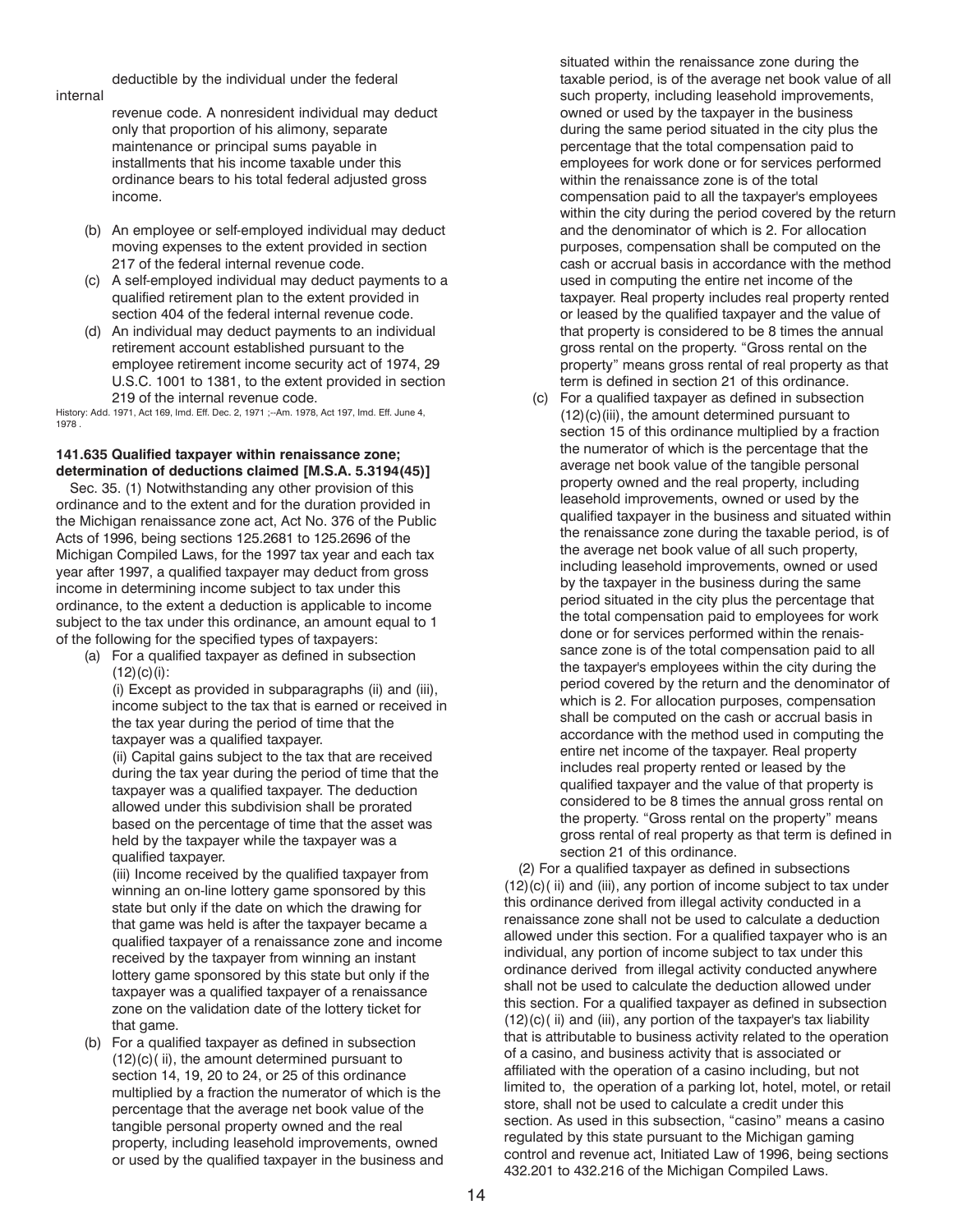<span id="page-14-0"></span>(3) Income used to calculate a deduction under any other section of this ordinance shall not be used to calculate a deduction under this section.

(4) If a qualified taxpayer completes the residency requirements under subsection (12)(c) before the end of the tax year in which the qualified taxpayer first resided in the renaissance zone, the qualified taxpayer may claim the deduction allowed under this section for that tax year. If the qualified taxpayer completes the residency requirements under subsection (12)(c) in a tax year subsequent to the tax year in which the qualified taxpayer first resided in the renaissance zone, the following apply:

(a) If the qualified taxpayer completes the residency requirement in a tax year subsequent to the tax year in which the taxpayer first resided in the renaissance zone and before the date for filing the annual return under this ordinance for the tax year in which the taxpayer first resided in the renaissance zone, the taxpayer may claim the deduction allowed under this section for the tax year in which the taxpayer first resided in the renaissance zone.

(b) If the qualified taxpayer completes the residency requirement in a tax year subsequent to the tax year in which the taxpayer first resided in the renaissance zone and after the date for filing the annual return under this ordinance for the tax year in which the taxpayer first resided in the renaissance zone, the qualified taxpayer may claim the deduction allowed under this section for the tax year in which the residency requirement is completed on the annual return for the tax year in which the residency requirement is completed and may claim the deduction for the tax year in which the qualified taxpayer first resided in the renaissance zone by filing an amended return for that tax year in which the qualified taxpayer first resided in the renaissance zone.

(5) To be eligible for the deduction under this section, a taxpayer shall file an annual return under this ordinance.

(6) A qualified taxpayer shall file a withholding form prescribed by the city with his or her employer after the date the qualified taxpayer completes the requirements under subsection (12)(c) or, at the option of the city, for taxpayers who claim to be qualified taxpayers under subsection (12)(c)( i), the taxpayer shall file a form prescribed by the city with the city after the date the taxpayer completes the requirements under subsection (12)(c)(i). If the city verifies the information on the form, the city shall issue a certificate of qualification to the taxpayer which the taxpayer shall file with his or her employer. When a taxpayer who filed a form under this subsection is no longer a qualified taxpayer under subsection (12)(c)(i), the taxpayer shall send a written notice of that change in status to the city not more than 10 days after the change in status occurs.

(7) If the administrator finds that a taxpayer has claimed a deduction under this section to which he or she is not entitled, the taxpayer is subject to the interest and penalty provisions under this ordinance.

(8) The deduction allowed under this section continues through the tax year in which the renaissance zone designation expires.

(9) A net operating loss deduction allowed under this ordinance shall be calculated without regard to any deduction allowed under this section.

(10) If a taxpayer who was a qualified taxpayer during the tax year changes status and is not a qualified taxpayer or vice versa, income subject to tax under this ordinance shall be determined separately for income in each status.

(11) A qualified taxpayer as defined in subsection (12)(c)(i) is a resident of a renaissance zone for purposes of Act No.

376 of the Public Acts of 1996. A qualified taxpayer as defined in subsection (12)(c)(ii) or ( iii) is located and conducts business in a renaissance zone for purposes of Act No. 376 of the Public Acts of 1996.

(12) As used in this section:

- (a) "Conducts business activity" means doing business as defined in this ordinance.
- (b) "Domicile" means a place where a person has his or her true, fixed, and permanent home and principal establishment to which, whenever absent, he or she intends to return, and domicile continues until another permanent establishment is established.
- (c) "Qualified taxpayer" means 1 of the following: (i) A taxpayer who is an individual, a resident of the city as determined under this ordinance, and is domiciled in an area of the city that is designated a renaissance zone for a period of 183 consecutive days. A taxpayer may begin calculating the 183-day period during the 183 days immediately preceding the designation of the area as a renaissance zone. Qualified taxpayer under this subparagraph includes the estate of an individual who was a qualified taxpayer at the time of death. After a taxpayer has completed the 183-day requirement under this subparagraph, the taxpayer is considered to have been a qualified taxpayer of that renaissance zone beginning from the first day used to determine if the 183-day requirement has been met.
	- (ii) A taxpayer that is a corporation and that is located and conducts business activity in a renaissance zone in the city.
	- (iii) A person who is located in and conducts business activity as an unincorporated business, profession, or other activity in a renaissance zone and is not a qualified taxpayer under subparagraph (i) or (ii).

(d) "Renaissance zone" means that term as defined in Act No. 376 of the Public Acts of 1996.

History: Add. 1996, Act 442, Imd. Eff. Dec. 19, 1996.

# **141.641 Annual return; joint return. [M.S.A. 5.3194(51)]**

Sec. 41. (1) Every corporation doing business in the city and every other person having income taxable under this ordinance in any year before the 1997 tax year or in any tax year after the 1996 tax year for which the city has not entered into an agreement with the department of treasury pursuant to section 9 of chapter 1, shall make and file with the city an annual return for that year, on a form furnished or approved by the city, on or before the last day of the fourth month for the same calendar year, fiscal year, or other accounting period, that has been accepted by the internal revenue service for federal income tax purposes for the taxpayer. For tax years after the 1996 tax year and for which a city has entered into an agreement pursuant to section 9 of chapter 1, the annual return required by this subsection shall be filed with the city or the department as provided by the agreement on or before the fifteenth day of the fourth month for the same calendar year, fiscal year, or other accounting period that has been accepted by the internal revenue service for federal income tax purposes for the taxpayer.

(2) A husband and wife may file a joint return and, in such case, the tax liability is joint and several.

**Reg. 41.1.** The fact that a taxpayer has paid his/her entire tax liability on a declaration of estimated tax does not relieve him/her from the requirement of filing an annual return. (See section 64 (1) of this ordi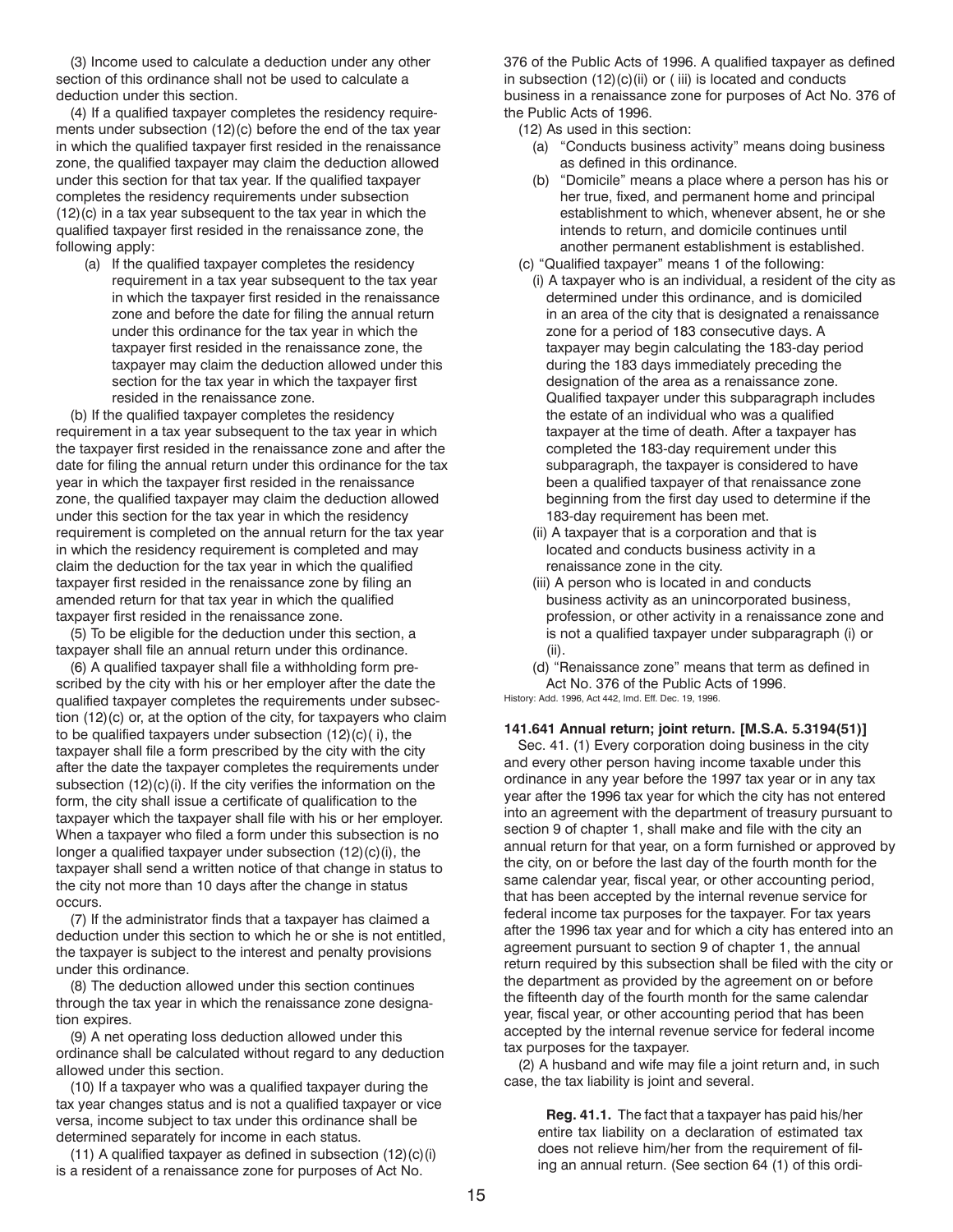<span id="page-15-0"></span>nance.)

**Reg. 41.2.** A husband and wife who both have income subject to the tax and who elect to file separate returns may each take only those exemptions to which they would be entitled under the federal internal revenue code.

History: 1964, Act 284, Imd. Eff. June 12, 1964 ;--Am. 1971, Act 169, Imd. Eff. Dec. 2, 1971 ;--Am. 1996, Act 478, Eff. Jan. 1, 1997.

# **141.642 Returns; contents. [M.S.A. 5.3194(52)]**

Sec. 42. The annual return shall set forth:

- (a) The number of exemptions, place of residence, place of employment and other pertinent information as shall reasonably be required.
- (b) The aggregate amount of compensation, dividends, interest, net profit from rentals, capital gains less capital losses, net profits from business and other income, subject to the tax.
- (c) The total amount of the tax imposed by this ordinance.
- (d) The amount of the tax previously withheld or paid.
- (e) Credits provided in this ordinance.
- (f) The balance of the tax due or to be refunded.

**Reg. 42.1.** In filing his/her annual return an individual shall support his/her claim for the amount of tax previously withheld by attaching thereto a copy of the information return, Form W-2 or BCW-2, required to be furnished him/her by his/her employer in Section 61. (2) of this ordinance.

#### History: 1964, Act 284, Imd. Eff. June 12, 1964 .

## **141.643 Payment of tax; refund; interest; allocation of payment; notice; nonobligated spouse; form; filing; release of liability; definitions. [M.S.A. 5.3194(53)]**

Sec. 43. (1 A balance of the tax THAT is due the city at the time of filing AN annual return shall be paid WITH THE RETURN unless the balance is less than \$1.00, in which CASE payment is not required.

(2) If the annual return reflects an overpayment of the tax, the declaration of the overpayment on the return constitutes a claim for refund. If the city agrees that a claim is valid, the city may apply the overpayment first to a delinquent tax liability under this ordinance of the taxpayer to the city. The city shall apply any remaining overpayment against a subsequent liability under this ordinance or, at the election of the taxpayer and if indicated on the return, shall refund the overpayment. However, the city shall not pay a refund of less than \$1.00.

(3) If a valid claim for a refund of taxes, except a refund under section 61,1 due for the taxable year 1992 or a taxable year after 1992 is filed, interest at the rate established in section 30(3) of Act No. 122 of the Public Acts of 1941, being section 205.30 of the Michigan Compiled Laws, shall be added to the refund beginning 45 days after the claim is filed or 45 days after the date established under this ordinance for the filing of the return, whichever is later.

(4) For tax years after the 1995 tax year and for which a city has entered into an agreement pursuant to section 9 of chapter 1, if a taxpayer pays, when filing his or her annual return, an amount less than the sum of the declared tax liability under this act, and the declared tax liability under the income tax act of 1967, Act No. 281 of the Public Acts of 1967, being sections 206.1 to 206.532 of the Michigan Compiled Laws, and there is no indication of the allocation of payment between the tax liabilities against which the payment should be applied, the amount paid shall first be applied against the taxpayer's tax liability under this act and any remaining amount of payment shall be applied to the taxpayer's tax

liability under Act No. 281 of the Public Acts of 1967. The taxpayer's designation of a payee on a payment is not a dispositive determination of the allocation of that payment under this subsection.

(5) If the claim for refund is reflected on a joint tax return, the administrator shall allocate to each joint taxpayer his or her share of the refund. The amount allocated to each taxpayer shall be applied to his or her respective liabilities under this ordinance.

(6) If the administrator or the department determines that all or a portion of a refund claimed on a joint tax return is subject to application to a liability of an obligated spouse, the administrator or the department shall notify the joint taxpayers by first class mail sent to the address shown on the joint return. The notice shall be accompanied by a nonobligated spouse allocation form. The notice shall state all of the following:

- (a) That all or a portion of the refund claimed by the joint taxpayers is subject to interception to satisfy a liability or liabilities of 1 or both spouses.
- (b) The nature of the liability and the name of the obligated spouse or spouses.
- (c) That a nonobligated spouse may claim his or her share of the refund by filing a nonobligated spouse allocation form with the city or the department not more than 30 days after the date the notice was mailed.
- (d) A statement of the penalties under subsection (9).

(7) A nonobligated spouse who wishes to claim his or her share of a tax refund shall file with the city or the department a nonobligated spouse allocation form. The nonobligated spouse allocation form shall be in a form specified by the administrator or the department and shall require the spouses to state the amount of income or other tax base and all adjustments to the income or other tax base, including all subtractions, additions, deductions, credits, and exemptions, stated on the joint tax return that is the basis for the claimed refund, and an allocation of those amounts between the obligated and nonobligated spouse. In allocating these amounts, all of the following apply:

- (a) Individual income shall be allocated to the spouse who earned the income. Joint income shall be allocated equally between the spouses.
- (b) Each spouse shall be allocated the personal exemptions he or she would be entitled to claim if separate federal returns had been filed, except that dependency exemptions shall be prorated according to the relative income of the spouses.
- (c) Adjustments resulting from a business shall be allocated to the spouse who claimed income from the business.
- (d) Ownership of other assets relevant to the allocation shall be disclosed upon request of the administrator or the department.

(8) A nonobligated spouse allocation form shall be signed by both joint taxpayers. However, the form may be submitted without the signature of the obligated spouse if his or her signature cannot be obtained. The nonobligated spouse shall certify that he or she has made a good faith effort to obtain the signature of the obligated spouse and shall state the reason that the signature was not obtained.

(9) A person who knowingly makes a false statement on a nonobligated spouse allocation form is subject to a penalty of \$25.00 or 25% of the excessive claim for his or her share of the refund, whichever is greater, and other penalties as provided in this ordinance.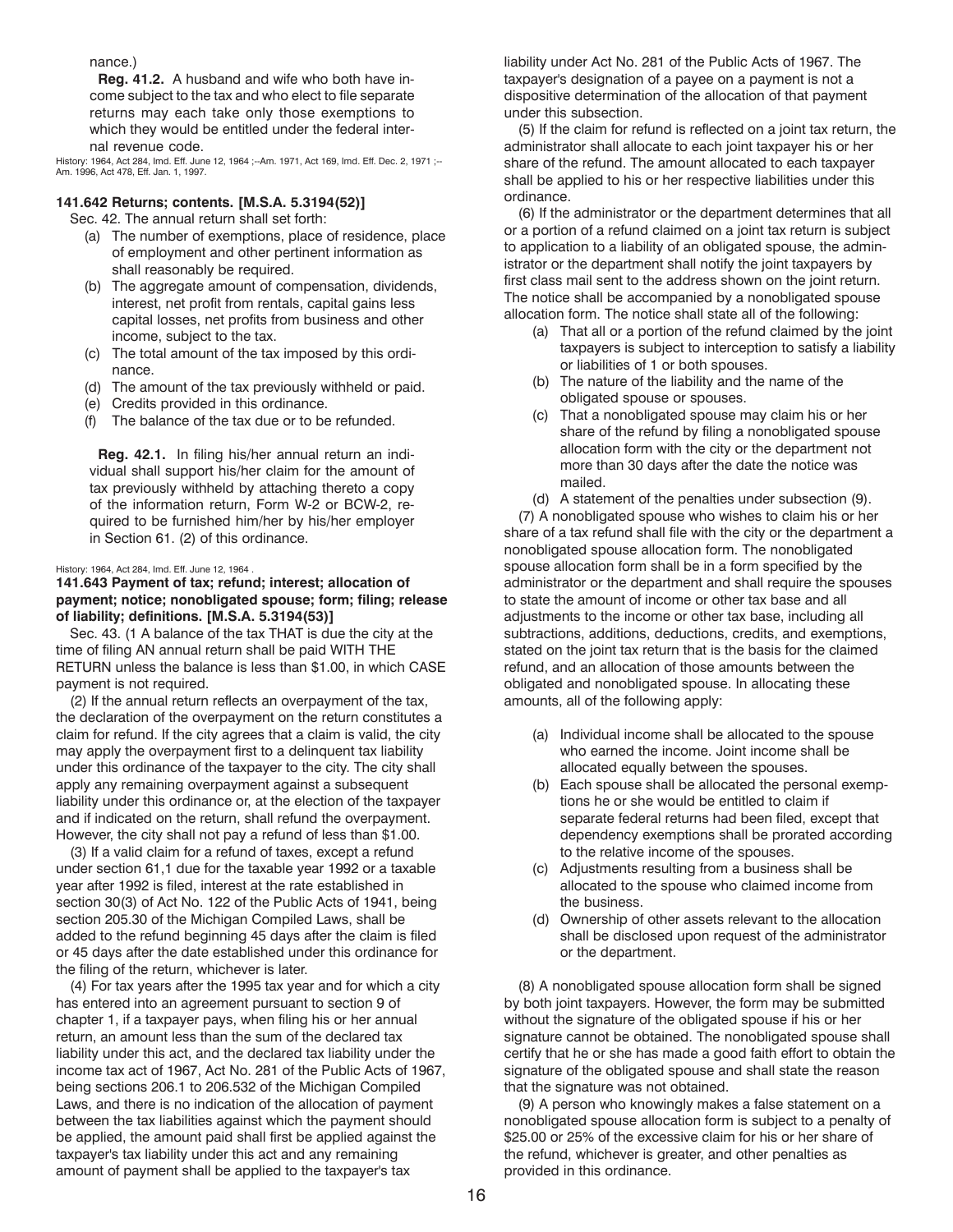<span id="page-16-0"></span>(10) A nonobligated spouse to whom the administrator or the department has sent a notice under subsection (6), who fails to file a nonobligated spouse allocation form within 30 days after the date the notice was mailed, shall be barred from commencing any action against the city or the department to recover an amount withheld to satisfy a liability of the obligated spouse to which a joint tax refund is applied under this section. The payment by the city or the department of any amount applied to a liability of a taxpayer under this section shall release the department or the city and the administrator from all liability to the obligated spouse, the nonobligated spouse, and any other person having or claiming any interest in the amount paid. A payment by the department of treasury under this subsection shall be made from the city income tax trust fund created in section 5 of chapter 1.

(11) As used in this section:

(a) "Nonobligated

spouse" means a person who has filed a joint city income tax return and who is not liable for an obligation of his or her spouse described in this ordinance.

(b) "Obligated spouse" means a person who has filed a joint city income tax return and who is liable for an obligation described in this ordinance for which his or her spouse is not liable.

History: 1964, Act 284, Imd. Eff. June 12, 1964 ;--Am. 1971, Act 169, Imd. Eff. Dec. 2, 1971 ;-- Am. 1991, Act 198, Eff. Mar. 30, 1992 ;--Am. 1996, Act 478, Eff. Jan. 1, 1997.

# **141.644 Federal income tax return; eliminations. [M.S.A. 5.3194(54)]**

Sec. 44. Where total income, total deductions, net profits, or other figures are derived from the taxpayer's federal income tax return, any item of income not subject to the city income tax and unallowable deductions shall be eliminated in determining net income subject to the city tax. The fact that a taxpayer is not required to file a federal income tax return does not relieve him from filing a city tax return. History: 1964, Act 284, Imd. Eff. June 12, 1964.

#### **141.645 Net profits; consolidated returns. [M.S.A. 5.3194(55)]**

Sec. 45. For the purpose of determining net profit allocable to the city under this ordinance, a corporate taxpayer may elect to file a consolidated return including subsidiaries whose voting stock is more than 50% owned by the taxpayer, if such return will more properly reflect the net profits and activities of the taxpayer in the city. The city may require a consolidated return if necessary to properly determine net profits of the taxpayer allocable to the city. History: 1964, Act 284, Imd. Eff. June 12, 1964.

**141.646 Amended return; change of method of accounting. [M.S.A. 5.3194(56)]**

Sec. 46. An amended return shall be filed with the city or the department, on a form obtainable from the city or the department, if necessary to report additional income and pay an additional tax due, or to claim a refund of tax overpaid. Within 90 days after final determination of a federal tax liability that also affects the computation of a taxpayer's city income tax liability, the taxpayer shall prepare and file with the city or the department an amended city income tax return showing income subject to the city tax based upon the final determination of federal income tax liability, and pay any additional tax shown due on the return or make a claim for refund of an overpayment. A taxpayer shall not change the method of accounting or apportionment of net profits after the due date for filing the original return or any extensions for the filing of the original return.

History: 1964, Act 284, Imd. Eff. June 12, 1964 ;--Am. 1996, Act 478, Eff. Jan. 1, 1997.

# **141.651 Withholding of tax by employer; employer as trustee; failure or refusal to deduct and withhold tax; liability; discharge. [M.S.A. 5.3194(61)]**

Sec. 51. (1) An employer doing business or maintaining an establishment within the city shall withhold from each payment to the employer's employees on and after the effective date of this ordinance the tax on their compensation subject to the tax, after giving effect to exemptions, as follows:

- (a) Residents.
	- (i)At a rate equal to the rate set by ordinance to be levied against resident individuals under this ordinance, but not to exceed 3%, of all compensation paid to the employee who is a resident of the city, if the employee is not subject to withholding in any other city levying the tax.
	- (ii) At a rate equal to the difference in the percentage rate of tax on resident individuals as set by ordinance to be levied under this ordinance less the percentage rate of tax levied by any other city in which the employee works, on all compensation earned by the resident in another city.
	- (b) Nonresidents. At a rate equal to the rate set by ordinance to be levied under this ordinance on nonresidents but not to exceed 50% of the percentage rate imposed on resident individuals of the compensation paid to the employee for work done or services performed in the city designated by the employee as the employee's predominant place of employment. The withholding rate shall be applied to the percentage of the employee's total compensation equal to the employee's estimated percentage of work to be done or services to be performed in the city for that employer, but no withholding shall be required if the estimated percentage of work is less than 25%.

(2) An employer withholding the tax is deemed to hold the tax as a trustee for the city.

(3) An employer who is required to withhold and who fails or refuses to deduct and withhold is liable for the payment of the amount required to be withheld. The liability shall be discharged upon payment of the tax by the employee but the employer is not relieved of penalties and interest provided in this ordinance for this failure or refusal.

**Reg. 51.1.** In determining whether the tax shall be withheld from musicians, entertainers, athletes and other such individuals the definition of employee in Sec. 6 (1) of the ordinance shall be controlling. ("Employee" means a person from whom an employer is required to withhold for either federal income or federal social security taxes.)

**Reg. 51.2.** An employer, wether or not an individual, and whether or not a resident of the city, who maintains a business establishment or business establishments in the city and a business establishment or business establishments outside the city must withhold the tax from all Battle Creek residents working at such employer's out-of-city establishment or establishments.

**Reg. 51.3.** Compensation subject to withholding shall include wage and salary advances on commissions.

History: 1964, Act 284, Imd. Eff. June 12, 1964 ;--Am. 1981, Act 60, Imd. Eff. June 5, 1981 ;--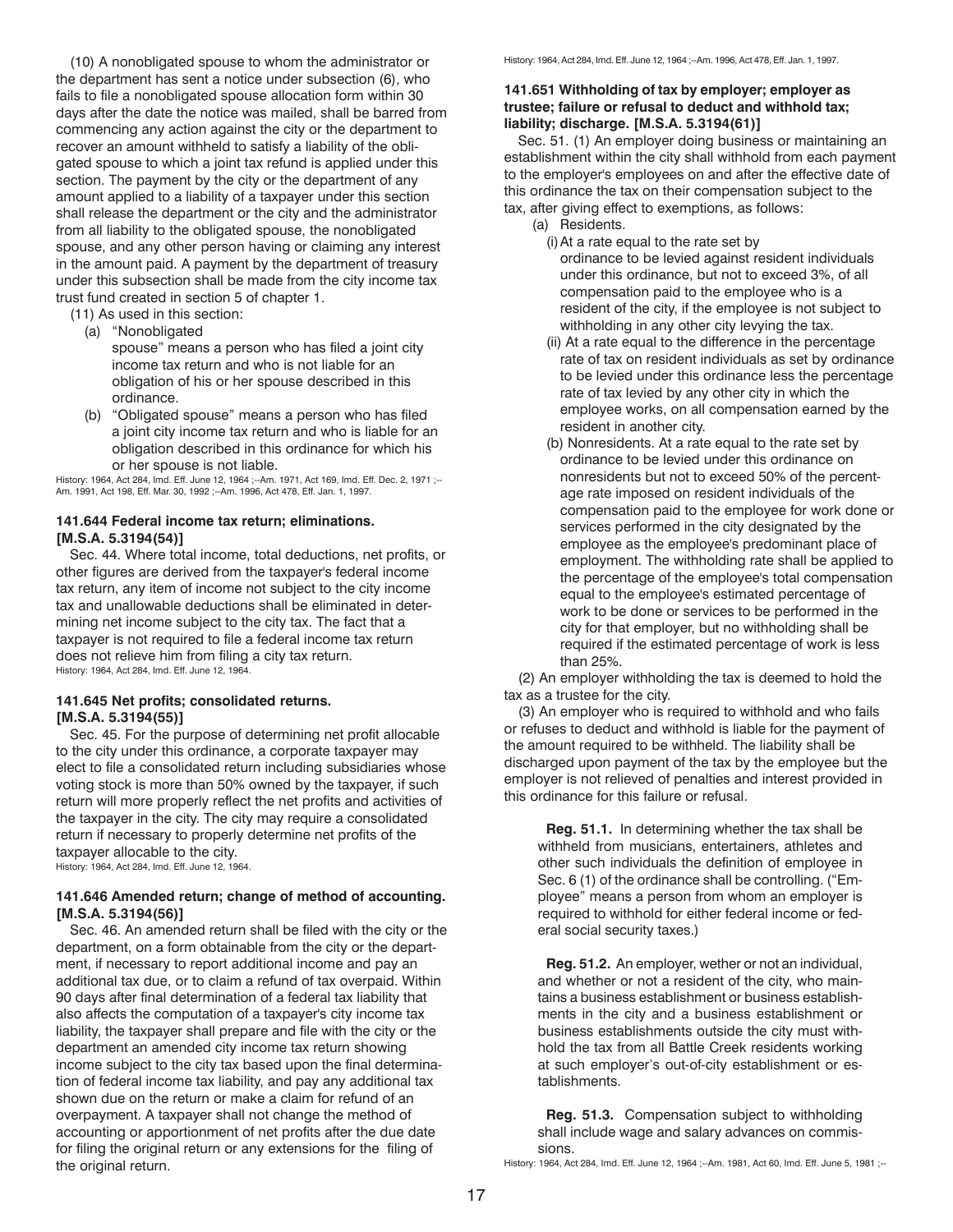# <span id="page-17-0"></span>**141.652 Tax withheld; payments or persons excepted. [M.S.A. 5.3194(62)]**

Sec. 52. Employers shall not withhold any tax from the following payments or persons:

- (a) Compensation paid to domestic help.
- (b) Compensation paid to a person who is not an employee, including an independent contractor.
- (c) An amount allowed and paid to an employee as reimbursement for expenses necessarily and actually incurred by the employee in the actual performance of his or her services, and that is deductible by the employer.

(d) A qualified taxpayer. "Qualified taxpayer" means that term as defined in section 35(12)(c)(i).

**Reg. 52.1.** An employer who directly makes wage continuation payments for personal injuries, sickness or disability may elect to withhold or not withhold the tax on the exempt portion of such payments. In either case the amount of exempt income shall be included in the total amount of compensation reported on the annual information return required of all employers under Section 61 (2) of this ordinance, either as part of total wages paid or as a separate figure.

History: 1964, Act 284, Imd. Eff. June 12, 1964 ;--Am. 1996, Act 442, Imd. Eff. Dec. 19, 1996.

# **141.653 Tax withheld; payment by employee or employer. [M.S.A. 5.3194(63)]**

Sec. 53. If the tax is not withheld, an employee is not excused from filing a return and paying the tax on his compensation. If the tax is withheld but an employer fails to pay the tax to the city, the employee is not liable for the tax so withheld.

History: 1964, Act 284, Imd. Eff. June 12, 1964.

# **141.654 Tax withheld; exemptions claimed; percentage of work done at predominant place of employment; qualified taxpayer within renaissance zone. [M.S.A. 5.3194(64)]**

Sec. 54. An employee with compensation subject to tax shall file with his or her employer a form on which the employee states the number of exemptions claimed, the city of residence, the predominant place of employment, whether or not the employee claims status as a qualified taxpayer of a renaissance zone, and the percentage of work done or services performed in the predominant place of employment. The percentage shall be expressed as "less than 25%", "40%", "60%", "80%", or "100%". The employer shall retain the form, rely on the information on the form for withholding purposes unless directed by the city to withhold on another basis, and, if the employee claims status as a qualified taxpayer based on residency in a renaissance zone, the employer shall forward a copy of the form to the city. If information submitted by the employee is not believed to be true, correct, and complete, the city shall be advised. As used in this section, "Renaissance zone" means that term as defined in section 35. History: 1964, Act 284, Imd. Eff. June 12, 1964 ;--Am. 1996, Act 442, Imd. Eff. Dec. 19, 1996.

# **141.655 Tax withheld; revised form; time for filing; qualified taxpayer within renaissance zone. [M.S.A. 5.3194(65)]**

Sec. 55. (1) Except as provided in subsection (2), an employee shall file with his or her employer a revised form within 10 days after the number of exemptions decreases when a change in residence from or to a taxing city occurs. The employee may file a revised form when the number of exemptions increases. An employee shall file a revised form by December 1 of each year, if his or her predominant place of employment, estimate of the percentage of work done or services to be rendered in the city, or status as a qualified taxpayer of a renaissance zone will change for the ensuing year. Revised withholding certificates shall not be given retroactive effect.

(2) an employee shall file a revised form with his or her employer within 10 days after the employee completes the residency requirements under section 35(12) , and when a change of status occurs from resident of a renaissance zone to nonresident of a renaissance zone. The employer shall forward a copy of a revised form filed under this subsection to the city.

(3) As used in this section, "renaissance zone" means that term as defined in section 35.

History: 1964, Act 284, Imd. Eff. June 12, 1964 ;--Am. 1996, Act 442, Imd. Eff. Dec. 19, 1996.

# **141.656 Refusal by employee to furnish withholding certificate; withholding by employer; report. [M.S.A. 5.3194(66)]**

Sec. 56. If an employee refuses to furnish a withholding certificate upon the request of his or her employer, the employer shall withhold a percentage of the employee's total compensation equal to the percentage rate of tax on resident individuals as set by ordinance to be levied under this ordinance, and report and pay the withholding on the basis of the best information in the possession of the employer. History: 1964, Act 284, Imd. Eff. June 12, 1964 ;--Am. 1981, Act 60, Imd. Eff. June 5, 1981 ;-- Am. 1982, Act 124, Imd. Eff. Apr. 19, 1982.

# **141.657 Tax withheld; withholding tables; first compensation taxable. [M.S.A. 5.3194(67)]**

Sec. 57. (1) The city shall provide withholding tables establishing the amounts to be withheld for various tax rates, wage brackets, numbers of exemptions and pay periods. An employer who uses the tables fully discharges his duty to withhold. An employer may elect not to use the tables, in which case to discharge fully his duty to withhold he shall withhold the applicable per cent of taxable compensation after provision for exemptions.

(2) The first compensation paid an employee on or after the effective date of the tax levy is subject to withholding on either of the following bases at the option of the employer:

- (a) On the full amount of compensation paid.
- (b) On the proportion of compensation paid for work done or services performed on or after the effective date of the levy.

History: 1964, Act 284, Imd. Eff. June 12, 1964.

# **141.658 Tax withheld; overwithheld tax, refund. [M.S.A. 5.3194(68)]**

Sec. 58. If an employer withholds more than the apparent tax liability of an employee due to an increase in the number of exemptions claimed during the year, or due to the actual percentage of work performed in the city by a nonresident being less than the estimated percentage, or due to a change of residence during the year to or from a taxing city, or due to any reason other than the employer's error, the employer shall neither refund the excess to the employee nor offset the excess by under-withholding in a subsequent period. The employee shall claim his refund from the city on his annual return.

History: 1964, Act 284, Imd. Eff. June 12, 1964.

# **141.659 Tax withheld; correction of error, refund. [M.S.A. 5.3194(69)]**

Sec. 59. Correction of an over or an under-withholding as a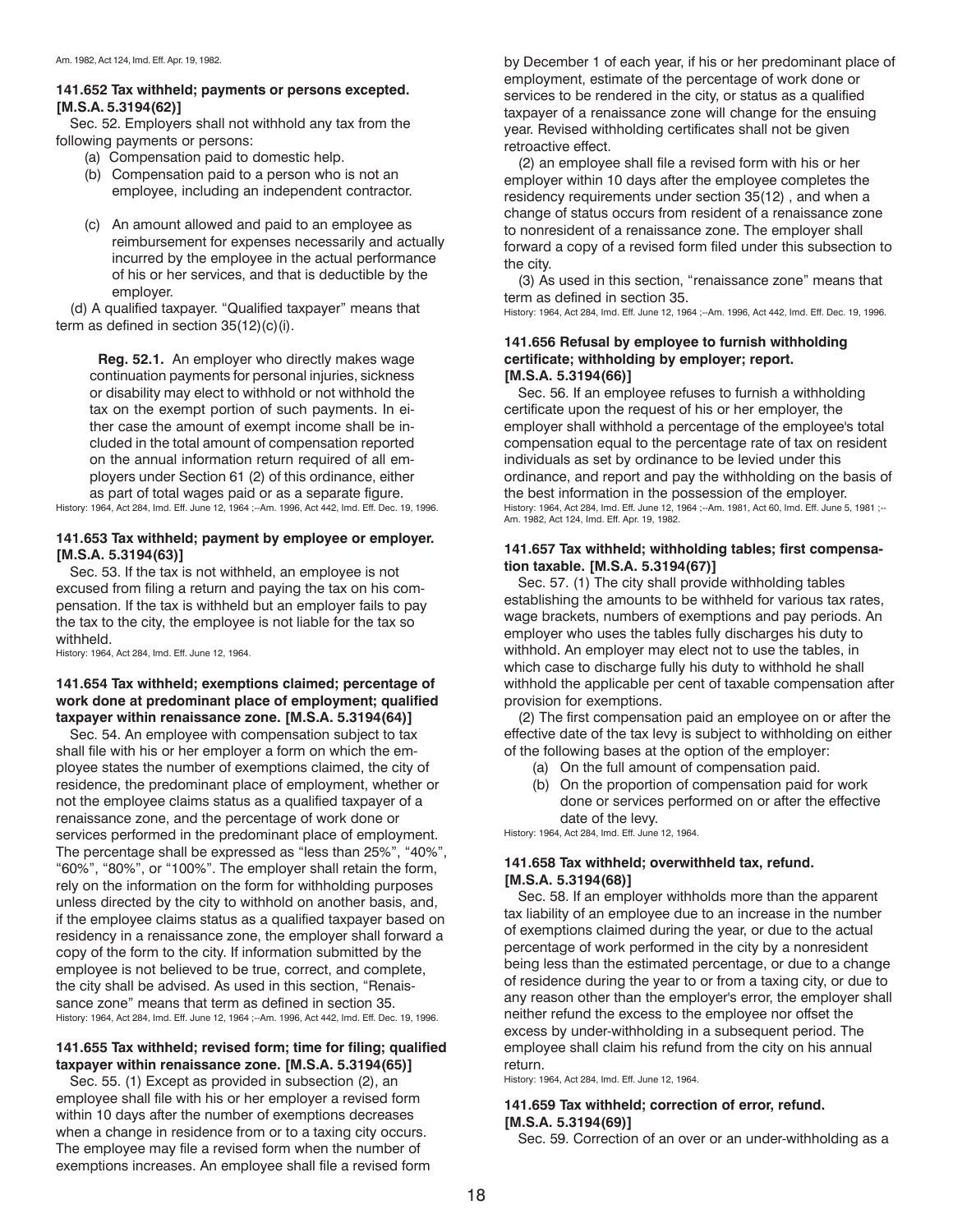<span id="page-18-0"></span>result of an employer's error shall be made as follows:

- (a) If the error is discovered in the same quarter in which it is made, the employer shall make the necessary adjustment on a subsequent pay and include only the corrected amount on the quarterly return.
- (b) If the error is discovered in a subsequent quarter of the same calendar year, the employer shall make the necessary adjustment on a subsequent pay and report it as an adjustment on the quarterly return.
- (c) If the error is discovered in the following calendar year, or if the employer-employee relationship has terminated, the procedure shall be as follows: (i) The employee or former employee shall apply to the city for a refund in case of an overwithholding. Upon proper verification the city shall refund to him the amount of the over-withholding.
	- (ii) If a deficiency is discovered, the employer shall notify the city and the employee or former employee, who shall pay the city the additional tax due in his annual return.

History: 1964, Act 284, Imd. Eff. June 12, 1964.

#### **141.660 Tax withheld; payment by employer; return; electronic funds transfer. [M.S.A. 5.3194(70)]**

Sec. 60. (1) Except as provided in subsection (2), an employer shall file a return, furnished by or obtainable on request from the city, and pay to the city the full amount of the tax withheld on or before the last day of the month following the close of each calendar quarter.

(2) For tax years after the 1996 tax year and for which a city has entered into an agreement pursuant to section 9 of chapter 1, an employer shall file a return and pay the tax withheld for each calendar month on or before the fifteenth day of the month following the close of each calendar month to the department by means of an electronic funds transfer method approved by the state commissioner of revenue. History: 1964, Act 284, Imd. Eff. June 12, 1964 ;--Am. 1996, Act 478, Eff. Jan. 1, 1997.

#### **141.661 Tax withheld; employer's reconciliation of quarterly returns; deficiency; refund; information return; cessation of business. [M.S.A. 5.3194(71)]**

Sec. 61. (1) An employer shall file with the city or the department a reconciliation of quarterly returns on or before the last day of February following each calendar year in which the employer has withheld from an employee's compensation. A deficiency is due when the reconciliation is filed. If the employer made quarterly payments in excess of the amount withheld from an employee's compensation, the city or the department upon proper verification shall refund the excess to the employer.

(2) In addition to the reconciliation, the employer shall file with the city or the department an information return for each employee from whom the city income tax has been withheld and each employee subject to withholding under this ordinance, setting forth his or her name, address, and social security number, the total amount of compensation paid him or her during the year, and the amount of city income tax withheld. The information return shall be on a copy of the federal W-2 form or on a form furnished or approved by the city or the department. A copy of the information return shall be furnished to the employee.

(3) Except as provided in subsection (4), if an employer goes out of business or otherwise ceases to be an employer, reconciliation forms and the information return forms shall be filed with the city by the date the final withholding return and payment are due.

(4) For tax years after the 1996 tax year and for which a city has entered into an agreement pursuant to section 9 of chapter 1, if an employer goes out of business or otherwise

ceases to be an employer, reconciliation forms and the information return forms shall be filed with the department within 30 days after the employer goes out of business or ceases to be an employer.

History: 1964, Act 284, Imd. Eff. June 12, 1964 ;--Am. 1996, Act 478, Eff. Jan. 1, 1997.

#### **141.662 Declaration of estimated tax; filing; form; time; exceptions. [M.S.A. 5.3194(72)]**

Sec. 62. (1) A person who anticipates taxable income from which the city income tax will not be withheld shall file a declaration of estimated tax on a form furnished by or obtainable on request from the city. A calendar year taxpayer shall file a declaration on or before each April 30. A taxpayer on a fiscal year basis or other accounting period shall file a declaration within 4 months after the beginning of each fiscal year or other accounting period.

(2) If a taxpayer has not previously been required to file, the declaration shall be filed on or before the first date for making a quarterly payment that occurs after the taxpayer becomes subject to the requirement to file a declaration. A taxpayer shall file a declaration for the same calendar year, fiscal year, or other accounting period that has been accepted by the federal internal revenue service for federal income tax purposes. A declaration by an individual or un-incorporated entity is not required if the total estimated tax, less any credits applicable to the tax, does not exceed \$100.00. A declaration by a corporation is not required if the total estimated tax, less any credits applicable to the tax, does not exceed \$250.00. A declaration by or on behalf of an estate or trust is not required. History: 1964, Act 284, Imd. Eff. June 12, 1964 ;--Am. 1990, Act 249, Imd. Eff. Oct. 12, 1990 ;--Am. 1996, Act 478, Eff. Jan. 1, 1997.

#### **141.663 Declaration of estimated tax not withheld; computation; payment; installments. [M.S.A. 5.3194(73)]**

Sec. 63. (1) A taxpayer's annual return for the preceding year may be used as the basis for computing a declaration of estimated tax for the current year, or the taxpayer may use the same figures used for estimating federal income tax adjusted to exclude any income or deductions not taxable or permissible under this ordinance.

(2) Except as otherwise provided, the estimated tax may be paid in full with the declaration or in 4 equal installments on or before the last day of the fourth, sixth, ninth, and thirteenth months after the beginning of the taxpayer's taxable year. For tax years after the 1996 tax year and for which a city has entered into an agreement pursuant to section 9 of chapter 1, the estimated tax shall be paid in 4 equal installments on or before the fifteenth day of the fourth, sixth, ninth, and thirteenth months after the beginning of the taxpayer's taxable year.

(3) An amended declaration may be filed when making a quarterly payment, and the unpaid balance shown due shall be paid in equal installments over the remaining payment dates.

History: 1964, Act 284, Imd. Eff. June 12, 1964 ;--Am. 1996, Act 478, Eff. Jan. 1, 1997.

#### **141.664 Annual return; filing; extension of time; failure to file; penalty. [M.S.A. 5.3194(74)]**

Sec. 64. (1) The filing of a declaration of estimated tax does not excuse the taxpayer from filing an annual return even though there is no change in the declared tax liability. An annual return shall be filed with the city by the end of the fourth month or for tax years after the 1996 tax year and for which a city has entered into an agreement pursuant to section 9 of chapter 1, filed with the department on or before the fifteenth day of the fourth month of the year following that for which the declaration was filed. Upon written request of a taxpayer the administrator or the department may extend the time for filing the annual return for not to exceed 6 months. The administrator or the department may require a tentative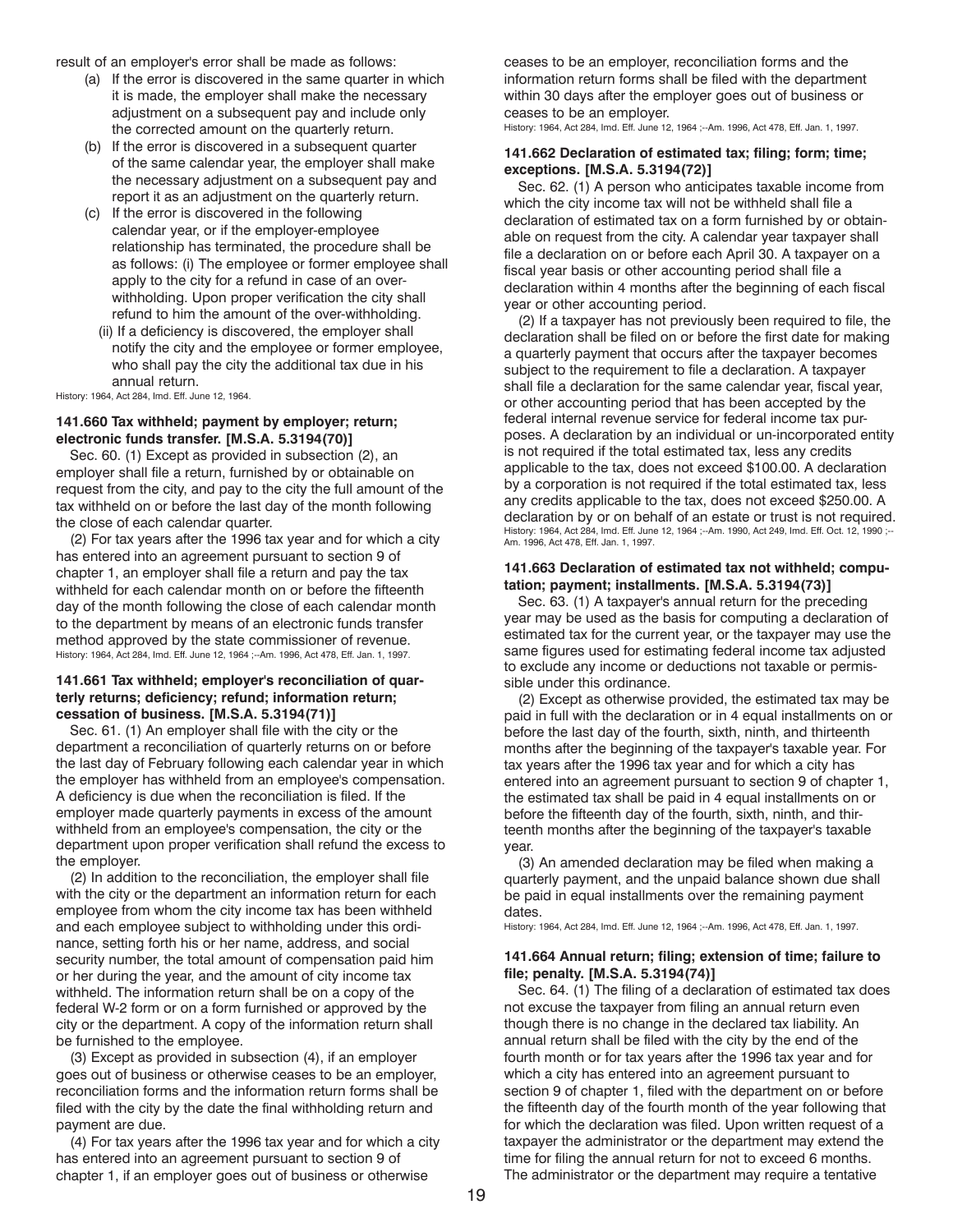<span id="page-19-0"></span>return and payment of the estimated tax.

(2) A penalty or interest shall not be assessed if the return is filed and the final tax paid within the extended time and all other filing and payment requirements of this ordinance are satisfied, and the estimated tax paid equals 70% or more of the tax shown due on the final return or 70% or more of the tax shown due on the taxpayer's return for the immediately preceding taxable year.

**Reg. 64.1.** A written request for extension of time for filing an annual return must be made by the date such annual return was first due under this ordinance. Provided, however, that where the federal internal revenue code grants an automatic extension to persons outside the United States the administrator shall grant a like automatic extension to the same date.

**Reg. 64.2.** Nothing in this ordinance or rules and regulations shall be construed to give the administrator authority to extend the time for making quarterly returns and payments of tax withheld, or for filing and making payments of tax withheld, or for filing and making payments on declaration of estimated tax.

History: 1964, Act 284, Imd. Eff. June 12, 1964 ;--Am. 1996, Act 478, Eff. Jan. 1, 1997.

# **141.664a Sale of business or stock of goods or quitting business; liability for tax; escrow by purchaser; release to purchaser of known tax liability; failure to comply with escrow requirements; liability of corporation officers. [M.S.A. 5.3194(74a)]**

Sec. 64a. (1) If a person liable for the tax imposed under this ordinance sells a business or the stock of goods of a business or quits a business, the person shall make a final return to the city or the department within 15 days after the date the business or stock of goods is sold or the person quits the business. The purchaser or succeeding purchasers, if any, who purchase a going or closed business or stock of goods of a going or closed business shall escrow sufficient money to cover the amount of taxes, interest, and penalties that may be due and unpaid until the former owner produces a receipt from the administrator that shows that the taxes due have been paid, or a certificate that states that taxes are not due. If the owner provides a written waiver of confidentiality, the administrator may release to a purchaser a business's known tax liability for the purposes of establishing an escrow account for the payment of taxes. If the purchaser or succeeding purchasers of a business or stock of goods of a business fail to comply with the escrow requirements of this subsection, the purchaser is personally liable for the payment of the taxes, interest, and penalties accrued and unpaid by the business of the former owner. The purchaser's or succeeding purchaser's personal liability is limited to the fair market value of the business less the amount of any proceeds applied to balances due on secured interests that are superior to any lien provided for in this ordinance.

(2) If a corporation that is liable for the tax imposed under this ordinance fails for any reason to file the required returns or to pay the tax due, any officers of the corporation that have control or supervision of, or who are charged with the responsibility for, making the returns or payments are personally liable for the failure to file or pay. The signature of any corporate officer on a return or negotiable instrument submitted in payment of a tax is prima facie evidence of the officer's responsibility for making the returns and payments. The dissolution of a corporation does not discharge an officer's liability for a prior failure of the corporation to make a return or remit a tax due. The sum due for a liability may be assessed and collected under this ordinance. History: Add. 1996, Act 478, Eff. Jan. 1, 1997.

#### **141.665 Credit for city income tax paid another city. [M.S.A. 5.3194(75)]**

Sec. 65. An individual who is a resident of the city and received net profits from a business, profession or rental of real or tangible personal property, gains from the sale or exchange of real or tangible personal property, or salaries, wages, commissions or other compensation for work done or services performed or rendered, in each case outside the city, and is subject to and has paid an income tax on this income to another municipality, shall be allowed a credit against the city income tax for the amount paid to the other municipality. The credit shall not exceed the amount of taxes which would be assessed under this ordinance on the same amount of income of a nonresident.

History: 1964, Act 284, Imd. Eff. June 12, 1964.

## **141.666 Fractional part of a cent or dollar. [M.S.A. 5.3194(76)]**

Sec. 66. In withholding the tax due under this ordinance, a fractional part of a cent shall be disregarded unless it amounts to 1/2 cent or more, in which case it shall be increased to 1 cent. For tax years after the 1996 tax year in paying the tax due under this ordinance if any amount other than a whole dollar amount is used, the administrator, or the department shall disregard the fractional part of the dollar unless the fractional part amounts to 1/2 dollar or more, in which case the amount shall be increased by \$1.00. History: 1964, Act 284, Imd. Eff. June 12, 1964 ;--Am. 1996, Act 478, Eff. Jan. 1, 1997.

#### **141.671 Rules and regulations; adoption; enforcement; forms; collection of tax. [M.S.A. 5.3194(81)]**

Sec. 71. (1) The administrator may adopt, amend, and repeal rules and regulations relating to the administration and enforcement of this ordinance subject to the approval of the city governing body. The rules and regulations, amendments, and repeals, after approval by the city governing body, shall become effective when published in the official newspaper of the city.

(2) The administrator shall enforce this ordinance and the rules and regulations approved as provided in subsection (1). The administrator or the department shall prepare, adopt, and make available to taxpayers, employers, and other persons all forms necessary for compliance with this ordinance.

(3) For tax years before the 1997 tax year and for tax years after the 1996 tax year and for which a city has not entered into an agreement pursuant to section 9 of chapter 1, the city treasurer shall collect all taxes and payments due under this ordinance and deposit them in a designated city depository. For tax years after the 1996 tax year and for which a city has entered into an agreement pursuant to section 9 of chapter 1, the department shall collect taxes and payments due under this ordinance and deposit them in the city income tax trust fund established in section 5 of chapter 1.

History: 1964, Act 284, Imd. Eff. June 12, 1964 ;--Am. 1996, Act 478, Eff. Jan. 1, 1997.

#### **141.672 Special ruling; appeal to income tax board of review. [M.S.A. 5.3194(82)]**

Sec. 72. A taxpayer or employer desiring a special ruling on a matter pertaining to this ordinance or rules and regulations shall submit in writing to the administrator all the facts involved and the ruling sought. A taxpayer or employer aggrieved by a special ruling may appeal the special ruling in writing to the income tax board of review within 30 days. History: 1964, Act 284, Imd. Eff. June 12, 1964.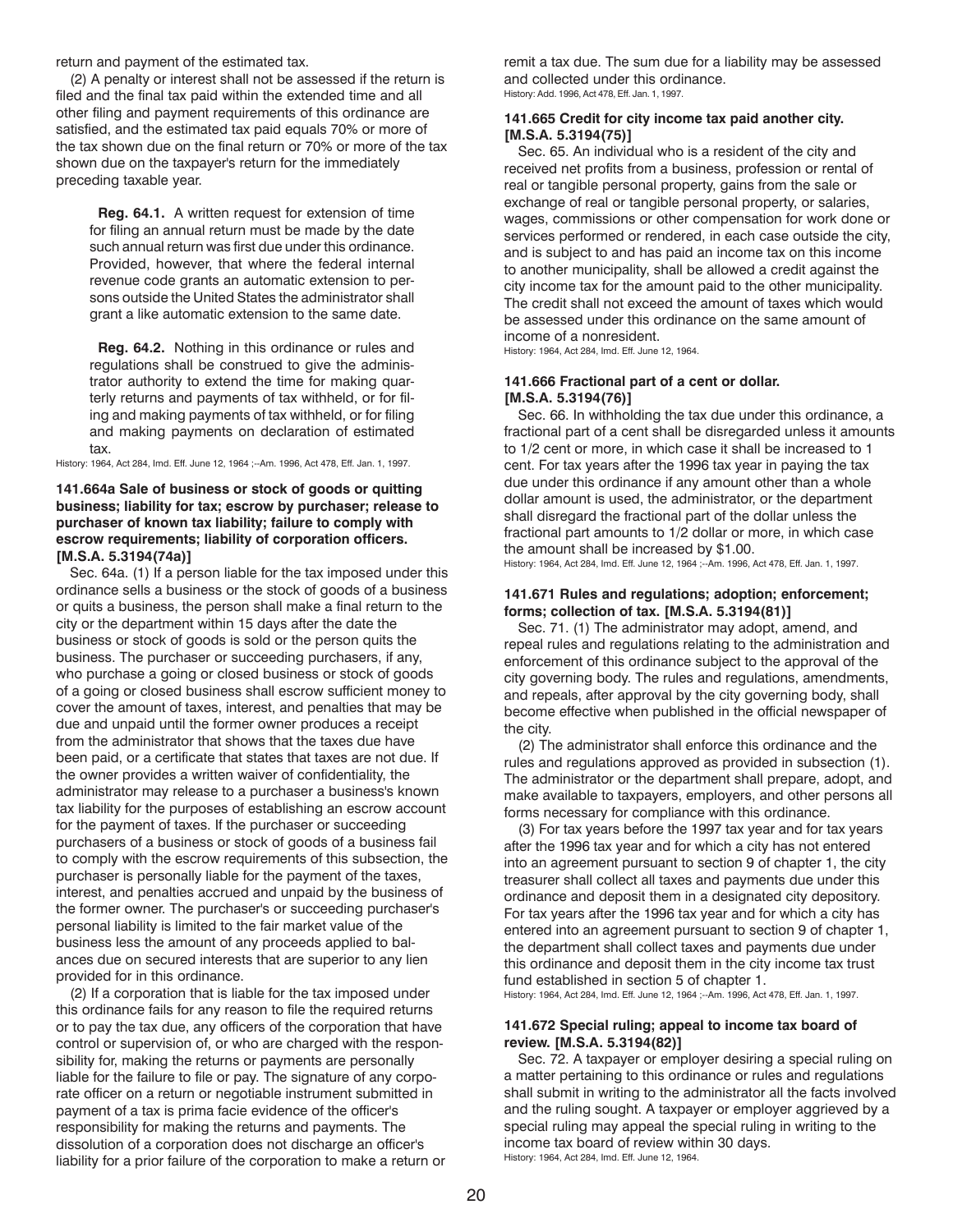#### <span id="page-20-0"></span>**141.673 Examination of books and records; witnesses; additional provisions relating to dispute resolution; protest to notice of intent to assess tax. [M.S.A. 5.3194(83)]**

Sec. 73. (1) If a taxpayer or employer fails or refuses to make a return or payment as required, in whole or in part, or if the administrator or the department has reason to believe that a return made does not supply sufficient information for an accurate determination of the amount of tax due, the administrator or the department may obtain information on which to base an assessment of the tax. The administrator or the department may examine the books, papers, and records of any person, employer, taxpayer, or agent or representative of any person, employer, or taxpayer or audit the accounts of any person, employer, or taxpayer or any other records pertaining to the tax, to verify the accuracy and completeness of a return filed, or, if no return was filed, to ascertain the tax, withholding, penalties, or interest due under this ordinance.

(2) The administrator or the department may examine any person, under oath, concerning income which was or should have been reported for taxation under this ordinance, and for this purpose may compel the production of books, papers, and records and the attendance of all parties before him or her, whether as parties or witnesses, if he or she believes those persons have knowledge of the income. In addition, for tax years after the 1996 tax year and for which a city has entered into an agreement with the department of treasury pursuant to section 9 of chapter 1, all of the following apply to implement this section:

(a) The department of treasury shall send to the taxpayer or employer a letter of inquiry stating, in a courteous and unintimidating manner, the department's opinion that the taxpayer or employer needs to furnish further information or owes taxes to the city, and the reason for that opinion. A letter of inquiry shall also explain the procedure by which the taxpayer or employer may initiate communication with the department to resolve any dispute. A letter of inquiry may be served on the taxpayer in any manner determined appropriate by the department of treasury. This subdivision does not apply in any of the following circumstances: (i)The taxpayer or

employer files a return that shows a tax due and fails to pay that tax.

- (ii) The deficiency resulted from an audit of the taxpayer's or employer's books and records by the city or the department.
- (iii) The taxpayer or employer otherwise affirmatively admits that a tax is due and owing.
- (b) If the dispute is not resolved within 30 days after the department of treasury sends the taxpayer or employer a letter of inquiry or if a letter of inquiry is not required under subdivision (a), the department, after determining the amount of tax due from a taxpayer or employer, shall give notice to the taxpayer or employer of the department of treasury's notice of intent to assess the tax. The notice shall include all of the following:
	- (i) The amount of the tax the department of treasury claims the taxpayer or employer owes.
	- (ii) The reason for the deficiency.
	- (iii) A statement advising the taxpayer or employer of his or her right to file a protest and to a hearing with the department of treasury.

(3) A taxpayer or employer has 30 days after receipt of a notice of intent to assess within which to file a written protest with the department of treasury. If a written protest is received, the department of treasury shall give the taxpayer or employer or duly authorized representative of the taxpayer or employer an opportunity to be heard and present evidence and arguments in his or her behalf.

(4) If a protest to the notice of intent to assess the tax under subsection (2) is determined by the department of treasury to be a frivolous protest or a desire by the taxpayer or employer to delay or impede the administration of the tax under this ordinance, a penalty of \$25.00 or 25% of the amount of tax under protest, whichever is greater, shall be added to the tax. History: 1964, Act 284, Imd. Eff. June 12, 1964 ;--Am. 1996, Act78, Eff. Jan. 1, 1997.

# **141.674 Information confidential; divulgence, penalty, discharge from employment. [M.S.A. 5.3194(84)]**

 Sec. 74. (1) Information gained by the administrator, city treasurer or any other city official, agent or employee as a result of a return, investigation, hearing or verification required or authorized by this ordinance is confidential, except for official purposes in connection with the administration of the ordinance and except in accordance with a proper judicial order.

(2) Any person who divulges this confidential information, except for official purposes, is guilty of a misdemeanor and subject to a fine not exceeding \$500.00 or imprisonment for a period not exceeding 90 days, or both, for each offense. In addition, an employee of the city who divulges this confidential information is subject to discharge for misconduct. History: 1964, Act 284, Imd. Eff. June 12, 1964.

# **141.681 Repealed. 1996, Act 478, Eff. Jan. 1, 1996. [M.S.A. 5.3194(91)]**

Compiler's Note: The repealed section pertained to examination and investigation.

# **141.682 Payment of tax; interest; "adjusted prime rate" defined; penalty for delay; waiver of penalty for reasonable cause. [M.S.A. 5.3194(92)]**

Sec. 82. (1) All taxes imposed in a taxable year before the 1992 taxable year on a taxpayer and money withheld by an employer under this ordinance and remaining unpaid after the taxes or money withheld are due bear interest from the due date at the rate of 1/2 of 1% per month until paid. For the 1992 taxable year and each subsequent taxable year before the 1997 taxable year, all taxes imposed on a taxpayer and money withheld by an employer under this ordinance and remaining unpaid after the taxes or money withheld are due bear interest from the due date at the current monthly rate of 1 percentage point above the adjusted prime rate per annum per month until the tax or money is paid. For taxable years after the 1996 taxable year, if the amount of a tax paid is less than the amount that should have been paid or an excessive claim for credit has been made, the deficiency and interest on the deficiency at the current monthly interest rate of 1 percentage point above the adjusted prime rate per annum from the time the tax was due, and until paid, are due and payable after a final assessment as provided in section 85 . A deficiency in an estimated payment required by this ordinance shall be treated in the same manner as a tax due and is subject to the same current monthly interest rate of 1 percentage point above the adjusted prime rate per annum from the time the payment was due, until paid. The term "adjusted prime rate" means the average predominant prime rate quoted by not less than 3 commercial banks to large businesses, as determined by the department of treasury. For tax years before the 1997 tax year, the adjusted prime rate is to be based on the average prime rate charged by not less than 3 commercial banks during the 12-month period ending on September 30. One percentage point shall be added to the adjusted prime rate, and the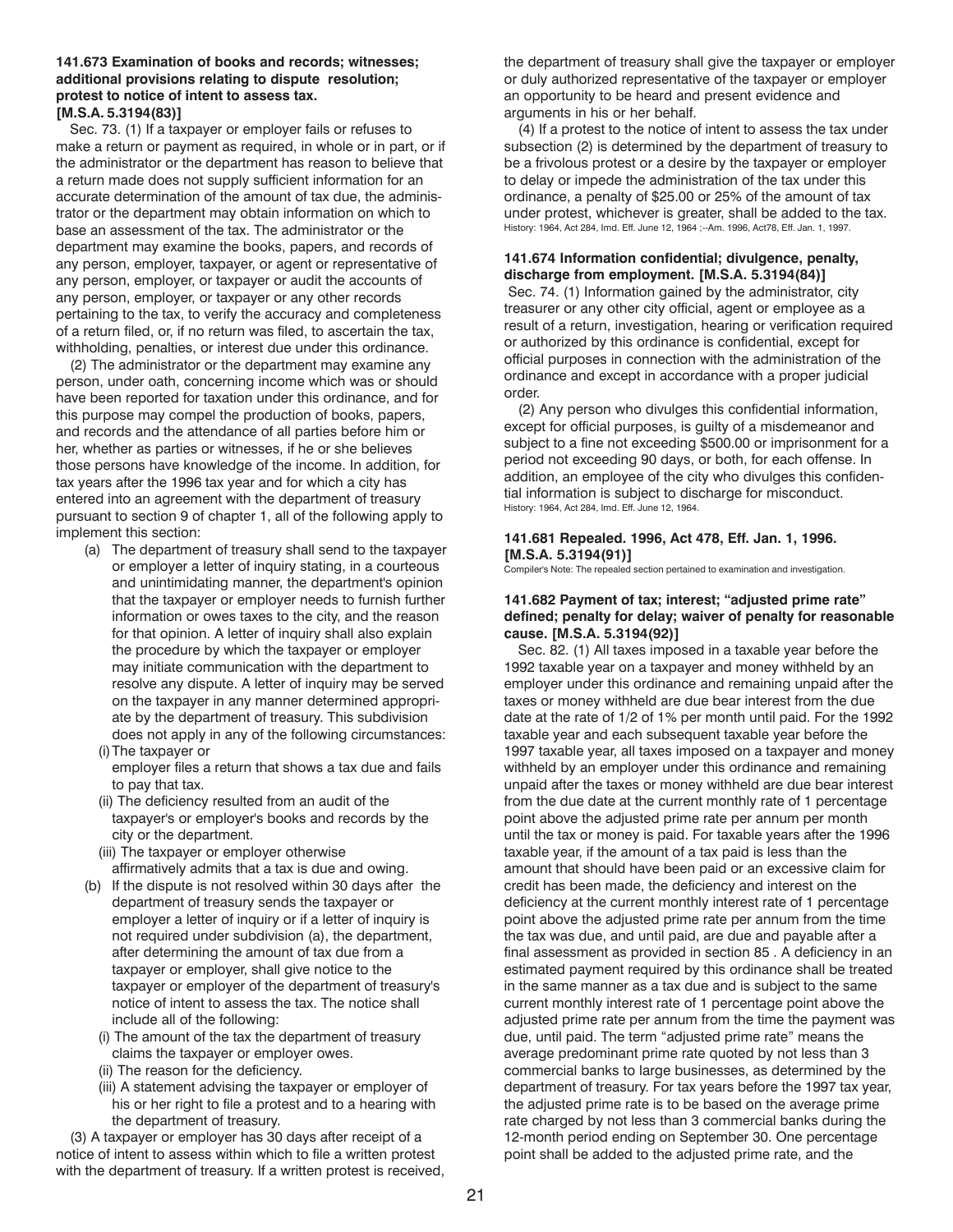<span id="page-21-0"></span>resulting sum shall be divided by 12 to establish the current monthly interest rate. The resulting current monthly interest rate based on the 12-month period ending September 30 becomes effective on January 1 of the following year. For tax years after the 1996 tax year, "adjusted prime rate" means that term as defined in and determined under section 23(2) of Act No. 122 of the Public Acts of 1941, being section 205.23 of the Michigan Compiled Laws.

(2) A person who fails to file a return, pay the tax, or remit withholding, when due, is liable, in addition to the interest, to a penalty of 1% of the amount of the unpaid tax for each month or fraction of a month, not to exceed a total penalty of 25% of the unpaid tax. If a return is filed or remittance is paid after the time specified and it is shown to the satisfaction of the city or the department that the failure was due to reasonable cause and not to willful neglect, the penalty shall be waived by the administrator or the department. If the total interest or interest and penalty to be assessed is less than \$2.00, the administrator or the department shall instead assess \$2.00.

(3) Except as provided in subsection (4), if any part of the deficiency or an excessive claim for credit is due to negligence, but without intent to defraud, a penalty of \$10.00 or 10% of the total amount of the deficiency in the tax, whichever is greater, plus interest as provided in subsection (1), shall be added. The penalty becomes due and payable after a final assessment is issued as provided in section 85. If a taxpayer subject to a penalty under this subsection demonstrates to the satisfaction of the administrator or the department that the deficiency or excess claim for credit was due to reasonable cause, the administrator or the department shall waive the penalty.

(4) If any part of the deficiency or an excessive claim for credit is due to intentional disregard of this ordinance, but without intent to defraud, a penalty of \$25.00 or 25% of the total amount of the deficiency in the tax, whichever is greater, plus interest as provided in subsection (1), shall be added. The penalty becomes due and payable after a final assessment is issued as provided in section 85. If a penalty is imposed under this subsection and the taxpayer subject to the penalty successfully disputes the penalty, the administrator or the department shall not impose a penalty prescribed by subsection (3) to the tax otherwise due.

(5) If any part of the deficiency or an excessive claim for credit is due to fraudulent intent to evade the tax imposed under this ordinance, or to obtain a refund for a fraudulent claim, a penalty of 100% of the deficiency, plus interest as provided in subsection (1), shall be added. The penalty becomes due and payable after a final assessment is issued as provided in section 85 .

History: 1964, Act 284, Imd. Eff. June 12, 1964 ;--Am. 1991, Act 198, Eff. Mar. 30, 1992 ;--Am. 1996, Act 478, Eff. Jan. 1, 1997.

#### **141.683 Additional tax assessment; when interest and penalty not imposed. [M.S.A. 5.3194(93)]**

Sec. 83. (1) Interest or a penalty shall not be imposed on an additional tax assessment if, within 90 days from final determination of a federal tax liability which also affects the computation of the taxpayer's city income tax liability, the taxpayer prepares and files an amended city income tax return showing income subject to the city tax based upon the final determination of federal income tax liability, and pays the additional tax shown due thereon or makes claim for refund of an overpayment. Interest shall not be allowed on a refund of the city income tax resulting from a final determination of federal tax liability.

(2) Interest and a penalty shall not be imposed for underestimating the tax if the total amount of tax withheld and paid by declaration, equals at least 70% or more of the tax shown due on the final return or 70% or more of the tax shown on the taxpayer's return for the preceding taxable year.

(3) An employee shall not be penalized because of the failure of his employer to report or pay tax withheld from the employee when the employer has in fact withheld the proper amount of tax.

History: 1964, Act 284, Imd. Eff. June 12, 1964.

### **141.684 Due and unpaid assessment; determination; procedure. [M.S.A. 5.3194(94)]**

Sec. 84. (1) For tax years before the 1997 tax year and for tax years after the 1996 tax year and for which a city has not entered into an agreement pursuant to section 9 of chapter 1, if the administrator determines that a taxpayer or an employer subject to the provisions of this ordinance has failed to pay the full amount of the tax due or tax withheld, he or she shall issue a proposed assessment showing the amount due and unpaid, together with interest and penalties that may have accrued thereon. The proposed assessment shall be served upon the taxpayer or employer in person or by registered or certified mail to the last known address of the taxpayer or employer. Proof of mailing the proposed assessment is prima facie evidence of a receipt of the proposed assessment by the addressee.

(2) A taxpayer or employer has 30 days after receipt of a proposed assessment within which to file a written protest with the administrator or 30 days after receipt of a notice of intent to assess from the department of treasury to file a written protest with the department of treasury, who shall then give the taxpayer or employer or his or her duly authorized representative an opportunity to be heard and present evidence and arguments in his or her behalf. History: 1964, Act 284, Imd. Eff. June 12, 1964 ;--Am. 1996, Act 478, Eff. Jan. 1, 1997.

#### **141.685 Final assessment; protest. [M.S.A. 5.3194(95)]**

Sec. 85. (1) After the hearing as provided in section 84, the administrator or the department shall issue a final assessment setting forth the total amount found due in the proposed assessment or notice of intent to assess and any adjustment he or she may have made as a result of the protest. The final assessment shall be served in the same manner as a proposed assessment or notice of intent to assess. Proof of mailing of the final assessment is prima facie evidence of receipt of the final assessment by the addressee.

(2) If a protest under section 73(3) or 84(2) is not filed in respect to a proposed assessment or notice of intent to assess, a taxpayer or employer is considered to have received a final assessment 30 days after receipt of the proposed assessment.

History: 1964, Act 284, Imd. Eff. June 12, 1964 ;--Am. 1996, Act 478, Eff. Jan. 1, 1997.

#### **141.686 Failure to pay tax; demand; recovery; prosecution. [M.S.A. 5.3194(96)]**

Sec. 86. If an employer or taxpayer files a return showing the amount of tax or withholding due the city or the department, but fails to pay the amount to the city or the department, the administrator or the department is not required to issue a proposed assessment, notice of intent to assess, or a final assessment. The administrator or the department shall issue a 10-day demand for payment and if no payment or satisfactory evidence of payment is made in the 10 days the administrator or the department may recover the tax with interest and penalties in the name of the city in any court of competent jurisdiction as other debts are recoverable, or prosecute for violation of this ordinance under section 99, or both. History: 1964, Act 284, Imd. Eff. June 12, 1964 ;--Am. 1971, Act169, Imd. Eff. Dec. 2, 1971 ;--Am. 1996, Act 478, Eff. Jan. 1, 1997.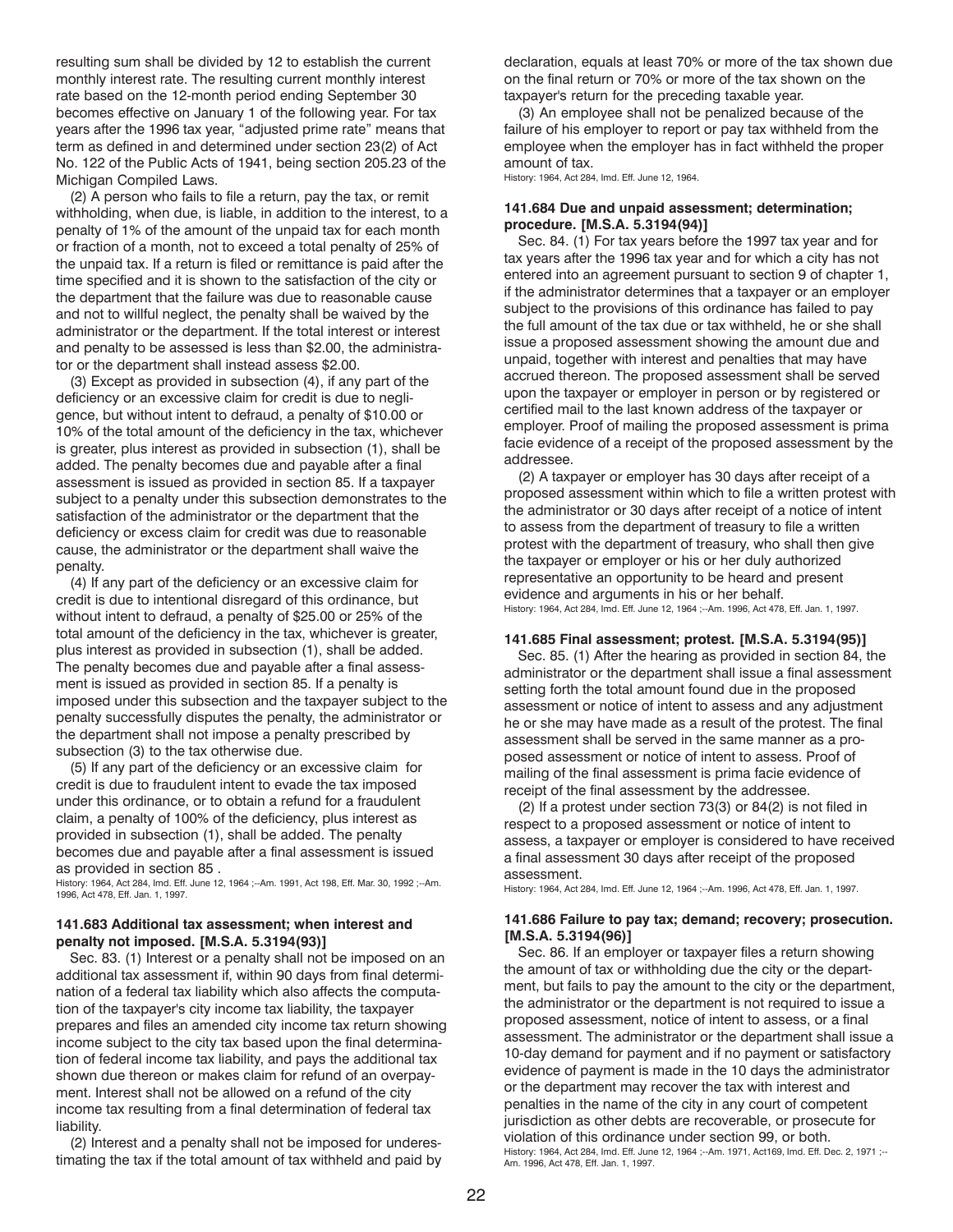#### <span id="page-22-0"></span>**141.687 Jeopardy assessment; procedure. [M.S.A. 5.3194(97)]**

Sec. 87. (1) If the administrator or the department believes that collection of the tax withheld from an employee's compensation as imposed under this ordinance will be jeopardized by delay, the administrator or the department, whether or not the time otherwise prescribed by the ordinance for making the return and paying the tax has expired, shall immediately assess the tax and interest and additions provided by the ordinance. The tax, interest, and additions shall become immediately due and payable, and the administrator or the department shall make an immediate notice and demand for payment, notwithstanding when the withheld tax is otherwise due and payable.

(2) If the administrator or the department finds that a person liable for the tax administered under this ordinance intends quickly to depart from the city or to remove property from this city, to conceal the person or the person's property in the city, or to do any other act tending to render wholly or partly ineffectual proceedings to collect the tax unless proceedings are brought without delay, the administrator or the department of treasury shall give notice of the findings to the person, together with a demand for an immediate return and immediate payment of the tax. A warrant or warrant-notice of levy may issue immediately upon issuance of a jeopardy assessment. When the warrant or warrant-notice is issued, the tax shall become immediately due and payable. If the person is not in default in making a return or paying a tax prescribed by this ordinance, and furnishes evidence satisfactory to the administrator or the department that the return will be filed and the tax to which the finding relates will be paid, then the tax shall not be payable before the time otherwise fixed for payment. History: 1964, Act 284, Imd. Eff. June 12, 1964 ;--Am. 1996, Act 478, Eff. Jan. 1, 1997.

#### **141.688 Statute of limitations; waiver; payment of tax. [M.S.A. 5.3194(98)]**

Sec. 88. (1) Except in case of fraud, failure to file a return, failure to comply with the withholding provisions of this ordinance, or omission of substantial portions of income subject to the tax, an additional assessment shall not be made after 4 years from the date the return was due, including extensions, or from the date the return was filed, or the tax was paid, whichever is later. An omission of more than 25% of gross income is considered a substantial omission of income. Under this section a declaration of estimated tax is not considered a return.

(2) If the federal internal revenue service and a taxpayer execute a waiver of the federal statute of limitations, as to a taxable year, the expiration of the period within which an additional assessment may be made by the administrator or the department or a claim for refund filed by the taxpayer for such taxable year for city income tax purposes shall be 6 months from the date of expiration of the waiver. History: 1964, Act 284, Imd. Eff. June 12, 1964 ;--Am. 1996, Act 478, Eff. Jan. 1, 1997.

#### **141.689 Statute of limitations; refund. [M.S.A. 5.3194(99)]**

Sec. 89. (1) Except as otherwise provided in this ordinance, a tax erroneously paid shall not be refunded unless a claim for refund is made within 4 years from the date the payment was made or the original final return was due, including extensions, whichever is later, unless the administrator or the department and the taxpayer mutually agree to extend the time for assessment or refund. Under this section a declaration of estimated tax is not considered a return. Upon denial of a refund a taxpayer may follow the same procedure for appeal as provided in the case of a deficiency assessment.

(2) A tax deficiency as finally determined and interest or penalties thereon shall be paid within 30 days after receipt of a final assessment if no appeal is made. History: 1964, Act 284, Imd. Eff. June 12, 1964 ;--Am. 1996, Act 478, Eff. Jan. 1, 1997.

#### **141.691 Income tax board of review; appointment of city residents; selection of officers; adoption, filing, inspection, and copies of rules of procedure; quorum; conflict of interests; record of transactions and proceedings; availability of record and other writings to public; conducting business at public hearing; notice of hearing. [M.S.A. 5.3194(101)]**

Sec. 91. (1) The governing body of the city shall appoint an income tax board of review consisting of 3 residents of the city who are not city officials or city employees.

(2) The board shall select a chairperson, secretary, and other officers as the board considers necessary and shall adopt rules governing the procedure for hearings and other procedures. The rules shall be filed in the office of the city clerk and shall be available for inspection by an interested person. A copy of the rules shall be furnished on request to an interested person.

(3) A majority of the board members shall constitute a quorum for an action by or hearing before the board, or for any other purpose. A member of the board shall not act on a matter in which the member has a financial interest other than the common public interest. A record shall be kept of the board's transactions and proceedings. The record and any other writing prepared, owned, used, in the possession of, or retained by the board of review in the performance of an official function shall be made available to the public in compliance with Act No. 442 of the Public Acts of 1976.

(4) The business which the board may perform shall be conducted at a public hearing of the commission held in compliance with Act No. 267 of the Public Acts of 1976, being sections 15.261 to 15.275 of the Michigan Compiled Laws. Public notice of the time, date, and place of the hearing shall be given in the manner required by Act No. 267 of the Public Acts of 1976.

History: 1964, Act 284, Imd. Eff. June 12, 1964 ;--Am. 1977, Act 175, Imd. Eff. Nov. 17, 1977.

# **141.692 Income tax board of review; notice of appeal; transcript; hearing; confidential tax data; payment of deficiency or refund. [M.S.A. 5.3194(102)]**

Sec. 92. (1) A taxpayer or employer may file a written notice of appeal with the secretary of the income tax board of review not more than 30 days after receipt by the taxpayer or employer of a final assessment, denial in whole or part of a claim for refund, decision, order, or special ruling of the administrator or the department. Upon receipt of the notice of appeal, the income tax board of review shall notify the administrator or the department, who shall forward within 15 days to the income tax board of review a certified transcript of all actions and findings taken by the administrator or the department that relate to the matter under appeal. The appellant or his or her duly authorized representative may inspect the transcript.

(2) The income tax board of review shall grant the appellant a hearing at which the appellant or his or her duly authorized representative and the administrator or the department have an opportunity to present evidence that relates to the matter under appeal. After conclusion of the hearing, the income tax board of review by a majority vote of its 3 members shall affirm, reverse, or modify the final assessment, denial, decision, or order under appeal and furnish a copy of the decision to the appellant and to the administrator or the department.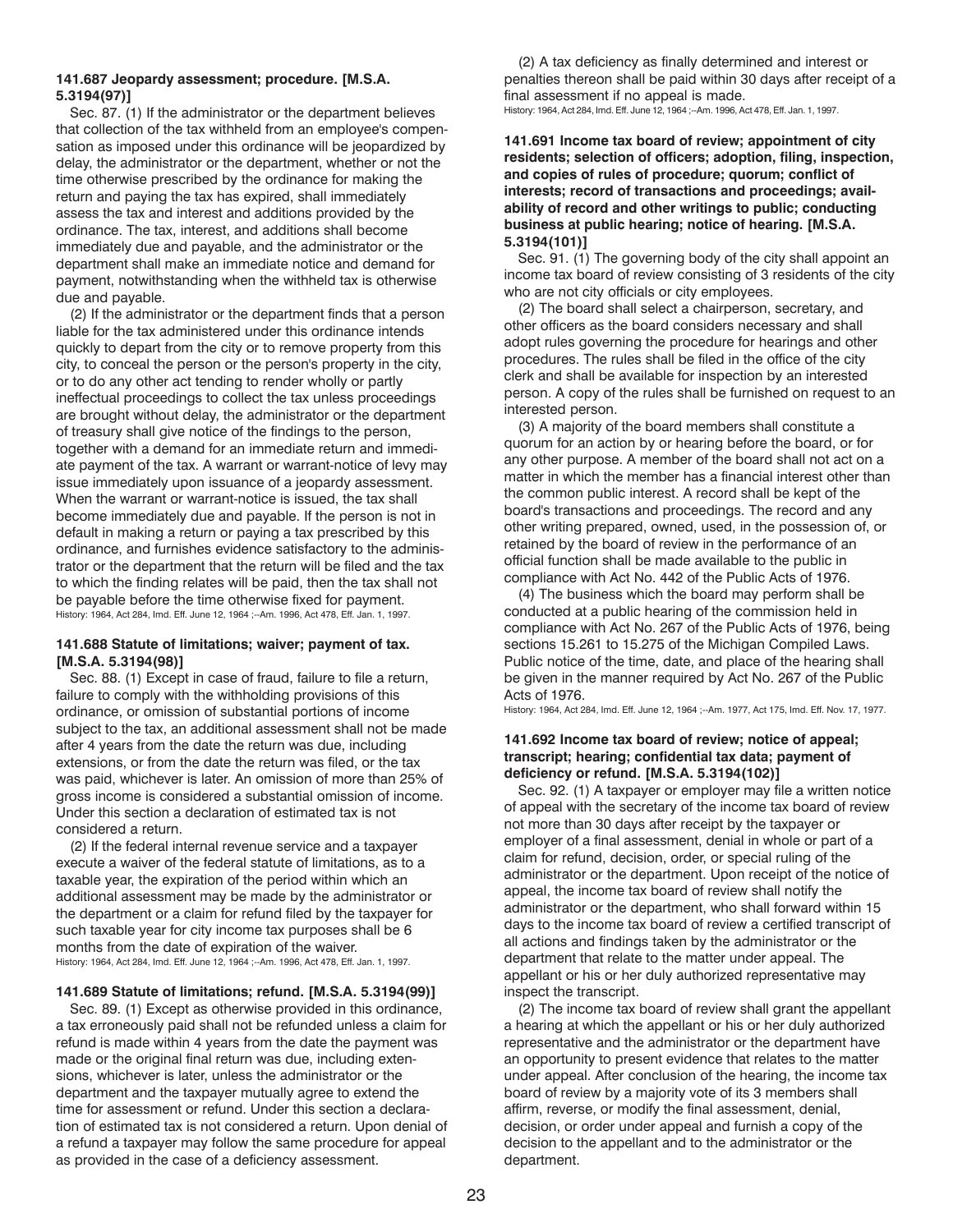(3) The provisions of this ordinance as to the confidential character of tax data are applicable to proceedings pending before or submitted to the income tax board of review.

(4) A tax deficiency or refund and any interest or penalties on a deficiency or refund shall be paid not more than 30 days after receipt by the taxpayer or employer or by the city or the department of notice of determination by the income tax board of review if no further appeal is made. History: 1964, Act 284, Imd. Eff. June 12, 1964 ;--Am. 1996, Act 478, Eff. Jan. 1, 1997.

#### **141.693 Income tax board of review; appeal to state tax commissioner, procedure. [M.S.A. 5.3194(103)]**

Sec. 93. A taxpayer, employer or other person aggrieved by a rule adopted by the administrator or a taxpayer, employer, person or city aggrieved by a determination of the board of review on a final assessment, denial in whole or in part of a claim for refund, or a special ruling, may file a timely appeal therefrom to the state commissioner of revenue in such form and manner as the commissioner shall prescribe. Within 30 days after a final order of the commissioner upon the appeal, the taxpayer shall pay the city the taxes, interest and penalty found due from the taxpayer to the city, and the city shall refund to the taxpayer any amount found to have been overpaid by the taxpayer.

History: 1964, Act 284, Imd. Eff. June 12, 1964 ;--Am. 1969, Act 42, Imd. Eff. July 17, 1969 .

#### **141.694 Appeal to court of appeals or supreme court; procedure. [M.S.A. 5.3194(104)]**

Sec. 94. (1) If a taxpayer, employer, other person, or the city or the department is aggrieved by a decision of the tax tribunal, the aggrieved party may take an appeal by right from a decision of the tax tribunal to the court of appeals. The appeal shall be taken on the record made before the tax tribunal. The taxpayer, employer, other person, city, or department may take further appeal to the supreme court in accordance with the court rules provided for appeals to the supreme court.

(2) An assessment is final, conclusive, and not subject to further challenge after 90 days after the issuance of the final assessment, decision, or order of the administrator or the department, and a person is not entitled to a refund of any tax, interest, or penalty paid pursuant to an assessment unless the aggrieved person has appealed the assessment in the manner provided by this ordinance.

History: 1964, Act 284, Imd. Eff. June 12, 1964 ;--Am. 1996, Act 478, Eff. Jan. 1, 1997.

#### **141.695 Payment to taxpayer from city general fund or city income tax trust fund. [M.S.A. 5.3194(105)]**

Sec. 95. For tax years before the 1997 tax year and for tax years after the 1996 tax year and for which a city has not entered into an agreement pursuant to section 9 of chapter 1, if a taxpayer is found by a decision on an appeal entitled to recover any sum paid and further appeal has not been taken within the time permitted, the sum shall be paid from the general fund of the city. For tax years after the 1996 tax year and for which a city has entered into an agreement pursuant to section 9 of chapter 1, if a taxpayer is found by a decision on an appeal to be entitled to recover any sum paid and further appeal has not been taken within the time permitted, the sum shall be paid from the the city income tax trust fund established in section 5 of chapter 1.

History: 1964, Act 284, Imd. Eff. June 12, 1964 ;--Am. 1996, Act 478, Eff. Jan. 1, 1997.

#### **141.699 Violations; misdemeanor; penalties. [M.S.A. 5.3194(109)]**

Sec. 99. Each of the following violations of this ordinance is a misdemeanor and is punishable, in addition to the interest and penalties provided under the ordinance, by a fine not

exceeding \$500.00, or imprisonment for a period not exceeding 90 days, or both:

(a) Wilful failure, neglect or refusal to file a return required by the ordinance.

(b) Wilful failure, neglect or refusal to pay the tax, penalty or interest imposed by the ordinance.

(c) Wilful failure of an employer or person to withhold or pay to the city a tax as required by the ordinance.

(d) Refusal to permit the city or an agent or employee appointed by the administrator in writing to examine the books, records and papers of a person subject to the ordinance.

(e) Knowingly filing an incomplete, false, or fraudulent return.

(f) Attempting to do or doing anything whatever in order to avoid full disclosure of the amount of income or to avoid the payment of any or all of the tax.

History: 1964, Act 284, Imd. Eff. June 12, 1964 ;--Am. 1978, Act 93, Imd. Eff. Apr. 4, 1978.

# **CHAPTER 3 ALTERNATIVE PROVISIONS**

# **141.701 Alternative provisions; adoption. [M.S.A. 5.3194(201)]**

Sec. 1. The governing body of a city may adopt sections 60, 61 and 87 of this chapter in lieu of sections 60, 61 and 87 of chapter 2.

History: Add. 1969, Act 42, Imd. Eff. July 17, 1969.

#### **141.760 Tax withheld; return; payment; electronic funds transfer. [M.S.A. 5.3194(260)]**

Sec. 60. (1) Except as provided in subsection (2), an employer shall file a return, furnished by or obtainable on request from the city, and pay to the city the full amount of the tax withheld on or before the last day of the month following the close of each calendar quarter, except that if during any calendar month other than the last month of a calendar quarter the amount withheld exceeds \$100.00, the employer shall deposit the amount withheld with the city treasurer before the end of the next calendar month.

(2) For tax years after the 1996 tax year and for which a city has entered into an agreement pursuant to section 9 of chapter 1, an employer shall file a return and pay the tax withheld for each calendar month on or before the fifteenth day of the month to the department following the close of each calendar month by means of an electronic funds transfer method approved by the state commissioner of revenue. History: Add. 1969, Act 42, Imd. Eff. July 17, 1969 ;--Am. 1996, Act 478, Eff. Jan. 1, 1997.

# **141.761 Tax withheld; reconciliation of quarterly returns; deficiencies; refunds; information returns; cessation of business. [M.S.A. 5.3194(261)]**

Sec. 61. (1) An employer shall file with the city or the department a reconciliation of quarterly returns on or before the last day of February following each calendar year in which the employer has withheld from an employee's compensation. A deficiency is due when the reconciliation is filed. If the employer made monthly or quarterly or both, payments in excess of the amount withheld from an employee's compensation, the city or the department upon proper verification shall refund the excess to the employer.

(2) In addition to the reconciliation the employer shall file with the city or the department an information return for each employee from whom the city income tax has been withheld and each employee subject to withholding under this ordinance, setting forth his or her name, address and social security number, the total amount of compensation paid him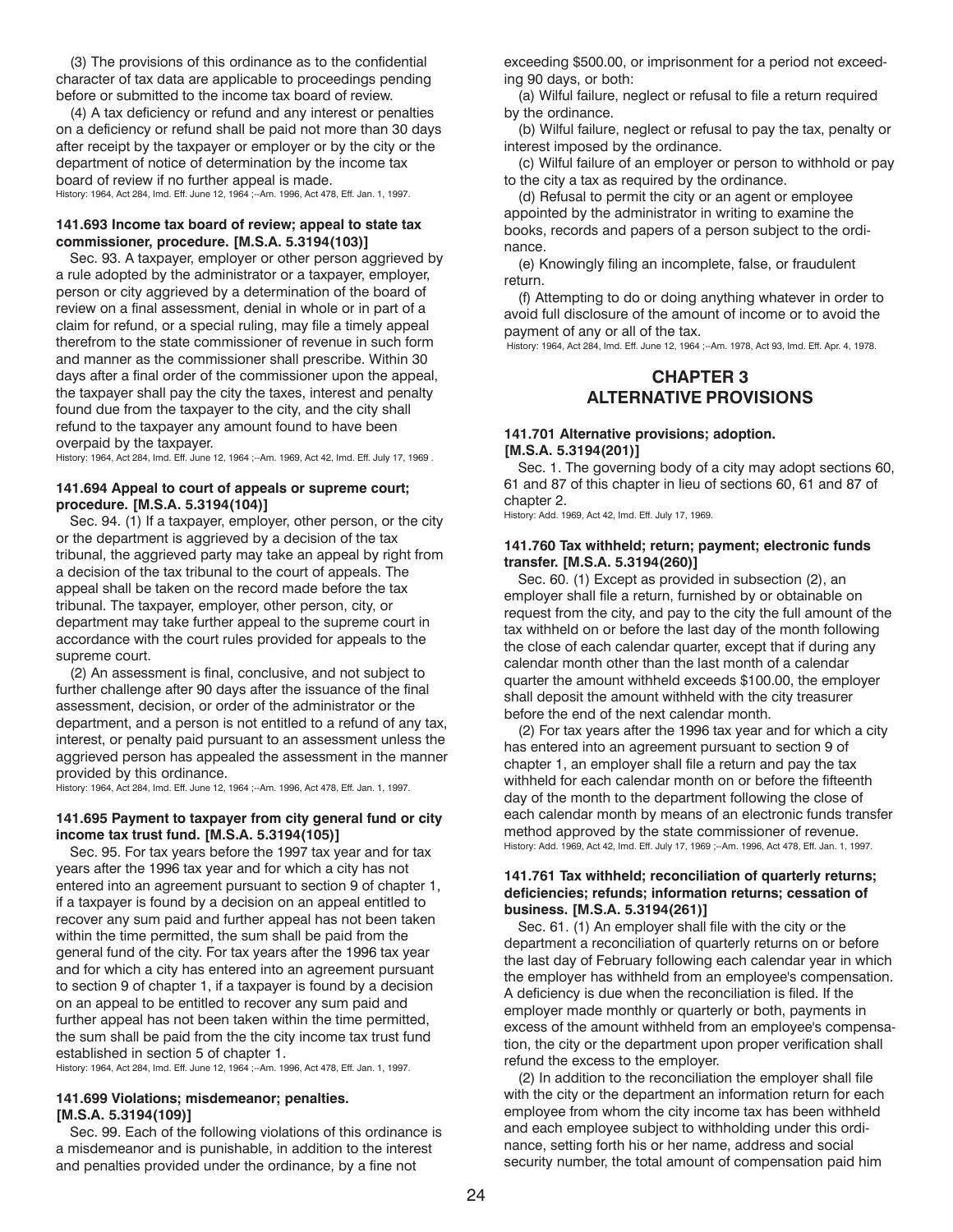or her during the year, and the amount of city income tax withheld from him or her. The information return shall be on a copy of the federal W-2 form or on a form furnished or approved by the city or the department. A copy of the information return shall be furnished to the employee.

(3) Except as provided in subsection (4), if an employer goes out of business or otherwise ceases to be an employer, reconciliation forms and the information return forms shall be filed with the city by the date the final withholding return and payment are due.

(4) For tax years after the 1996 tax year and for which a city has entered into an agreement pursuant to section 9 of chapter 1, if an employer goes out of business or otherwise ceases to be an employer, reconciliation forms and the information return forms shall be filed with the department within 30 days after the employer goes out of business or ceases to be an employer.

History: Add. 1969, Act 42, Imd. Eff. July 17, 1969 ;--Am. 1996, Act 478, Eff. Jan. 1, 1997.

# **141.787 Jeopardy assessment; procedure. [M.S.A. 5.3194(287)]**

Sec. 87. (1) If the administrator or the department believes that collection of the tax withheld from an employee's compensation as imposed under this ordinance will be jeopardized by delay, the administrator or the department of treasury, whether or not the time otherwise prescribed by the ordinance for making the return and paying or depositing the tax has expired, shall immediately assess the tax and interest and additions provided by the ordinance. The tax, interest, and additions shall become immediately due and payable and the administrator or the department of treasury shall make an immediate notice and demand for payment, notwithstanding when the withheld tax is otherwise due and payable.

(2) If the administrator or the department finds that a person liable for the tax administered under this ordinance intends quickly to depart from the city or to remove property from this city, to conceal the person or the person's property in the city, or to do any other act tending to render wholly or partly ineffectual proceedings to collect the tax unless proceedings are brought without delay, the administrator or the department of treasury shall give notice of the findings to the person, together with a demand for an immediate return and immediate payment of the tax. A warrant or warrant-notice of levy may issue immediately upon issuance of a jeopardy assessment. When the warrant or warrant-notice is issued, the tax shall become immediately due and payable. If the person is not in default in making a return or paying a tax prescribed by this ordinance, and furnishes evidence satisfactory to the administrator or the department of treasury that the return will be filed and the tax to which the finding relates will be paid, then the tax shall not be payable before the time otherwise fixed for payment.

History: Add. 1969, Act 42, Imd. Eff. July 17, 1969 ;--Am. 1996, Act 478, Eff. Jan. 1, 1997.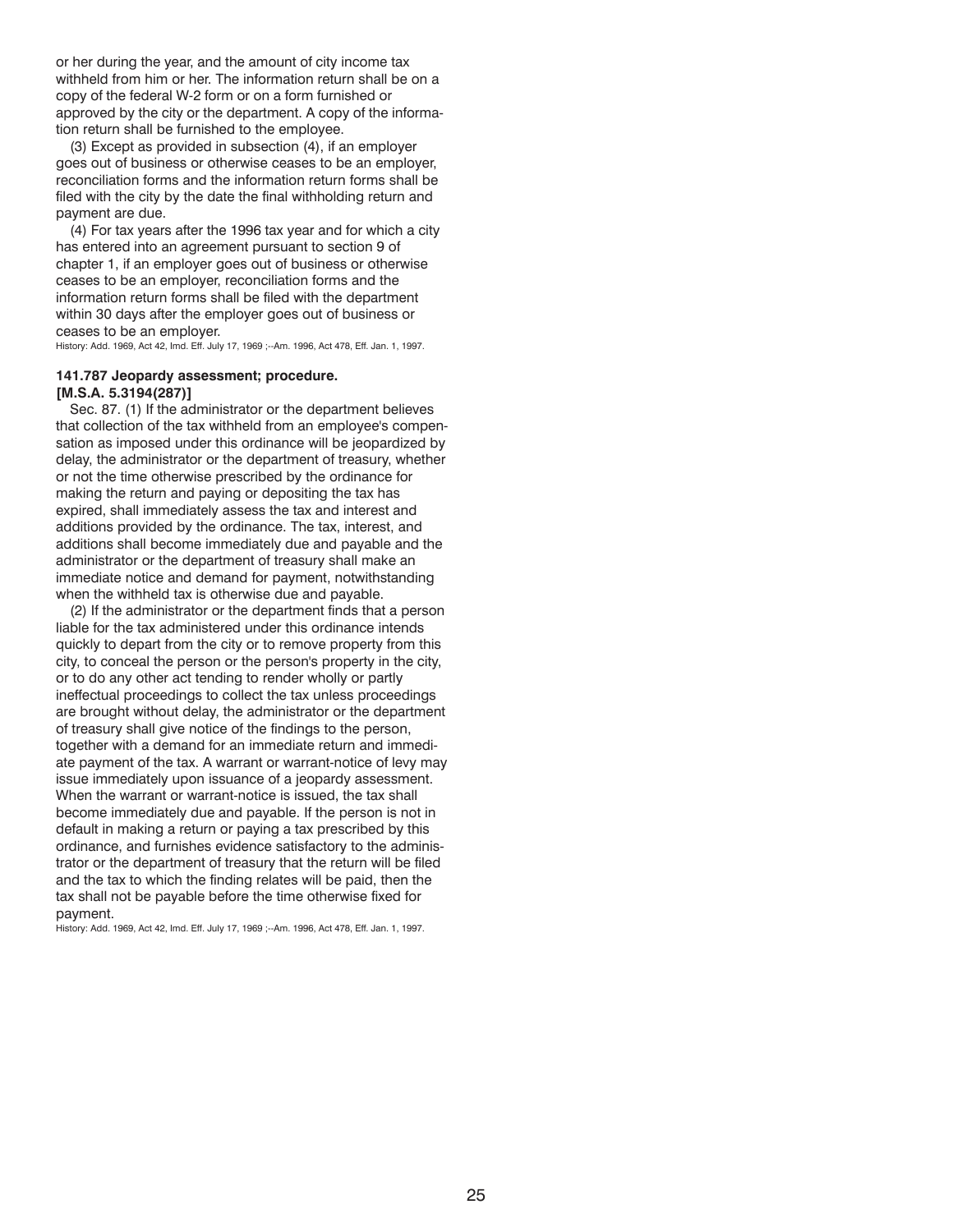# **INDEX**

|                                           | Ordinance      | <b>Regulations</b>     |
|-------------------------------------------|----------------|------------------------|
|                                           | <b>Section</b> | <b>Section</b>         |
|                                           | 88(1)          |                        |
|                                           | 71(1), (2)     |                        |
|                                           | 20-24          |                        |
|                                           | 18-25          | 18.1, 18.2, 19.1, 23.1 |
|                                           | 13(a)          | 13.1-13.5              |
|                                           | 25             |                        |
|                                           | 63 (3)         |                        |
|                                           | 46             |                        |
|                                           | 16,41,44       | 41.1                   |
|                                           | 42,43,45       | 41.2,42.1              |
|                                           | 32(b)          |                        |
|                                           | 72,92          |                        |
|                                           | 94             |                        |
|                                           | 93             |                        |
| Apportionment - see allocation            |                |                        |
|                                           | 32 (j)         | 32.1,32.2              |
|                                           | 85             |                        |
|                                           | 84(1)          |                        |
|                                           | 26             |                        |
|                                           | 91             |                        |
|                                           | 92             |                        |
|                                           | 12 (a), 13 (a) | 13.1                   |
|                                           | 3(2)           |                        |
|                                           |                |                        |
|                                           | 3(3)           | 3.1                    |
|                                           | 13 (c), 26     |                        |
|                                           | 12(c), 26      |                        |
|                                           | 26             |                        |
|                                           | 71 (3)         |                        |
|                                           | 51-61          | $51.1 - 52.1$          |
|                                           | 4(2)           |                        |
|                                           | 45             |                        |
|                                           | 14             | 14.1                   |
|                                           | 65             |                        |
|                                           |                |                        |
|                                           | 62-64          | 64.1,64.2              |
| Deductions, unreimbursed employee expense | 33             |                        |
|                                           | 31             |                        |
|                                           |                | 7.2                    |
|                                           | 12(c)          |                        |
|                                           | 5              | 5.1                    |
|                                           |                |                        |
|                                           | 101            | 101.1                  |
|                                           | 6(1)           |                        |
|                                           | 53             |                        |
|                                           | 6(2)           |                        |
|                                           | 51,52          |                        |
|                                           | 27,28          |                        |
|                                           | 62-64          | 64.1                   |
|                                           | 73, 81 (1)     |                        |
|                                           | 81(2)          |                        |
|                                           | 73 (2)         |                        |
|                                           | 32             | 32.1                   |
|                                           | 52             |                        |
|                                           | 31             |                        |
|                                           | 32(1)          |                        |
|                                           | 33             |                        |
|                                           | 64             | 64.1                   |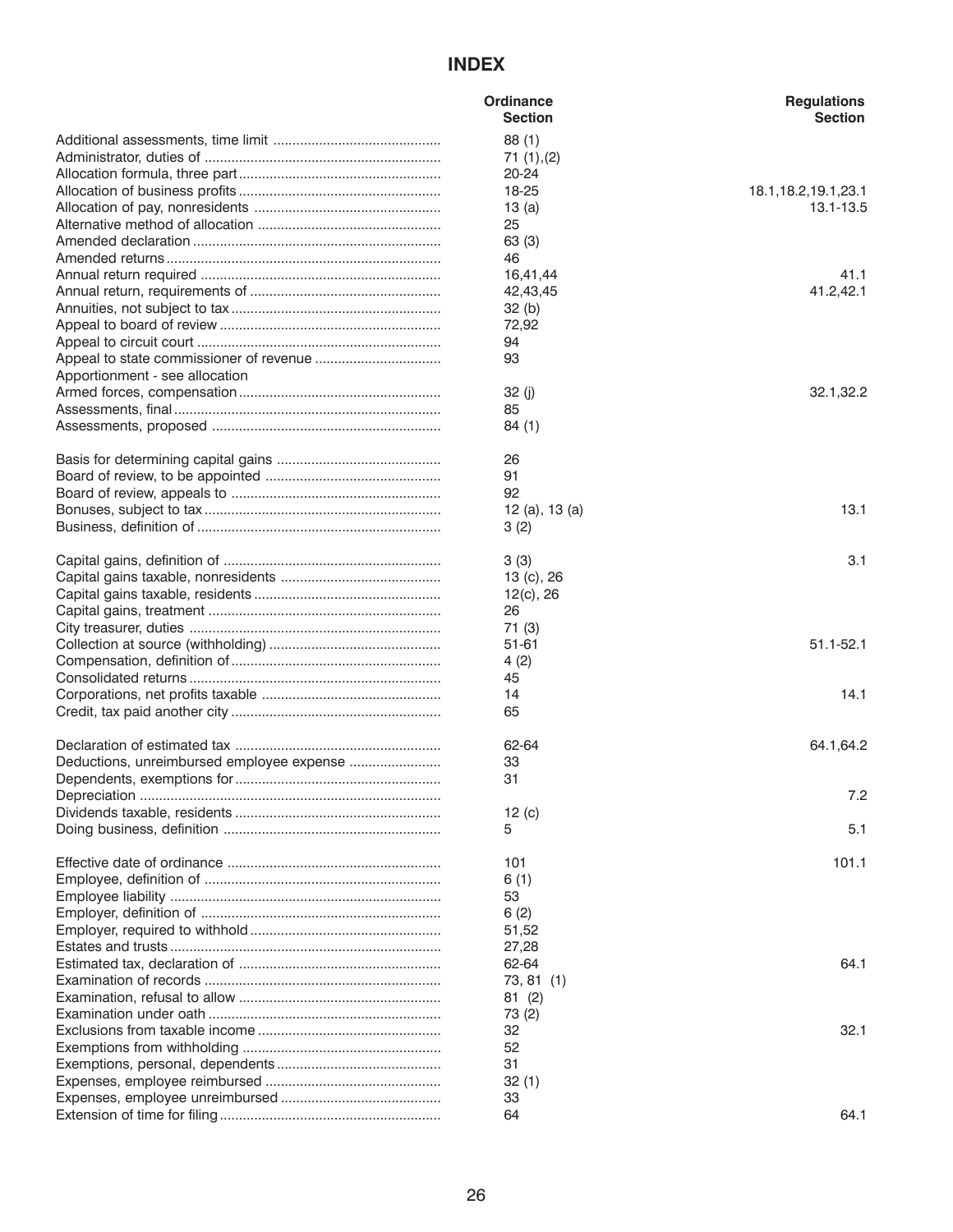# **INDEX**

| Ordinance<br>Section           | Regulations<br>Section |
|--------------------------------|------------------------|
| 46                             |                        |
| 6(3)                           |                        |
| 44                             |                        |
| 85                             |                        |
| 6(4)                           |                        |
| 62(1)                          | 64.2                   |
| 7(1)                           |                        |
| 41                             |                        |
|                                |                        |
| 26                             |                        |
| 32(a)                          |                        |
|                                |                        |
| 92                             |                        |
| 84(2)                          |                        |
| 13 (a)                         | 13.1                   |
| 32                             | 32.1, 32.2             |
| 65                             |                        |
|                                | 13A-13.5               |
| 12, 13, 14, 15, 27             |                        |
| 74                             |                        |
| 61                             | (2)                    |
| 16                             |                        |
| 32                             | (b)                    |
| 64 (2), 82, 83, 86, 87, 89 (2) |                        |
| 32(f)                          |                        |
| 12 $(c)$                       |                        |
|                                | 15.1                   |
| 87                             |                        |
| 41                             |                        |
|                                |                        |
| 7(2)                           |                        |
| 7(2)                           |                        |
|                                |                        |
| 7(2)                           | 7.1, 7.2               |
| 14                             | 14.1                   |
| 8(1)                           | 9.1                    |
| 13 $(c)$                       |                        |
| 13(a)                          | 13.1-13.5              |
| 13(b)                          |                        |
| 13 $(c)$                       |                        |
| 11                             |                        |
| 51 (1) (b), 54 (1)             |                        |
| 58,59                          |                        |
| 43                             | 43.1                   |
|                                |                        |
| 15,16                          | 15.1                   |
| 17                             | 17.1                   |
| 82                             |                        |
| 32(h)                          |                        |
| 8(2)                           |                        |
| 8 (3), 51 (1) (b), 54          |                        |
| 15                             | 15.1                   |
| 84,85                          |                        |
| 84(2)                          |                        |
|                                |                        |
| 44, 63 (1), 83 (1)             |                        |
| 43, 89 (1)                     |                        |
| 13 $(c)$                       |                        |
| 12(c)                          |                        |
|                                |                        |